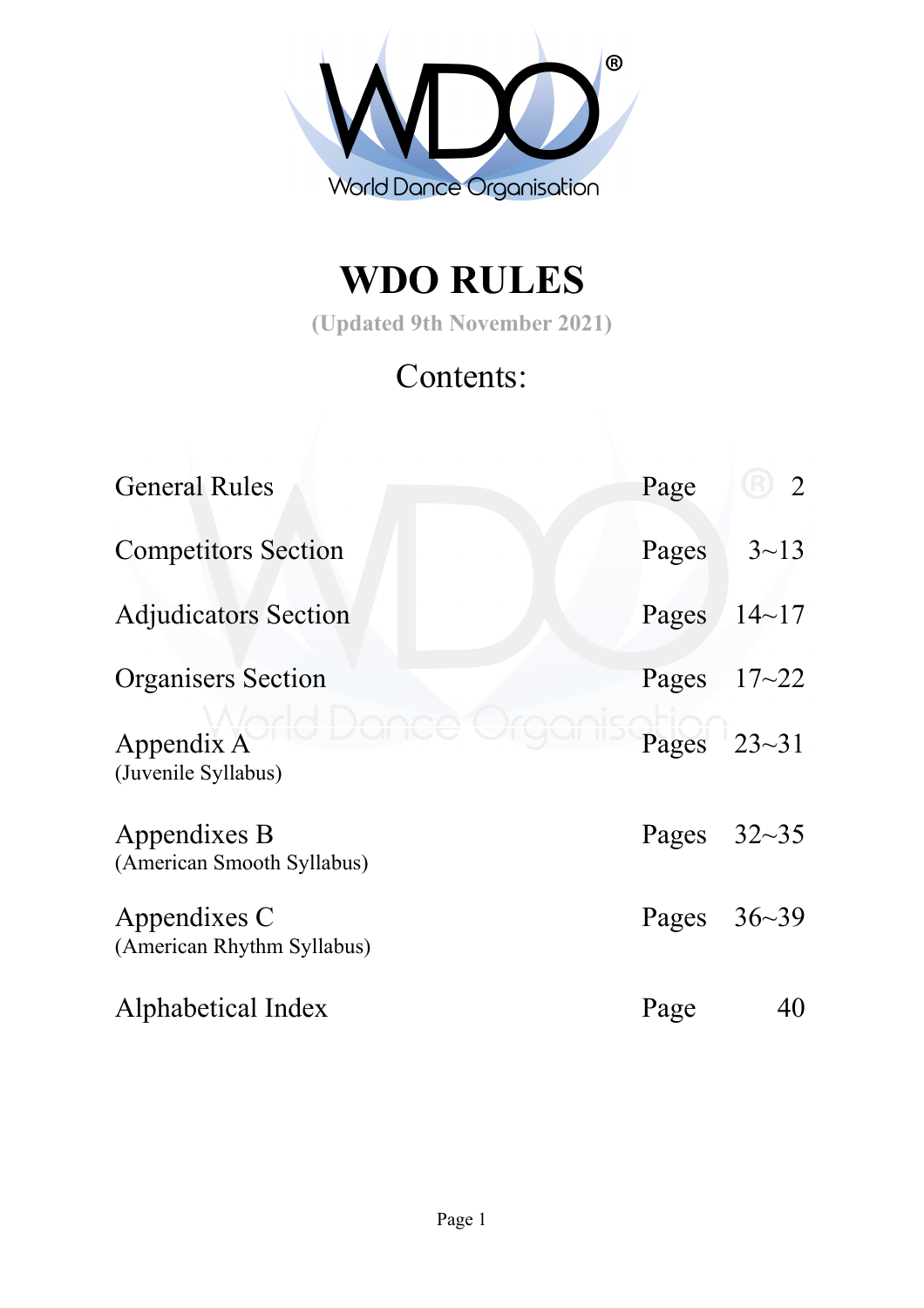# **GENERAL RULES**

#### 1. **Registration.**

1.1 Registration of Competitors with the WDO is free for 2020 and 2021.

1.2 All competitors must register with the WDO in order to dance in any WDO event/s or Championship/s. Only WDO registered competitors will be eligible to receive WDO Ranking Points and Awards.

1.3 All members of Formation Teams entering any WDO World Championships, European Championships or event/s must be members of the WDO.

1.4 Each Competitor must register as an individual and ensure that their partner is also registered. Registration of one partner in a couple does not register the couple.

1.5 Registration with the WDO will be from January 1st to December 31st of each year.

#### 2. **Eligibility.**

2.1 Only WDO members, who have paid all applicable fees, are allowed to apply and organise WDO World Championships, European Championships, World Ranking Competitions and WDO Events.

2.2 Organisers will not be granted a World or European Championship Title for 2 consecutive years if there are other applications for the same Title.

2.3 If there are no other title applications, the same organiser can be granted the same title for continuous years.

#### 3. **National Organisations.**

Organisers may seek recognition and support of their national organisations. WDO is interested in constructive relationships, which would ensure harmony between WDO and national organisations.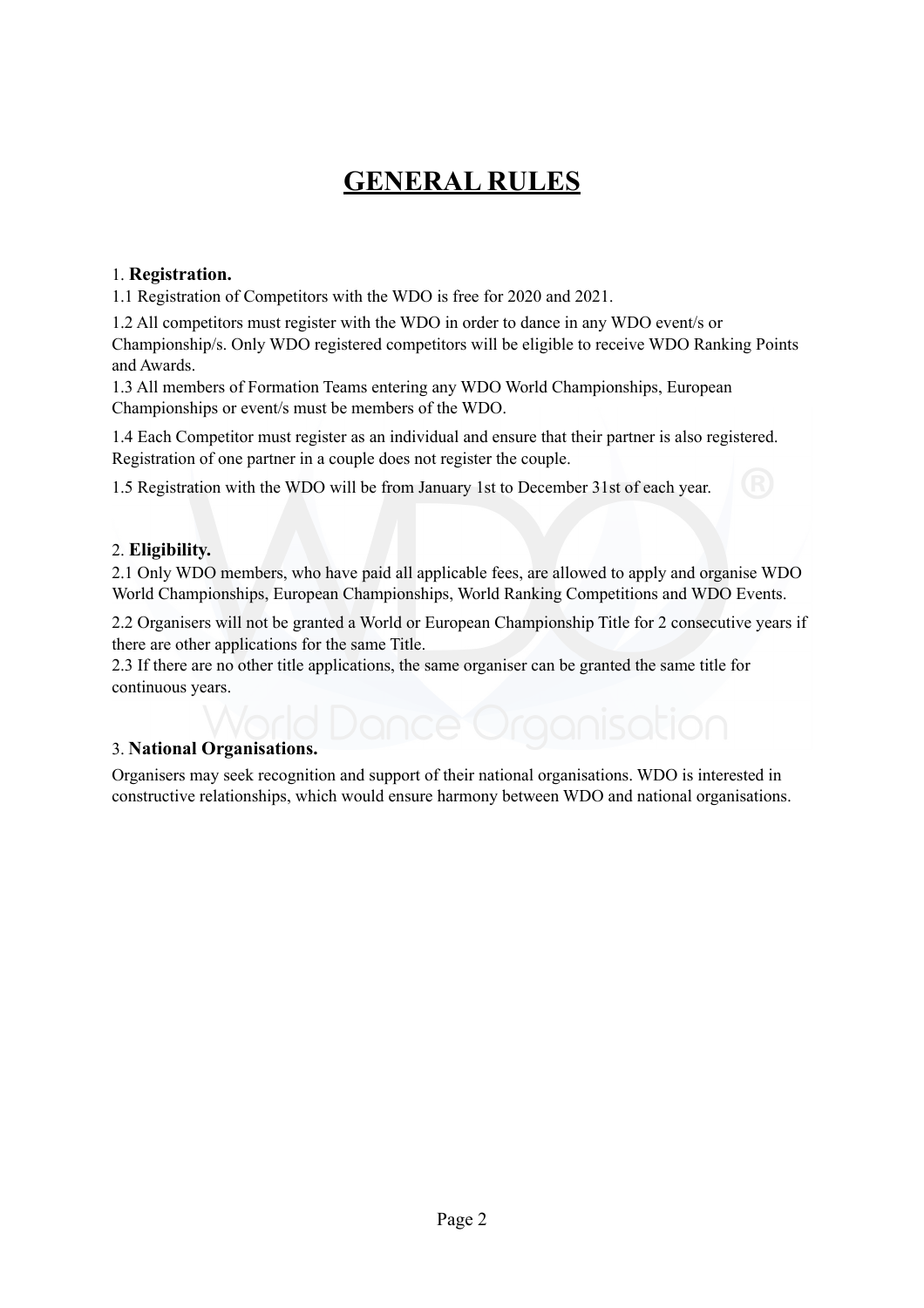# **COMPETITORS SECTION**

#### 4. **Open Status of WDO World Championships and Events.**

All competitors can participate. WDO World Championships will be open for all dancers and has no restrictions of the number of entries from each country.

#### 4.1 **Open Status of European Championships**

The WDO will allocate European Championship Titles to be held in the European Continent to WDO Organisers.

4.1.1 All Competitors who have represented a European Country can participate. There are no restrictions of the number of entries from each Country.

#### 5. **Styles & Order of Dances.**

#### 5.1 **Ballroom:**

Waltz, Tango, Viennese Waltz, Slow Foxtrot, Quickstep.

#### 5.2 **Latin:**

Cha Cha Cha, Samba, Rumba, Paso Doble, Jive.

#### 5.3 **Ten Dance:**

Waltz, Tango, Viennese Waltz, Slow Foxtrot, Quickstep, Cha Cha Cha, Samba, Rumba, Paso Doble, Jive.

#### 5.4 **All World and European Championships:**

All World and European Championships (except Juvenile World and European Championships) will be 5 dances from the First Round and Ten Dance World and European Championships will be 10 Dances from the first round.

#### 5.5 **Juvenile World and European Championships**

Juvenile World and European Championships may be 4 dances in ballroom or Latin and 8 dances instead of 10 dances. Each round of the World and European Championships shall have the same dances.

5.5.1 The organiser must state which dances are to be used for Juvenile World and European Championships in each style once the allocation of the Championships have been approved.

#### 5.6 **American Smooth:**

Waltz, Tango, Slow Foxtrot, Viennese Waltz

#### 5.7 **American Rhythm:**

Cha Cha, Rumba, Swing, Balero, Mambo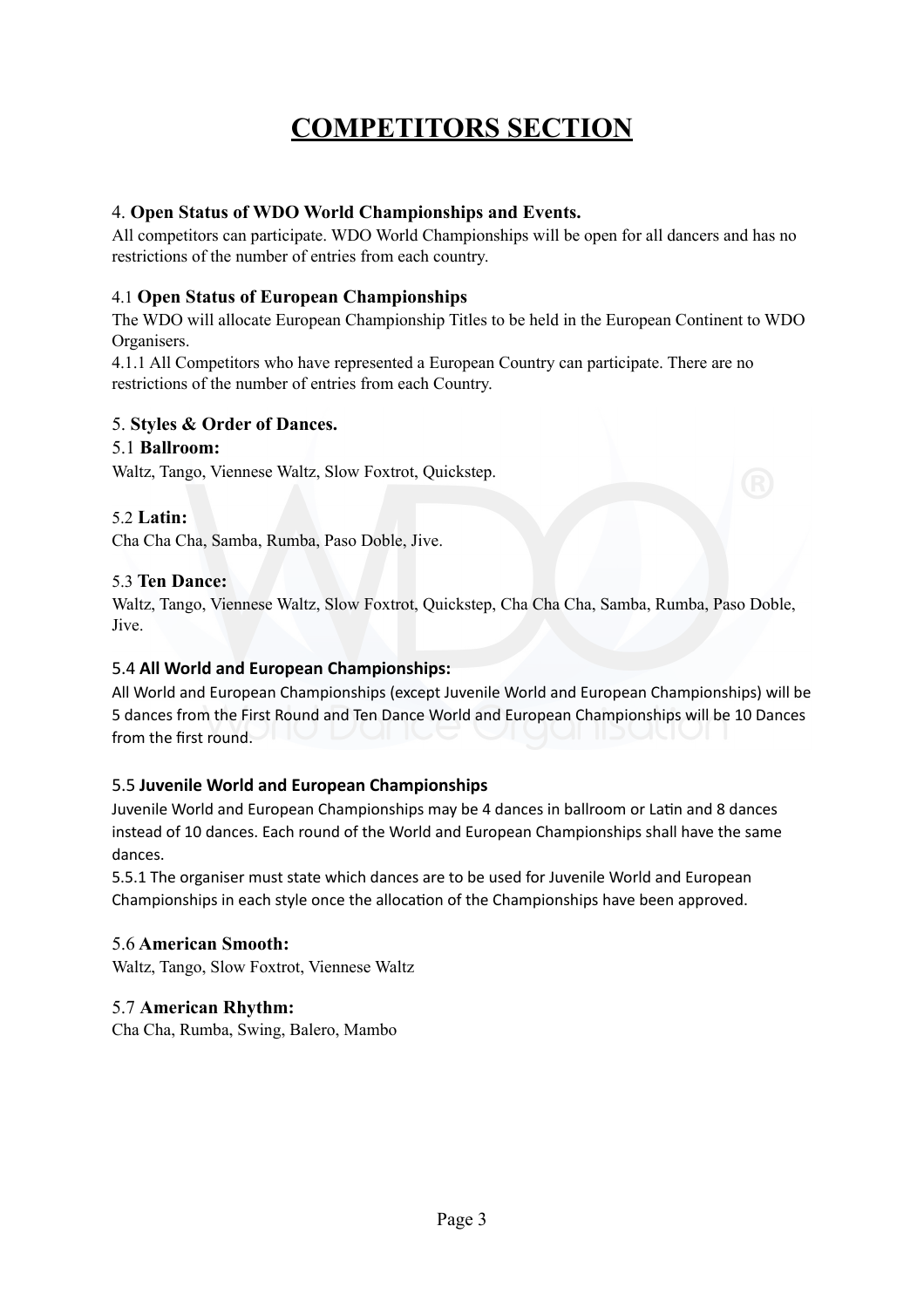### 6. **Tempos and Recommended length of music.**

## 6.1 **Tempos and Length of Music: BALLROOM**

| World Dance Organisation                                                                              |                                                        |                                                                                                                                                       |                           |              |              |
|-------------------------------------------------------------------------------------------------------|--------------------------------------------------------|-------------------------------------------------------------------------------------------------------------------------------------------------------|---------------------------|--------------|--------------|
|                                                                                                       |                                                        | <b>TEMPOS &amp; LENGTH OF MUSIC</b>                                                                                                                   | <b>BALLROOM</b>           |              |              |
| RECOMMENDED LENGTH OF MUSIC FOR ALL WDO EVENTS AND<br><b>CHAMPIONSHIPS</b><br>$BPM = Bars$ per Minute |                                                        |                                                                                                                                                       |                           |              |              |
|                                                                                                       |                                                        | Category II length of music is possible to use for all Events (non World Championships)<br>when 4 couples or less are on the floor in all categories. |                           |              |              |
|                                                                                                       |                                                        |                                                                                                                                                       | Ш                         |              |              |
| PROFESSIONAL-AMATEUR-YOUTH-<br><b>JUNIOR-JUVENILE</b>                                                 |                                                        | SENIOR-AMATEUR/PROFESSIONAL-<br><b>STUDENT/TEACHER</b>                                                                                                |                           |              |              |
|                                                                                                       | <b>Waltz: BPM 28-30</b>                                |                                                                                                                                                       | <b>Waltz: BPM 28-30</b>   |              |              |
| Minimum:                                                                                              | $4+40$ Bars                                            | 1.34 Minutes                                                                                                                                          | Minimum:                  | $4+24$ Bars  | 1.00 Minute  |
| Maximum:                                                                                              | $4+48$ Bars                                            | 1.51 Minutes                                                                                                                                          | Maximum:                  | $4+40$ Bars  | 1.33 Minutes |
| <b>Tango: BPM 32-34</b>                                                                               |                                                        | <b>Tango: BPM 32-34</b>                                                                                                                               |                           |              |              |
| Minimum:                                                                                              | $4+48$ Bars                                            | 1.40 Minutes                                                                                                                                          | Minimum:                  | $4+32$ Bars  | 1.10 Minutes |
| Maximum:                                                                                              | $4+56$ Bars                                            | 1.52 Minutes                                                                                                                                          | Maximum:                  | $4+40$ Bars  | 1.25 Minutes |
|                                                                                                       |                                                        |                                                                                                                                                       |                           |              |              |
|                                                                                                       | <b>Viennese Waltz: BPM 56-60</b>                       |                                                                                                                                                       | Viennese Waltz: BPM 56-60 |              |              |
| Minimum:                                                                                              | $4+80$ Bars                                            | 1.30 Minutes                                                                                                                                          | Minimum:                  | $4+56$ Bars  | 1.02 Minutes |
| Maximum:                                                                                              | $4+96$ Bars                                            | 1.47 Minutes                                                                                                                                          | Maximum:                  | $4+80$ Bars  | 1.27 Minutes |
| Slow Foxtrot: BPM 28-30                                                                               |                                                        | Slow Foxtrot: BPM 28-30                                                                                                                               |                           |              |              |
| Minimum:                                                                                              | $4+40$ Bars                                            | 1.34 Minutes                                                                                                                                          | Minimum:                  | $4+24$ Bars  | 1.00 Minute  |
| Maximum:                                                                                              | $4+48$ Bars                                            | 1.52 Minutes                                                                                                                                          | Maximum:                  | $4+40$ Bars  | 1.33 Minutes |
| Quickstep: BPM 48-50                                                                                  |                                                        |                                                                                                                                                       | Quickstep: BPM 48-50      |              |              |
| Minimum:                                                                                              | $4+72$ Bars<br>1.35 Minutes<br>Minimum:<br>$4+48$ Bars |                                                                                                                                                       |                           | 1.05 Minutes |              |
| Maximum:                                                                                              | $4+88$ Bars                                            | 1.55 Minutes                                                                                                                                          | Maximum:                  | $4+72$ Bars  | 1.34 Minutes |
|                                                                                                       |                                                        |                                                                                                                                                       |                           |              |              |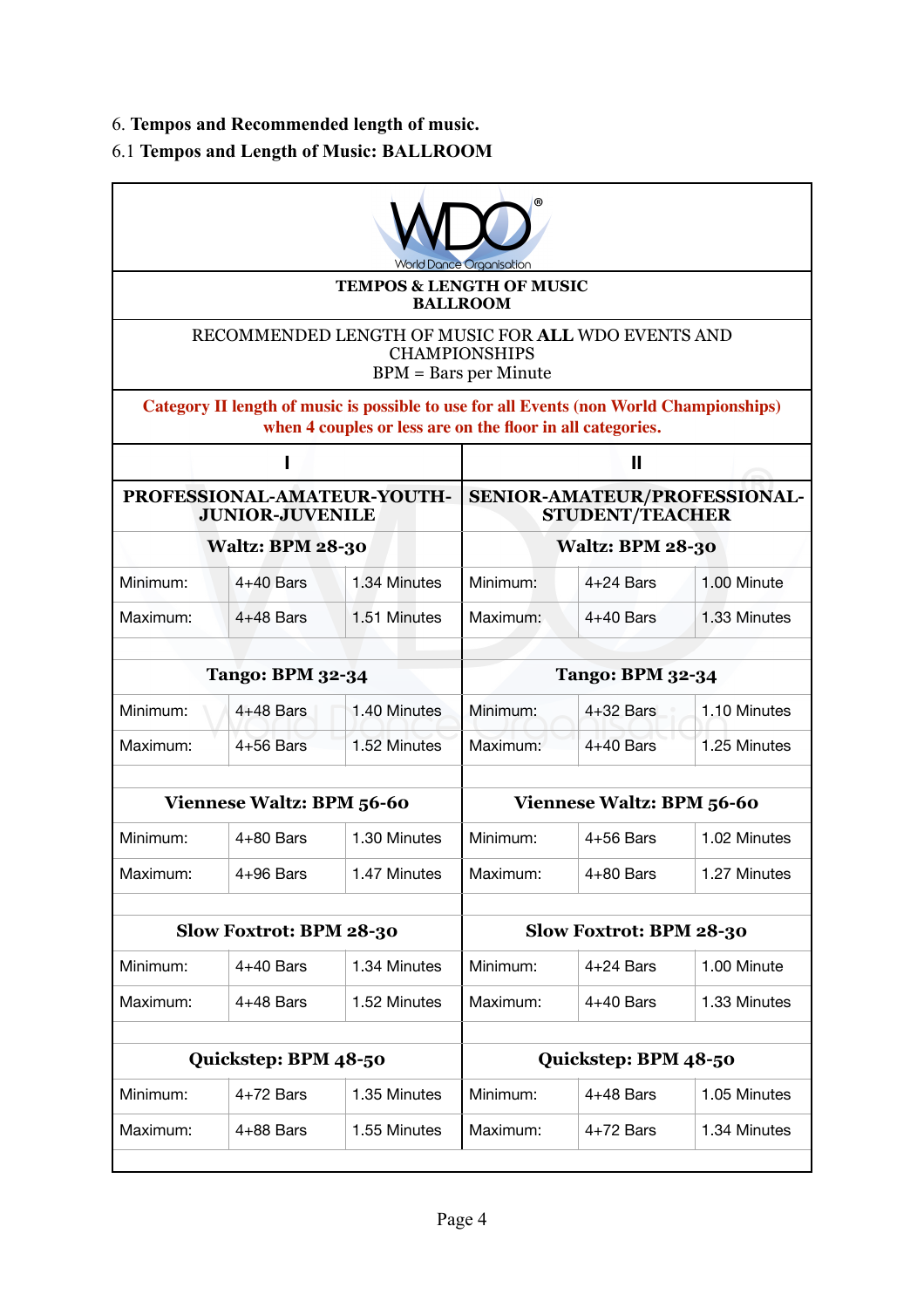#### 6.2 **Tempos and Length of Music: LATIN**



**TEMPOS & LENGTH OF MUSIC LATIN**

RECOMMENDED LENGTH OF MUSIC FOR **ALL** WDO EVENTS AND CHAMPIONSHIPS BPM = Bars per Minute

**Category II length of music is possible to use for All Events (non World Championships) when 4 couples or less are on the floor in all categories.**

|                                                       |                       | $\mathbf{I}$                                           |                                |              |              |  |
|-------------------------------------------------------|-----------------------|--------------------------------------------------------|--------------------------------|--------------|--------------|--|
| PROFESSIONAL-AMATEUR-YOUTH-<br><b>JUNIOR-JUVENILE</b> |                       | SENIOR-AMATEUR/PROFESSIONAL-<br><b>STUDENT/TEACHER</b> |                                |              |              |  |
| ChaCha: BPM 28-30                                     |                       | ChaCha: BPM 28-30                                      |                                |              |              |  |
| Minimum:                                              | $4+40$ Bars           | 1.34 Minutes                                           | Minimum:                       | $4+32$ Bars  | 1.10 Minutes |  |
| Maximum:                                              | $4+48$ Bars           | 1.51 Minutes                                           | Maximum:                       | $4+40$ Bars  | 1.23 Minutes |  |
| <b>Samba: BPM 50-52</b>                               |                       | <b>Samba: BPM 50-52</b>                                |                                |              |              |  |
| Minimum:                                              | $4+64$ Bars           | 1.30 Minutes                                           | Minimum:                       | 4+48 Minutes | 1.05 Minutes |  |
| Maximum:                                              | $4+88$ Bars           | 1.50 Minutes                                           | Maximum:                       | $4+64$ Bars  | 1.30 Minutes |  |
| <b>Rumba: BPM 24-26</b>                               |                       | <b>Rumba: BPM 24-26</b>                                |                                |              |              |  |
| Minimum:                                              | $4+40$ Bars           | 1.30 Minutes                                           | Minimum:                       | $4+32$ Bars  | 1.15 Minutes |  |
| Maximum:                                              | $4+48$ Bars           | 2.00 Minutes                                           | Maximum:                       | $4+44$ Bars  | 1.30 Minutes |  |
|                                                       | Paso Doble: BPM 56-60 |                                                        | Paso Doble: BPM 56-60          |              |              |  |
| Minimum:                                              | $4+64$ Bars           | 1.08 Minutes                                           | Minimum:                       | $4+56$ Bars  | 1.05 Minutes |  |
| Maximum:                                              | $4+96$ Bars           | 1.40 Minutes                                           | Maximum:<br>(Second highlight) | 79 Bars      | 1.20 Minutes |  |
| Espania Cani (Spanish Gypsy Dance)                    |                       | Espania Cani (Spanish Gypsy Dance)                     |                                |              |              |  |
| Minimum: To first highlight 79 Bars<br>1.20 Minutes   |                       | To second highlight: 79 Bars<br>1.20 Minutes           |                                |              |              |  |
| Maximum: Full Version 122 Bars<br>2.02 Minutes        |                       |                                                        |                                |              |              |  |
|                                                       |                       |                                                        |                                |              |              |  |
| <b>Jive: BPM 42-44</b>                                |                       |                                                        | <b>Jive: BPM 42-44</b>         |              |              |  |
| Minimum:                                              | $4+48$ Bars           | 1.15 Minutes                                           | Minimum:                       | $4+40$ Bars  | 1.00 Minute  |  |
| Maximum:                                              | $4+64$ Bars           | 1.40 Minutes                                           | Maximum:                       | $4+48$ Bars  | 1.15 Minutes |  |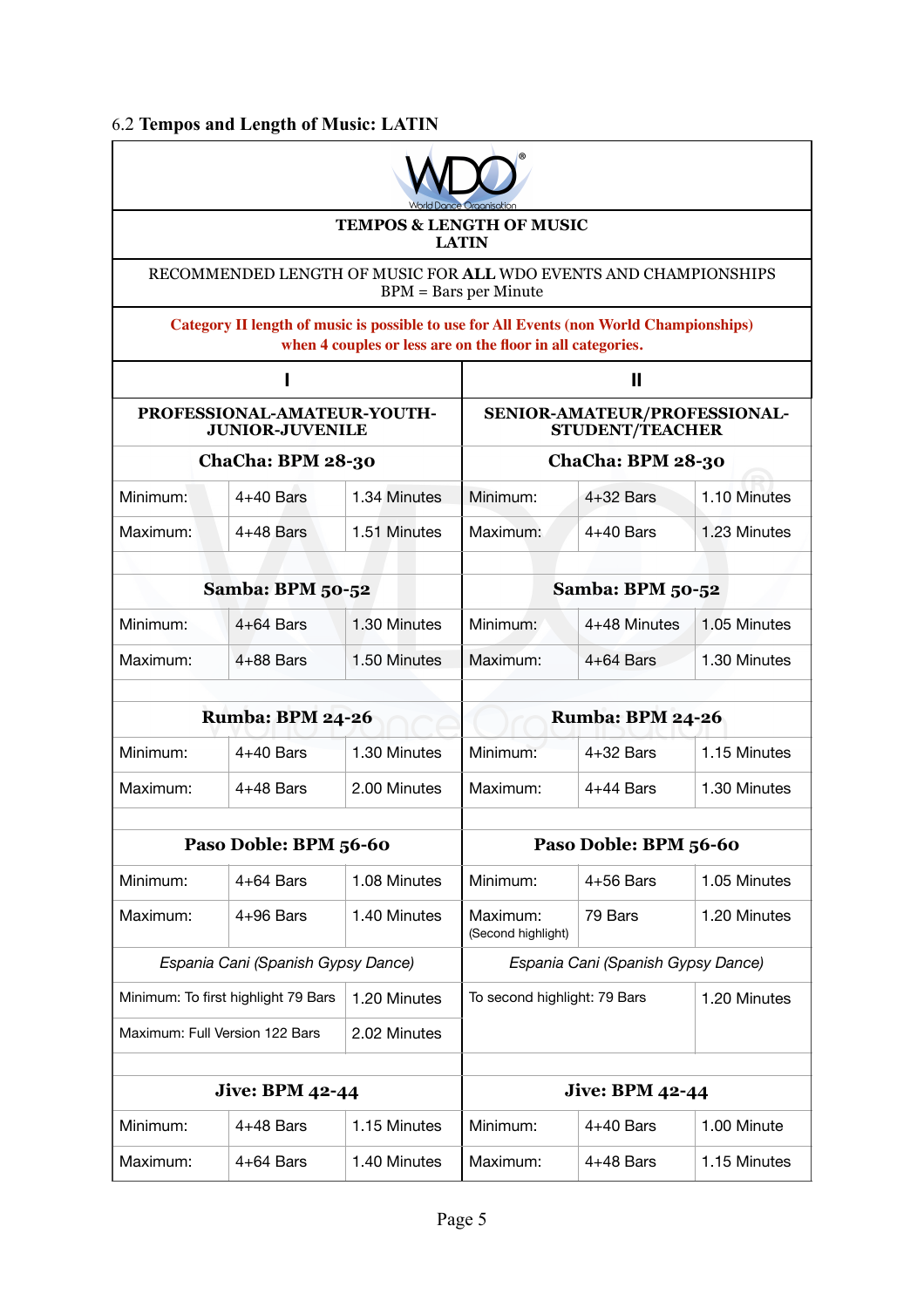### 6.3 **Tempos and Length of Music: AMERICAN SMOOTH**

|                                                                                                                                                       |                                                                                             | <b>TEMPOS &amp; LENGTH OF MUSIC: SMOOTH</b>            |                             |             |              |  |
|-------------------------------------------------------------------------------------------------------------------------------------------------------|---------------------------------------------------------------------------------------------|--------------------------------------------------------|-----------------------------|-------------|--------------|--|
|                                                                                                                                                       | RECOMMENDED LENGTH OF MUSIC FOR ALL WDO EVENTS AND CHAMPIONSHIPS<br>$BPM = Bars$ per Minute |                                                        |                             |             |              |  |
| Category II length of music is possible to use for all Events (non World Championships)<br>when 4 couples or less are on the floor in all categories. |                                                                                             |                                                        |                             |             |              |  |
|                                                                                                                                                       |                                                                                             | Ш                                                      |                             |             |              |  |
| PROFESSIONAL-AMATEUR-YOUTH-<br><b>JUNIOR-JUVENILE</b>                                                                                                 |                                                                                             | SENIOR-AMATEUR/PROFESSIONAL-<br><b>STUDENT/TEACHER</b> |                             |             |              |  |
|                                                                                                                                                       | <b>Waltz: BPM 30-32</b>                                                                     |                                                        | <b>Waltz: BPM 28-30</b>     |             |              |  |
| Minimum:                                                                                                                                              | $4+40$ Bars                                                                                 | 1.28 Minutes                                           | Minimum:                    | $4+24$ Bars | 1.00 Minute  |  |
| Maximum:                                                                                                                                              | $4+48$ Bars                                                                                 | 1.50 Minutes                                           | Maximum:                    | $4+40$ Bars | 1.33 Minutes |  |
|                                                                                                                                                       |                                                                                             |                                                        |                             |             |              |  |
|                                                                                                                                                       | <b>Tango: BPM 30-32</b>                                                                     |                                                        | Tango: BPM 30               |             |              |  |
| Minimum:                                                                                                                                              | $4+48$ Bars                                                                                 | 1.40 Minutes                                           | Minimum:                    | $4+32$ Bars | 1.10 Minutes |  |
| Maximum:                                                                                                                                              | $4+56$ Bars                                                                                 | 2.00 Minutes                                           | Maximum:                    | $4+40$ Bars | 1.25 Minutes |  |
|                                                                                                                                                       |                                                                                             |                                                        |                             |             |              |  |
| <b>Viennese Waltz: BPM 54-56</b>                                                                                                                      |                                                                                             | <b>Viennese Waltz: BPM 53-54</b>                       |                             |             |              |  |
| Minimum:                                                                                                                                              | $4+88$ Bars                                                                                 | 1.36 Minutes                                           | Minimum:                    | $4+56$ Bars | 1.02 Minutes |  |
| Maximum:                                                                                                                                              | 4+104 Bars                                                                                  | 1.52 Minutes                                           | Maximum:                    | $4+80$ Bars | 1.27 Minutes |  |
|                                                                                                                                                       |                                                                                             |                                                        |                             |             |              |  |
| Slow Foxtrot: BPM 32-34                                                                                                                               |                                                                                             |                                                        | <b>Slow Foxtrot: BPM 30</b> |             |              |  |
| Minimum:                                                                                                                                              | $4+48$ Bars                                                                                 | 1.37 Minutes                                           | Minimum:                    | $4+24$ Bars | 1.00 Minute  |  |
| Maximum:                                                                                                                                              | 4+56 Bars                                                                                   | 1.52 Minutes                                           | Maximum:                    | $4+40$ Bars | 1.33 Minutes |  |
|                                                                                                                                                       |                                                                                             |                                                        |                             |             |              |  |

#### **AMERICAN SMOOTH SYLLABUS:**

**Please see Appendix B**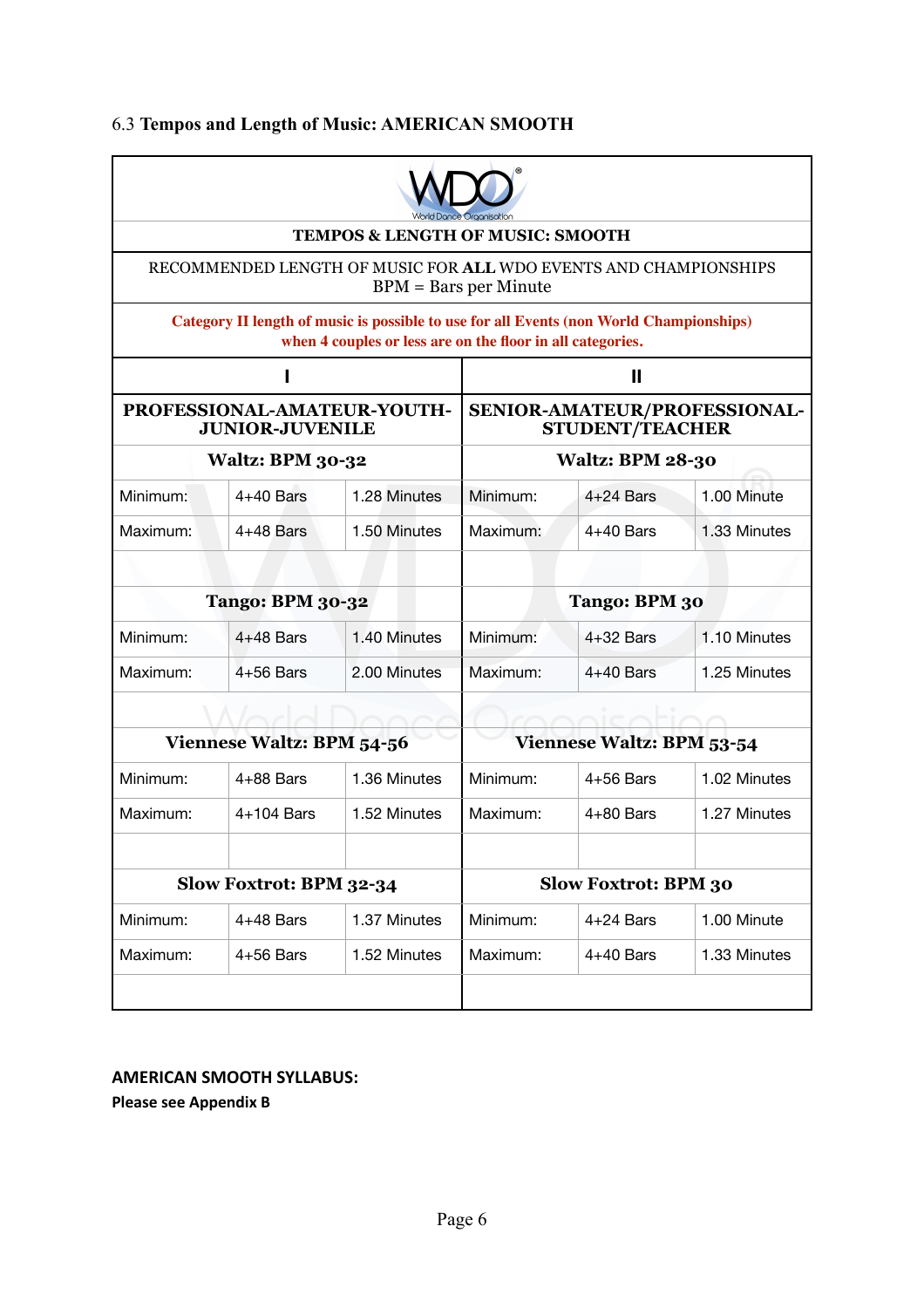#### 6.4 **Tempos and Length of Music: AMERICAN RHYTHM**



#### **TEMPOS & LENGTH OF MUSIC: AMERICAN RHYTHM**

RECOMMENDED LENGTH OF MUSIC FOR **ALL** WDO EVENTS AND CHAMPIONSHIPS BPM = Bars per Minute

#### RECOMMENDED LENGTH OF MUSIC FOR **ALL** WDO EVENTS AND CHAMPIONSHIPS

| Category II length of music is possible to use for all Events (non World Championships)<br>when 4 couples or less are on the floor in all categories. |             |                                                                                  |          |             |              |
|-------------------------------------------------------------------------------------------------------------------------------------------------------|-------------|----------------------------------------------------------------------------------|----------|-------------|--------------|
| ı                                                                                                                                                     |             | $\mathbf{I}$                                                                     |          |             |              |
| PROFESSIONAL-AMATEUR-YOUTH-<br><b>JUNIOR-JUVENILE</b><br>Cha Cha Cha: BPM 30                                                                          |             | SENIOR-AMATEUR/PROFESSIONAL-<br><b>STUDENT/TEACHER</b><br>Cha Cha Cha: BPM 28-30 |          |             |              |
|                                                                                                                                                       |             |                                                                                  |          |             | Minimum:     |
| Maximum:                                                                                                                                              | $4+56$ Bars | 2.00 Minutes                                                                     | Maximum: | $4+40$ Bars | 1.33 Minutes |
| <b>Rumba: BPM 32-36</b>                                                                                                                               |             | <b>Rumba: BPM 30-32</b>                                                          |          |             |              |
| Minimum:                                                                                                                                              | $4+48$ Bars | 1.40 Minutes                                                                     | Minimum: | $4+32$ Bars | 1.10 Minutes |
| Maximum:                                                                                                                                              | $4+56$ Bars | 1.52 Minutes                                                                     | Maximum: | $4+40$ Bars | 1.25 Minutes |
|                                                                                                                                                       |             |                                                                                  |          |             |              |
| Swing: BPM 34                                                                                                                                         |             | Swing: BPM 34                                                                    |          |             |              |
| Minimum:                                                                                                                                              | $4+88$ Bars | 1.36 Minutes                                                                     | Minimum: | $4+56$ Bars | 1.02 Minutes |
| Maximum:                                                                                                                                              | 4+104 Bars  | 1.52 Minutes                                                                     | Maximum: | $4+80$ Bars | 1.27 Minutes |
|                                                                                                                                                       |             |                                                                                  |          |             |              |
| <b>Bolero: BPM 24-26</b>                                                                                                                              |             | <b>Bolero: BPM 24</b>                                                            |          |             |              |
| Minimum:                                                                                                                                              | $4+40$ Bars | 1.50 Minutes                                                                     | Minimum: | $4+24$ Bars | 1.00 Minute  |
| Maximum:                                                                                                                                              | 4+48 Bars   | 2.10 Minutes                                                                     | Maximum: | $4+32$ Bars | 1.30 Minutes |
|                                                                                                                                                       |             |                                                                                  |          |             |              |
| <b>Mambo: BPM 48-51</b>                                                                                                                               |             | <b>Mambo: BPM 47</b>                                                             |          |             |              |
| Minimum:                                                                                                                                              | $4+80$ Bars | 1.44 Minutes                                                                     | Minimum: | $4+48$ Bars | 1.05 Minutes |
| Maximum:                                                                                                                                              | 4+96 Bars   | 2.05 Minutes                                                                     | Maximum: | $4+72$ Bars | 1.34 Minutes |
|                                                                                                                                                       |             |                                                                                  |          |             |              |

#### **AMERICAN RHYTHM SYLLABUS:**

**Please see Appendix C**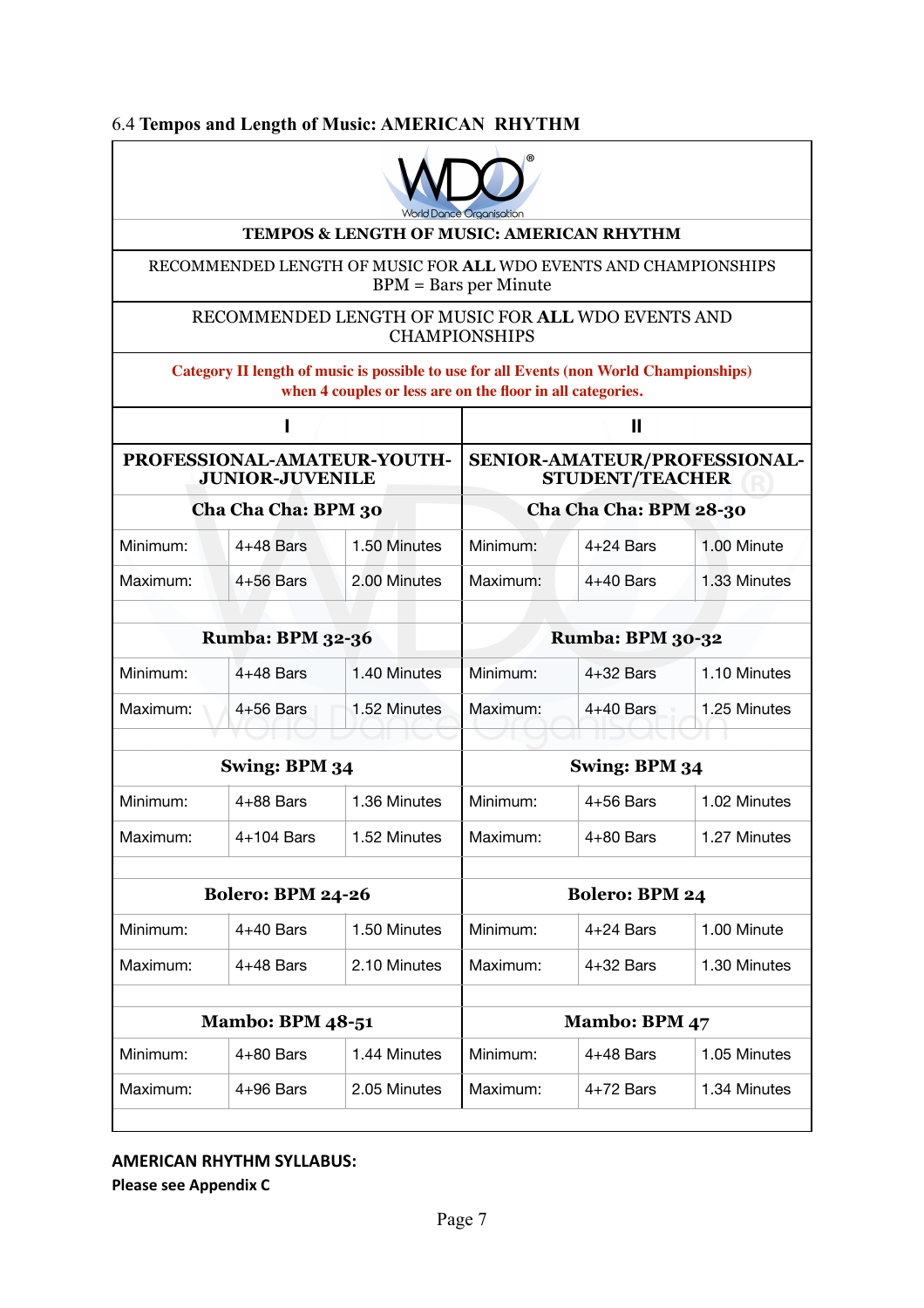#### 7. **Age Categories.**

7.1 Age categories are determined by the date of birth.

7.2 Juveniles I- Under 8

- 7.2.1 Juveniles II Under 10
- 7.2.2 Juveniles III Under 12
- 7.3 Junior I Under 14
- 7.3.1 Junior II Under 16

7.4 Juvenile I, Juvenile II, Junior I, Junior II can additionally dance one age category above theirs.

7.5 Youth I Under 19 7.5.1 Youth II Under 21

7.6 Youth I and Youth II are allowed to dance in the Amateur Category.

7.6.1 Youth I can additionally dance in Youth II.

7.7 The above are only allowed to dance in their own age category if the events have combined age categories; Juvenile I+II (8-11 years of age), Junior I+II (12-15 years of age), Youth I+II (16-20 years of age).

8. Amateur - Over 16

9. Professional – Over 16

10. Senior I - Over 35

At least one partner must be over 35 years and the other partner must not be younger than 30. 10.1 Senior II - Over 45

At least one partner must be over 45 years and the other partner must not be younger than 40. 10.2 Senior III - Over 55

At least one partner must be over 55 years and the other partner must not be younger than 50. 10.3 Senior IV – Over 65

At least one partner must be over 65 years and the other partner must not be younger than 60.

10.4 Seniors can also dance one age category below theirs.

11. Student/Teacher and Amateur/Professional J - Under 16

11.1 Student/Teacher and Amateur/Professional A - 16 to 35

11.2 Student/Teacher and Amateur/Professional B - 36 to 50

11.3 Student/Teacher and Amateur/Professional C - 50 +

11.4 Student/Teacher and Amateur/Professional S1- 61+

11.5 Student/Teacher and Amateur/Professional S2 -71+

11.6 Student and Amateur in Student/Teacher and Amateur/Professional categories can dance in the category below theirs but cannot dance in the category above theirs. This does not allow Category A couples to dance in the Category J Under 16 Events.

#### 12. **Definition of a Professional, Student/Teacher and Amateur/Professional, Dancer.**

12.1 Student; (In the Student/Teacher Category)

A dancer who dances with a Teacher that is a registered Amateur dancer.

12.2 Amateur; (In the Amateur/Professional Category)

A dancer (with no professional qualifications) who dances with a registered Professional dancer.

12.3 Professional; A Professional dancer must have declared they are Professional.

Being qualified as a Professional in any of the dance styles within the WDO, you are classified as a Professional in all other mentioned styles.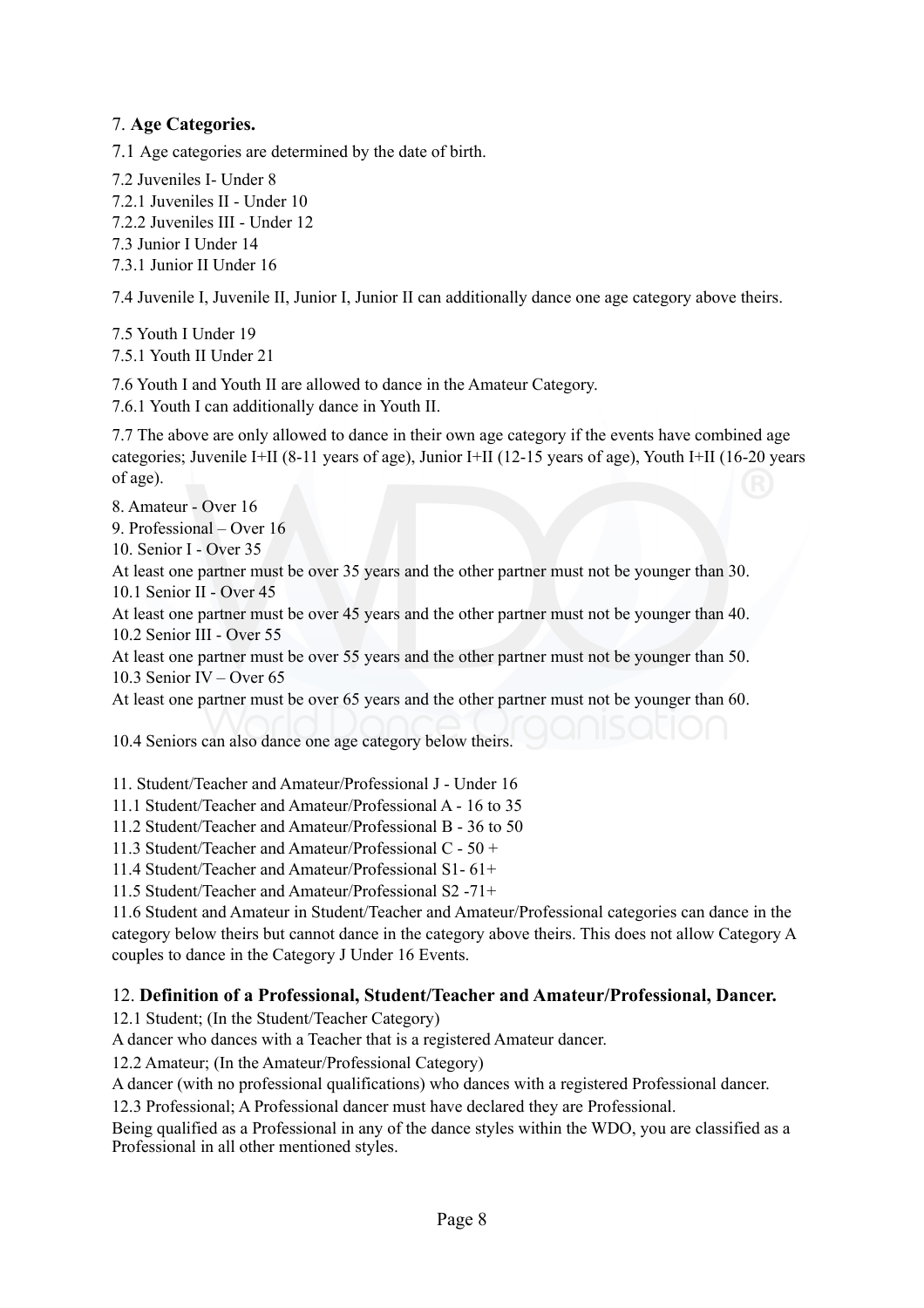13. WDO will grant World and European Championships in the above Categories except: Juveniles I Under 8, Student/Teacher, and Amateur/Professional Under 16.

#### 14. **Age Category Complaints.**

If the organiser receives a written and signed complaint, concerning a dancer competing in the wrong age category, that dancer can be asked for their passport as proof of age.

#### 15. **Additional Age Categories.**

The WDO Board of Directors may, at its discretion, grant Championships for any new or different age groupings or for split age groups without the need for further age classification rule changes. Fees to be determined by the WDO Board of Directors.

#### 16. **Showdance Rules.**

#### 16.1 **Dances**

In Ballroom Show Dance events the dances must be selected from one up to all of the five regular Ballroom dances, and in the Latin American Show Dance events from one up to all of the five regular Latin-American competition dances.

It is the duty of the Adjudicators to assess the Character of each style as part of their assessment. Dancers must perform the same show and choreography throughout the rehearsal and the competition.

#### 16.2. **Time**

The time of the show must be up to a maximum of 4 minutes. The time limit must not be exceeded under any circumstances. The time limit is to include when the music commences and/or when a participant walks on to the floor and their final exit which includes the audience applause.

#### **In addition (for information only):**

**The time limit is to include walk on and final exit from the floor and audience applause whilst the couple is on the floor.** 

#### 16.3 **Lifts**

Three lifts are permitted for the whole performance including entry and/or exit lifts. 16.3.1 A movement in which one of the partners is elevated with assistance of the partner to any height, sustained there for 2 seconds and set down on the floor. 16.3.2 The time limit should not exceed 15 seconds per lift.

#### 16.4 **Music**

The invitation for a Show Dance Competition must advise the couples of possible sound carriers. The sound carriers for a Show Dance Competition will always be:

16.4.1 Compact Disc.

16.4.2 mp3 Player/ iPod/ iPad. 16.4.3 USB Audio media.

#### 16.5 **The Competition**

Conditions including lighting must be the same for all couples throughout the show including entrance and exit. Preceding every Show Dance Competition there must be an official rehearsal, where all the couples have a reasonable time to test their show on the actual floor, where the competition is taking place. To attend the rehearsal is an obligation for all couples and the chairman of adjudicators.

#### 16.6 **Props.**

A prop can be used by the couple but needs to be used continuously throughout the performance. The items may not be discarded by the couple at any time.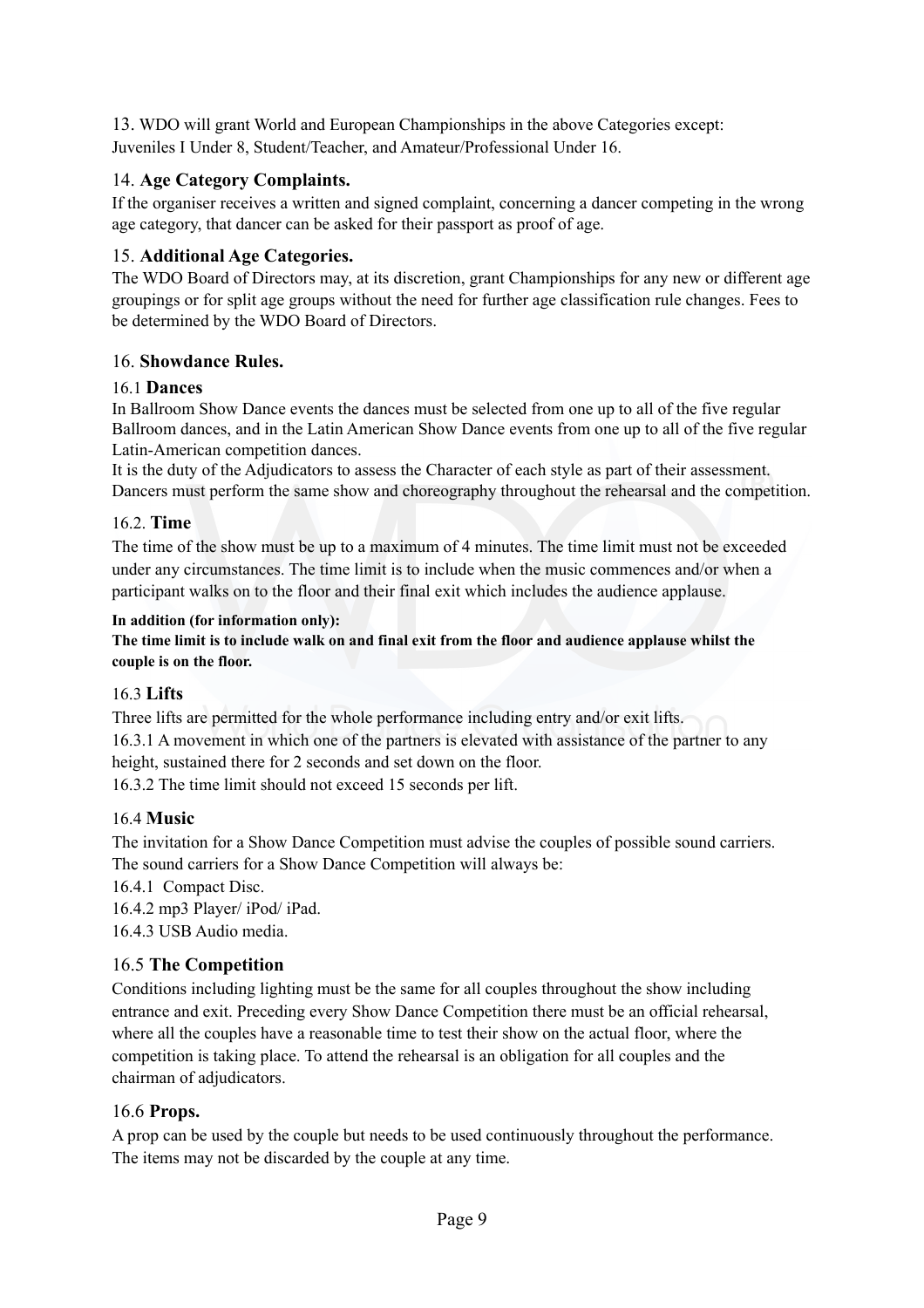#### 16.7 **Order of Dancing**

Order of dancing shall be drawn by ballot, at which all the competitors or chosen representatives have a right to be present.

#### 16.8 **Time between Rounds**

There is to be a minimum of 30 minutes between each round of a Show Dance.

#### 16.9 **Marking system**

The normal system of marking will be applied. (i.e. In the Final the adjudicators will place the couples in order of merit).

#### 17. **Chairperson of Adjudicators**

In all cases the decision of the Chairperson of Adjudicators is final. The Chairperson for all WDO Championships, Ranking Events and Events will be Non-Voting. The Non-Voting Chairperson will stand in for a Voting Adjudicator in cases of necessity.

#### **Additional duties of the Chairperson in Showdance events (for information only)**

17.1. The Chairperson will hold a meeting with all couples present to remind the couples of the rules of the Showdance event with particular reference to time limits, lifts and Props.

17.2. The Chairperson will hold a meeting with all Adjudicators prior to the start of the event to inform them of their duties to ensure that the performances meet the requirements of the style of dance.

17.3. The Chairperson must inform:

17.3.1 The Adjudicators

17.3.2 The relevant couples of any disqualification immediately following the round being completed with the reason for disqualification.

#### 18. **Formation Rules.**

#### 18.1 **Juveniles, Juniors & Adults**

#### 18.2 **WDO Registration:**

All members of Formation teams entering WDO Formation Championships must be registered license holders of the WDO.

#### 18.3 **Definition of Formation:**

Competitions/Championships

#### 18.3.1 **Ballroom:**

Ballroom Teams may base their routines on; Waltz, Tango, Foxtrot, Quickstep and Viennese Waltz (An optional maximum of 16 bars based on any dance including Latin is allowed) 18.3.2 **Latin:** Latin Teams may base their routines on; Cha Cha, Samba, Rumba, Paso-Doble and Jive (An optional maximum of 16 bars based on any dance other Latin rhythm is allowed) 18.4 **Formation Championships:**

Championships are granted as follows:

18.4.1 Ballroom

18.4.2 Latin

18.4.3 Ballroom and Latin (Open to Both Ballroom And Latin Teams)

#### 18.5 **Sections:**

In each division, there are two sections: Four couple teams Six, Seven or Eight couple teams

#### 18.6 **Conditions of Formation Championships:**

#### 18.6.1 **Solo work**

Ballroom; In the Ballroom category is restricted to eight bars in any one dance and a maximum of 24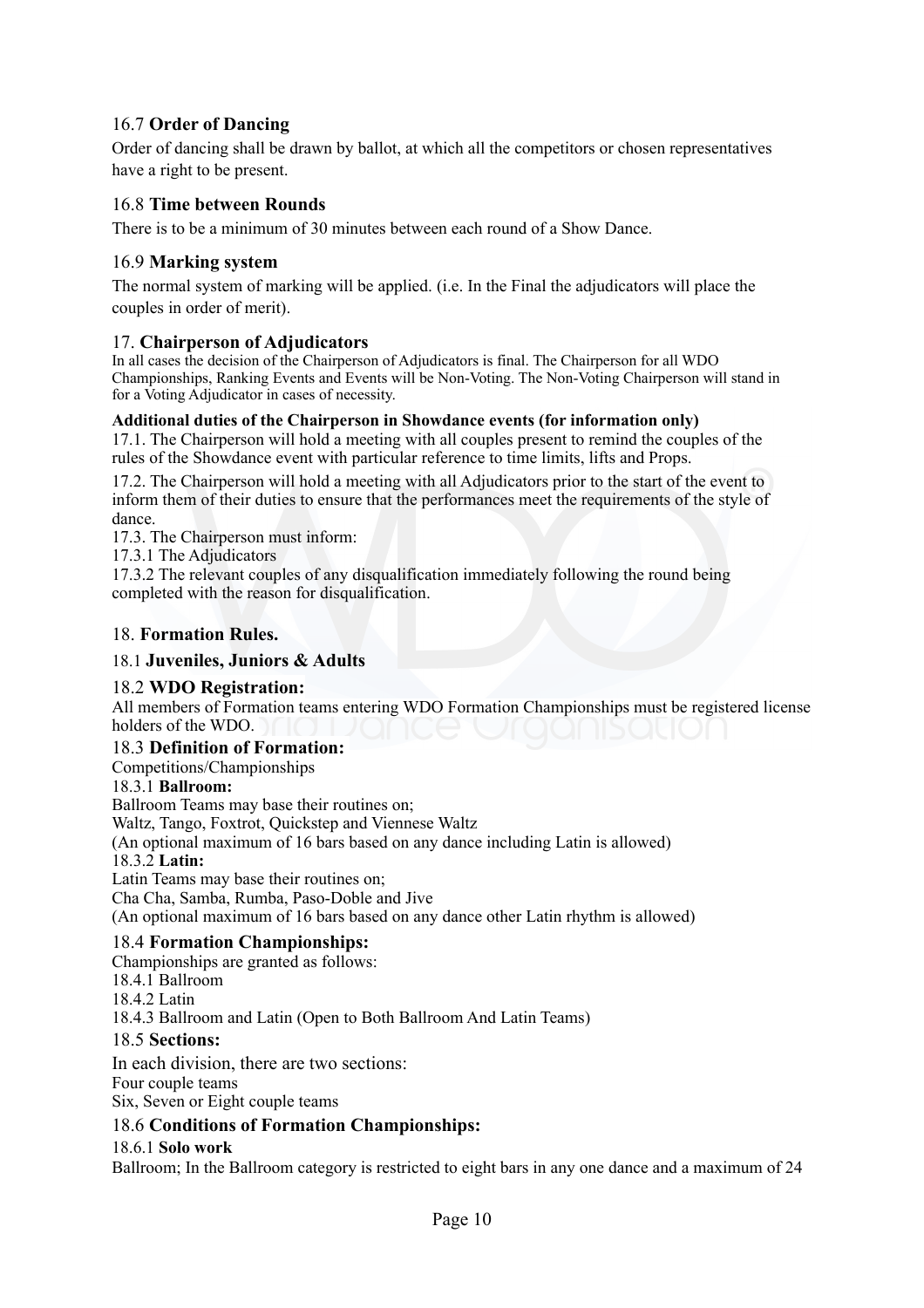bars over the whole presentation.

Latin; This rules does not apply as solo work is normally a part of Latin dancing.

#### 18.6.2 **Replacements;**

At any time in a Championship team members may be replaced by reserves.

#### 18.6.3 **Dress**

The only dress permissible is that normally associated with present day competition dancing.

(Please refer to WDO Costume Rules.)

#### 18.6.4 **Props**

No change in costume is allowed during the routine.

No properties (Props) are allowed

#### 18.6.5 **Lifts:**

a.) Lifts are not permitted in the Juvenile or Junior Categories.

b.) In the Adult Categories lifts are only allowed in the entry to and exit from the floor. Lifts must not be performed in the main judged 4.5 minute body of the routine.

#### 18.7 **Time Limits;**

#### 18.7.1 **Juveniles;**

5 Minutes (including Entry & Exit - with & without Music).

No more than 4 Minutes will be judged.

#### 18.7.2 **Juniors/Adults Teams;**

6 Minutes (including Entry & Exit -with & without music)

No more than 4.5 Minutes will be judged.

18.7.3 Entry & Exits must be clearly identified (beginning & end) with a space or gong. 18.7.4 Teams not complying with these rules and time limits render themselves liable to disqualification.

#### 18.8 **Age Categories/Divisions:**

#### 18.8.1 **Junior Teams**

18.8.2 A child may dance in a Junior formation team event up to August 31st even if their 16th birthday falls from the 1st September the previous year.

18.8.3 If a Junior dances in any Adult Formation competition / championship they are no longer eligible to dance in a Junior Formation team.

#### 18.8.3 **Juvenile Teams:**

18.8.4 A child may dance in a Juvenile formation event up to August 31st even if their 12th birthday falls from the 1st September the previous year.

18.8.5 If a Juvenile dances in any Junior Formation competition /championship they are no longer eligible to dance in a Juvenile Formation team.

#### 18.9 **Divisions;**

Adult Competitions are confined to Adult teams only. Junior Competitions are confined to Junior teams. Juvenile Competitions are confined to Juvenile teams.

#### 19. **Formation Adjudicators;**

19.1 Formation Championships must have x9 Adjudicators.

19.2 All adjudicators must hold a WDO license to adjudicate a Formation Competition/ Championship.

19.3 In all cases the decision of the Chairperson of Adjudicators is final. The Chairperson for all WDO Championships, Ranking Events and Events will be Non-Voting. The Non-Voting Chairperson will stand in for a Voting Adjudicator in cases of necessity.

#### 20. **Performance Order;**

The order of dancing for each round will be determined by draw, under the supervision of the chairperson of adjudicators, or his designated representative.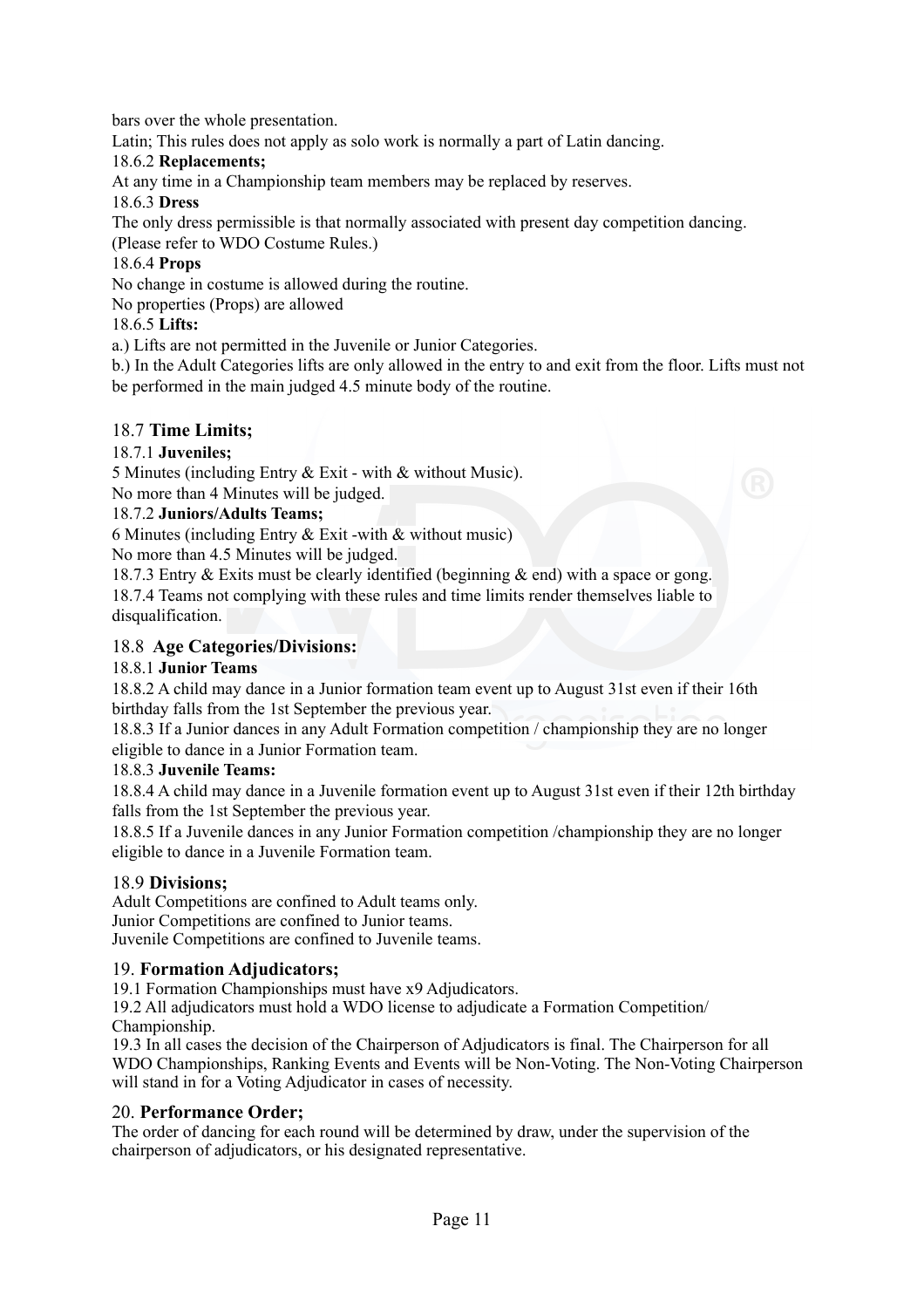#### 21. **Rehearsals;**

21.1 Whenever possible adequate arrangements should be made for Team rehearsals.

21.2 Equal amount of time must be allocated to each team in the ballroom with music.

21.3 The Chairperson must attend rehearsals and warn any team infringing the rules.

Once warned, a team may be disqualified if they continue to infringe upon the rules. 21.4 Disqualification would be by the chairman, after consultation with the adjudicators and organiser.

#### 22. **Rounds/Finals;**

22.1 When there are more than six teams in a championship a second round must be held.

22.2 In each round of the competition, no more than 50% of the teams should be eliminated for the next round.

22.3 No more than eight teams should participate in the final round.

22.4 If the Chairperson calls for the appropriate number of recalls and the marks do not allow for the correct number of teams to be advanced, then the Chairperson has the authority to place less than 50% of the teams in the next round. This is especially applicable if an additional round would be required in order to comply with the 50% recall rule.

#### 23. **Disqualification:**

The Chairperson of Adjudicators has the right to disqualify teams infringing these rules.

#### 24. **Juvenile Costume Rules**

#### 24.1 **Make Up.**

Make Up applied to Juveniles should be natural and in good taste and appropriate to the age group.

#### 24.2 **Sponsorship Logos**.

Three sponsor logos are permitted per couple but must not exceed a total of 40 square centimetres.

#### 24.3 **Jewellery**

Only jewellery of a personal/religious nature maybe worn. This should be around the neck and inside the clothing.

Earrings not exceeding 2cm can be worn.

Decorative bracelets are NOT permitted.

Dress rings & wristwatches are NOT permitted.

#### 25. **BOYS.**

#### 25.1 **Trousers.**

- 25.1.1 Colour; Black or Dark Blue Only.
- 25.1.2 High Waist optional.
- 25.1.3 Underfoot Strap optional.
- 25.1.4 Satin side stripes are allowed.

#### 25.2 **Shirts.**

25.2.1 Plain white or black long sleeved collared shirt only (no wing collars).

- 25.2.2 No pleats or ribbing.
- 25.2.3 Sleeves to be worn at wrist length.
- 25.2.4 Black or dark blue vests are allowed, but sweaters and jackets are not allowed.
- 25.2.5 Tie must be worn black colour only, may be either straight or bow style.
- 25.2.6 Socks Black or dark blue colour only.

25.2.7 Shoes- Heel height not to exceed 1.5 inches (must be black).

#### 25.3 **Materials.**

25.3.1 Fabrics must be plain. ie: cotton, polyester, cotton/polyester blend, wool blend. No satin or shiny fabrics.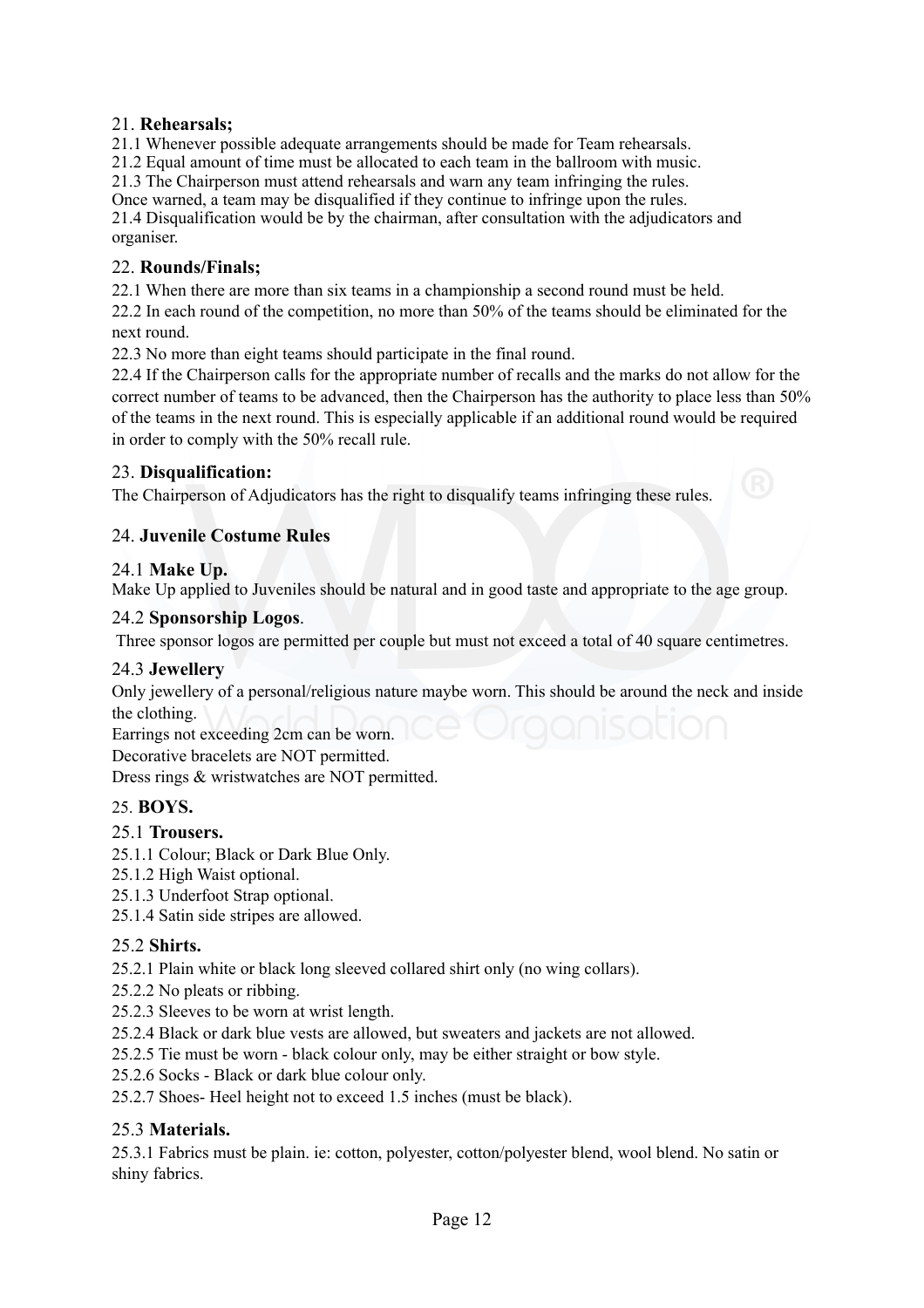25.3.2 No rhinestones, glitter, metallic thread, patterns or sequins allowed.

25.3.3 Decorations are not allowed.

#### 26. **GIRLS.**

#### 26.1 **Girls are permitted to wear.**

26.1.1 A top with a simple skirt

Or

26.1.2 A simple dress with an attached undergarment

Or

26.1.3 leotard top with a skirt.

#### 26.2 **Skirts.**

26.2.1 A plain or pleated skirt with a minimum of x1 to maximum of x3 half circles is allowed.

26.2.2 One plain, simple underskirt is allowed but this must be no fuller or longer than the top layer. The underskirts must be the same or of a similar colour to the top skirt.

26.2.3 No godets or extra panels may be inserted into the skirt.

26.2.4 No uneven hem lines, frills, splits, openings, lace, or sequins. Horsehair/Crinoline may be used as part of the construction but not as a trim.

26.2.5 Length of skirt must not be shorter than 3 inches above the knee cap and no longer than 3 inches below the knee cap.

26.2.6 A least one of the layers of the skirts must be a solid colour. (Not sheer.)

#### 26.3 **Necklines.**

Boat, high neck, v-neck, sweetheart, 'peter pan' collar, and regular collar are allowed. Simple edging or trim, as well as a simple ruffle around the collar of not more than two inches, is allowed on the neckline.

#### 26.4 **Belting.**

Gathering or shirring is permissible from the waist down for a maximum of two inches, provided it is part of the dress itself and not an accessory.

#### 26.5 **Materials.**

26.5.1 Fabrics must be one constant colour throughout.

26.5.2 No rhinestones, glitter, metallic thread, pearls, patterns, sequins, or similar materials allowed.

26.5.3 No use of feathers, fringes, bows, belts, frills or sequins.

26.5.4 No flesh colour fabric.

26.5.5 Any use of colour coordinated 'see through' fabric must be lined from waist to shoulder; for use on arms no lining is needed.

#### 26.6 **Accessories.**

Armbands, Neckbands and Gloves are not permitted.

#### 26.7 **Hair Decoration**

A flower or bow not exceeding 10cm maybe worn in the hair. Tiaras, headbands or diamond decoration are NOT permitted.

#### 26.8 **Shoes.**

1**.** Heel height not to exceed 1.5 inches, and must be block heel style if a dance shoe. If the shoe comes with rhinestones on the buckle then they are allowed. If the shoe comes with glitter on the shoe then it is allowed.

#### 26.9 **Socks.**

26.9.1 White ankle socks (these may have a small amount of lace) Must be worn. 26.9.2 No Fishnet Tights.

**Juvenile Syllabus:** Please see Appendix A.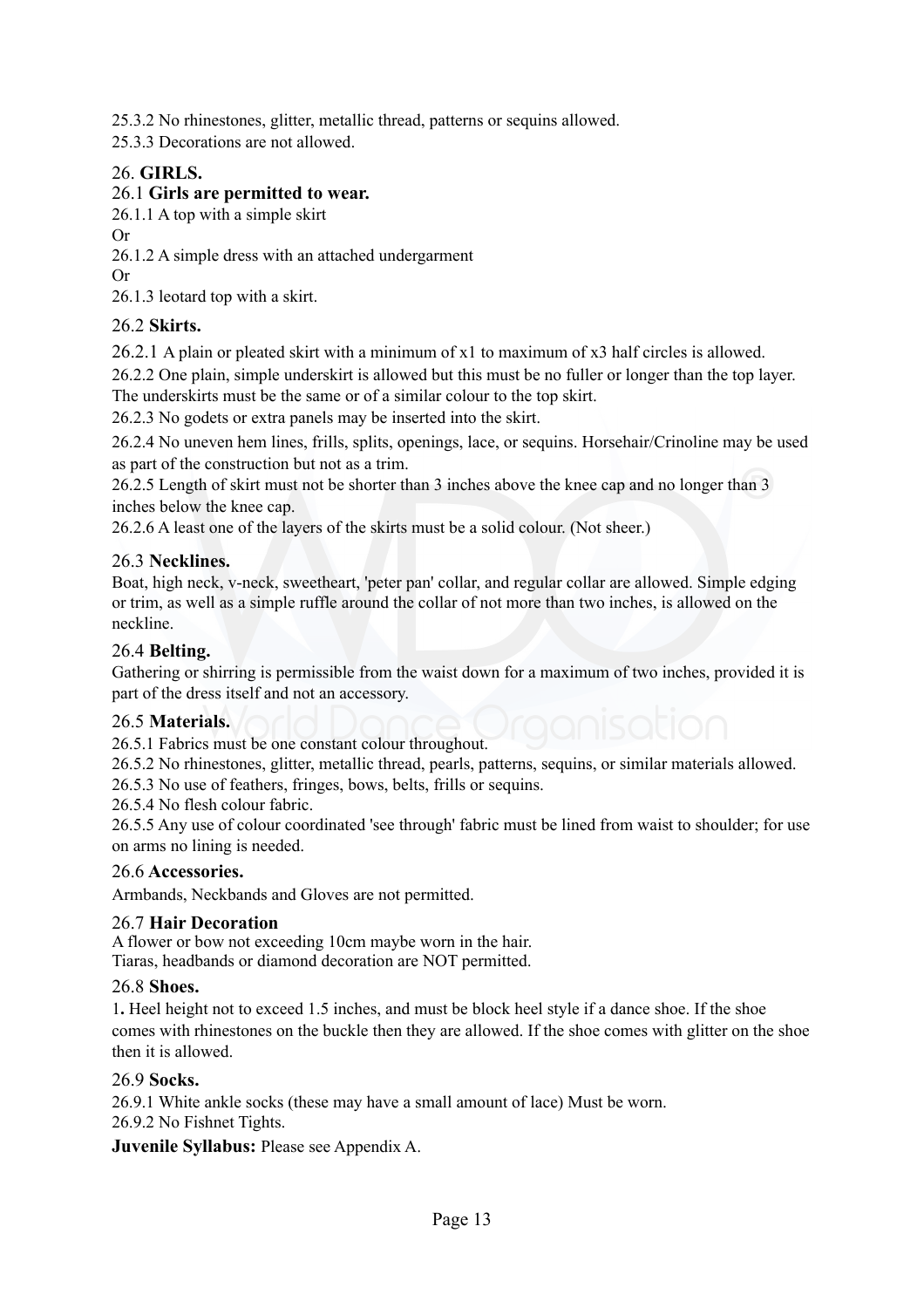# **ADJUDICATORS SECTION**

#### 27. **Adjudicators Licence**.

All adjudicators must be licensed with the WDO to be able to adjudicate WDO events, Ranking events, World and European Championships. Please see Adjudicators Criteria below.

#### 28. **Adjudicators License Criteria (Ballroom-Latin American, Smooth, Rhythm)**

The Following two criteria MUST be met in order to apply for a

WDO Adjudicators License;

28.1 You must be over 18 years of age.

28.2 You hold a valid qualification (in the style/s that you are applying for) from your National Organisation to adjudicate Championships.

OR A qualification with a WDO approved teaching society of Licentiate or above.

28.3 Ballroom & Latin Adjudicators may judge Smooth & Rhythm styles.

#### 29. **Adjudicators Country Representation:**

29.1 Adjudicators representing their Country must meet at least ONE of the following criteria.

29.1.1 By Birth or Naturalisation (Or the procedure recognised in that Country)

29.1.2 \* By being a resident of that Country.

29.1.3 Have a parent or grandparent born in that Country

29.1.4 The Country you represented as a competitor for the last three years.

\*'**Residence'** means the place or location in which the adjudicator is registered with the relevant authorities as having their primary and permanent home and/or where they ordinarily live for at least 75% of the time, excluding trips away to adjudicate or work.

29.2 Adjudicators can only adjudicate for ONE Country within one calendar year.

#### 30. **Selection of Adjudicators for World and European Ballroom and Latin**

#### **Championships.**

30.1 The Organiser shall invite adjudicators based on their integrity, dance knowledge and recognition of these adjudicators in the dance industry:

#### 30.2 **Professional and Amateur Championships:**

Total of 11 adjudicators from at least 6 different countries with no more than 2 adjudicators from the same country shall be invited for WDO Amateur and Professional World and European Championships. The panel of adjudicators shall include:

30.2.1 At least 6 adjudicators who in Ballroom or Latin have achieved results of:

a) Professional Semi Finalists or Amateur Finalists in the World, British, International or United Kingdom Championships.

b) In Ballroom and Latin have achieved results of Professional National Champions.

c) Have achieved results of Professional 10 Dance World Finalists or Professional 10 Dance National Champions.

d) World Professional Showdance Champions.

Professional results do not include Rising Star Events. Amateur results do not include Juvenile, Junior, Youth, Senior, Pro/Am, Student/Teacher, Rising Star or Showdance Events.

#### 30.2.2 **Juvenile, Junior, Youth, Senior, Student/Teacher, and Amateur/Professional Championships:**

A total of 9 adjudicators for the Juvenile, Junior, Youth, Senior, Student/Teacher, and Amateur/ Professional World and European Championships, from at least 5 different countries with no more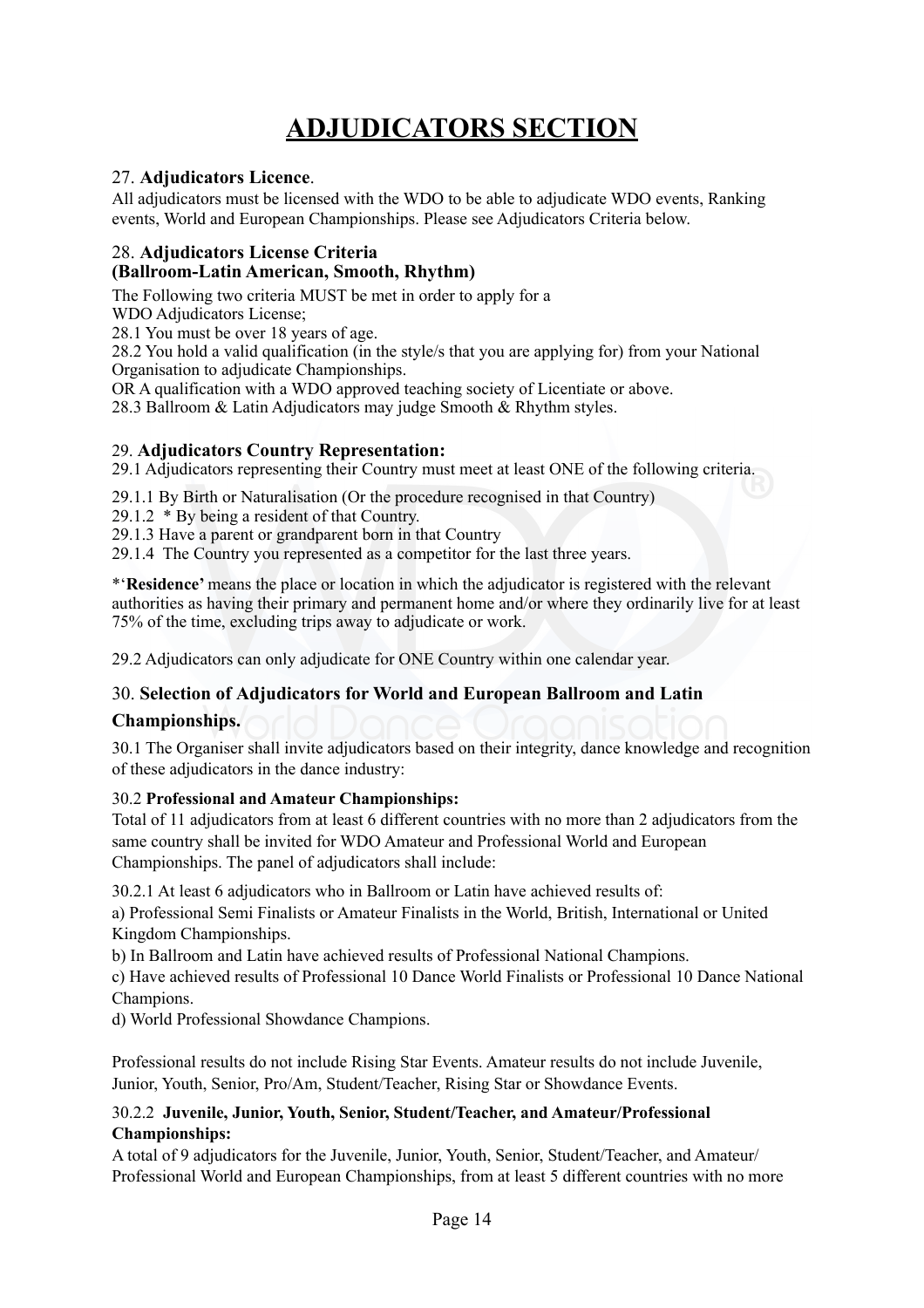than 2 adjudicators from the same country shall be invited to WDO World and European Championships.

30.2.3 At least 5 adjudicators who in Ballroom or Latin have achieved results of:

a) Professional Quarter Finalist or Amateur Semi Finalist in the World, British, International or United Kingdom Champions.

b) In Ballroom or Latin have achieved results of Professional National Finalist or Amateur National Champions.

c) Have achieved results of Professional 10 Dance World Finalists or Professional 10 Dance National Champions.

d) World Professional Showdance Champions.

Professional results do not include Rising Star Events. Amateur results do not include Juvenile, Junior, Youth, Senior, Pro/Am, Student/Teacher, Rising Star or Showdance Events.

#### 30.3 **Selection of Adjudicators for World and European Smooth and Rhythm World Championships.**

#### 30.3.1 **Professional and Amateur Championships:**

Total of 11 adjudicators from at least 6 different countries with no more than 2 adjudicators from the same country shall be invited for WDO Amateur and Professional World and European Championships. The panel of adjudicators shall include:

A minimum of 5 licensed Smooth adjudicators and 5 licensed Rhythm adjudicators must be selected for the respective World and European Championships. In addition to the invited licensed Smooth and Rhythm adjudicators Ballroom and Latin adjudicators will be invited to complete the total of 11 adjudicators, all of whom must have achieved results in Ballroom or Latin of:

a.) Professional Semi Finalists or Amateur Finalists in the World, British, International or United Kingdom Championships.

b.) In Ballroom or Latin have achieved results of Professional National Champion

c.) Have achieved results of Professional 10 Dance World Finalists or Professional 10 Dance National Champions.

d.) World Professional Showdance Champions.

Professional results do not include Rising Star events.

Amateur results do not include Juvenile, Junior, Youth, Senior, Pro/Am, Student/Teacher, Rising Star or Showdance Events.

#### 30.3.2 **Juvenile, Junior, Youth, Senior, Student/Teacher, and Amateur/Professional Championships:**

A total of 9 adjudicators for the Juvenile, Junior, Youth, Senior, Student/Teacher, and Amateur/ Professional World and European Championships, from at least 5 different countries with no more than 2 adjudicators from the same country shall be invited to WDO World and European Championships.

A minimum of 4 licensed Smooth adjudicators and 4 licensed Rhythm adjudicators must be selected for the respected World Championships. In addition to the invited licensed Smooth and Rhythm adjudicators Ballroom and Latin adjudicators will be invited to complete the total of 9 adjudicators, all of whom must have achieved results in Ballroom and Latin of:

a) Professional Semi Finalists or Amateur Finalists in the World, British, International or United Kingdom Championships.

b) In Ballroom or Latin have achieved results of Professional National Champion.

c) Have achieved results of Professional 10 Dance World Finalists or Professional 10 Dance National Champions.

d) World Professional Showdance Champions.

Professional results do not include Rising Star events.

Amateur results do not include Juvenile, Junior, Youth, Senior, Pro/Am, Student/Teacher, Rising Star or Showdance Events.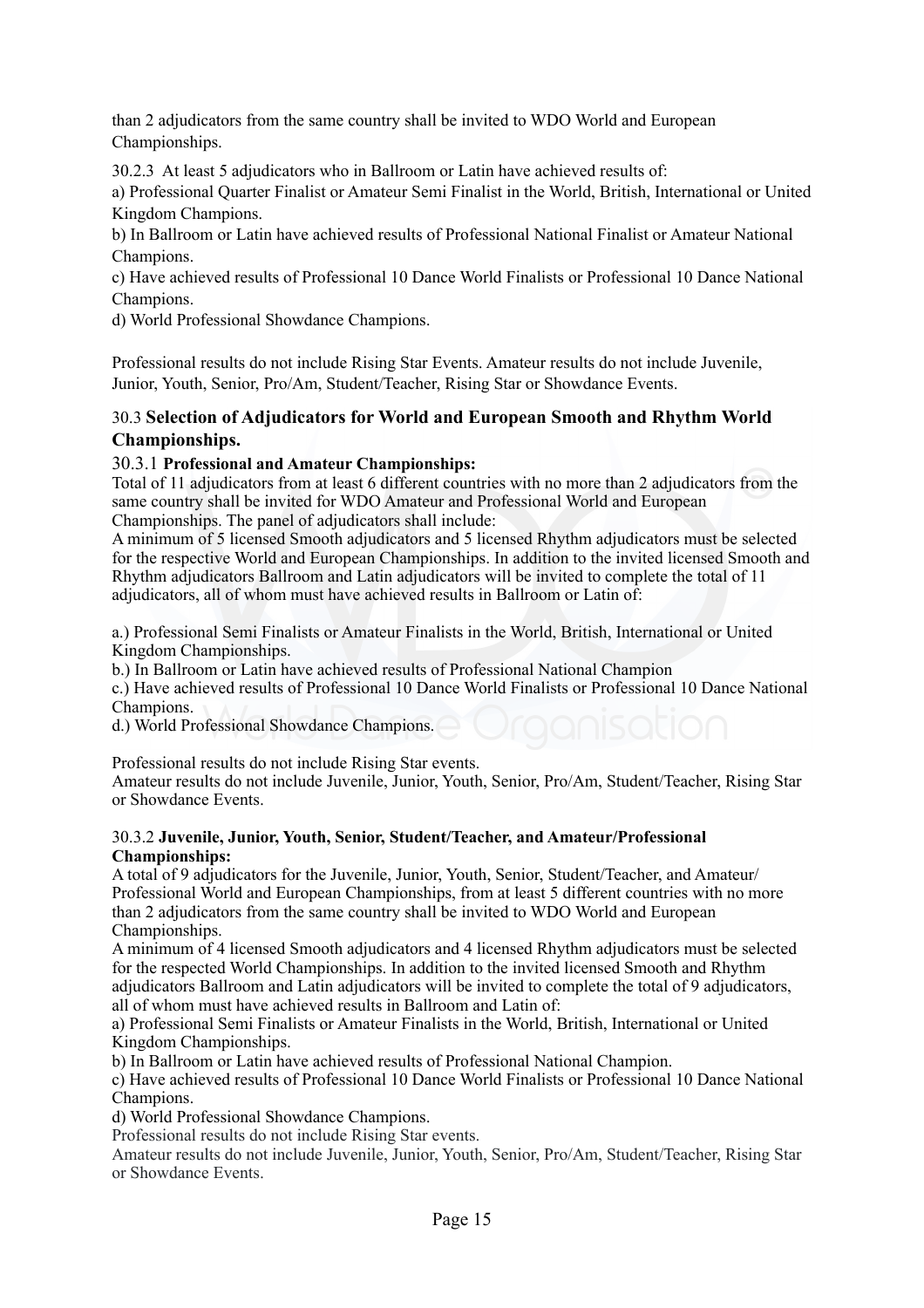30.4 If the Organiser requests, subject to the approval by the WDO Adjudicators Committee, a total of 11 Adjudicators for the Juvenile, Junior, Youth, Senior, Student/Teacher and Amateur/Professional World and European Championships can be invited. The criteria outlined for the WDO Amateur and Professional World and European Championships shall then be used.

30.5 The balance between Female and Male adjudicators should be considered by the organiser.

30.6 No adjudicator shall be invited to judge the same World or European Championships two years in a row.

30.7 Proposed Adjudicators for WDO World and European Championships must be approved by the Adjudicators Committee of the WDO a minimum of 8 weeks before the event. Adjudicators must then be published a minimum of 1 week before the closing date of entries.

30.8 In case the organiser refuses to follow the rules of WDO regarding selection of the adjudicators panel, the WDO may cancel the organiser's right to run the WDO World and European Championships.

#### 31. **Professional Competitors Adjudicating.**

31.1 Professional Competitors wishing to adjudicate WDO events have to be licensed as adjudicators with WDO.

31.2 Professional Competitors will be permitted to adjudicate WDO events and Ranking Competitions, but will not be permitted to adjudicate any World or European Championships or other Professional Competitors in any category.

31.2.1 A professional Competitor who wishes to Adjudicate at any WDO event will not be permitted to compete at the same event, under the same Organiser, even if their event is on a different day. This includes Amateur/Professional catagories.

#### 32. **Chairperson**

#### 32.1 **Chairperson of Adjudicators.**

The Chairperson for all WDO Championships, Ranking Events and Events will be Non-Voting. The Non-Voting Chairperson will stand in for a Voting Adjudicator in cases of necessity.

32.2 The Organiser shall invite the Chairperson of adjudicators with the approval of the Adjudicators Committee. The Chairperson must hold a scrutineering license. The scrutineer may not serve as a Chairperson of adjudicators.

#### 32.3 **Chairman's Report.**

The Chairperson of adjudicators should submit a report to the WDO according to the form provided by the WDO.

#### 33. **Equality.**

33.1 The WDO shall not unlawfully discriminate against Licensees on the grounds of age, disability, gender reassignment, marriage and civil partnership, pregnancy and maternity, race, religion or belief, sex or sexual orientation ("the protected characteristics").

33.2 A membership granted by the WDO to a Member under these Rules shall be subject to the condition that the Member shall not unlawfully discriminate against any other Member on the grounds of a protected characteristic.

33.3 In sub-paragraphs (a) and (b): i. "discriminate" has the same meaning as in Chapter 2 of Part 1 of the Equality Act 2010, and for the avoidance of doubt includes harassment and victimisation; and ii. each of the "protected characteristics" has the meaning given in Chapter 1 of Part 1 of the Equality Act 2010.

33.4 It is suggested the **Chairperson of Adjudicators** reads out the following statement.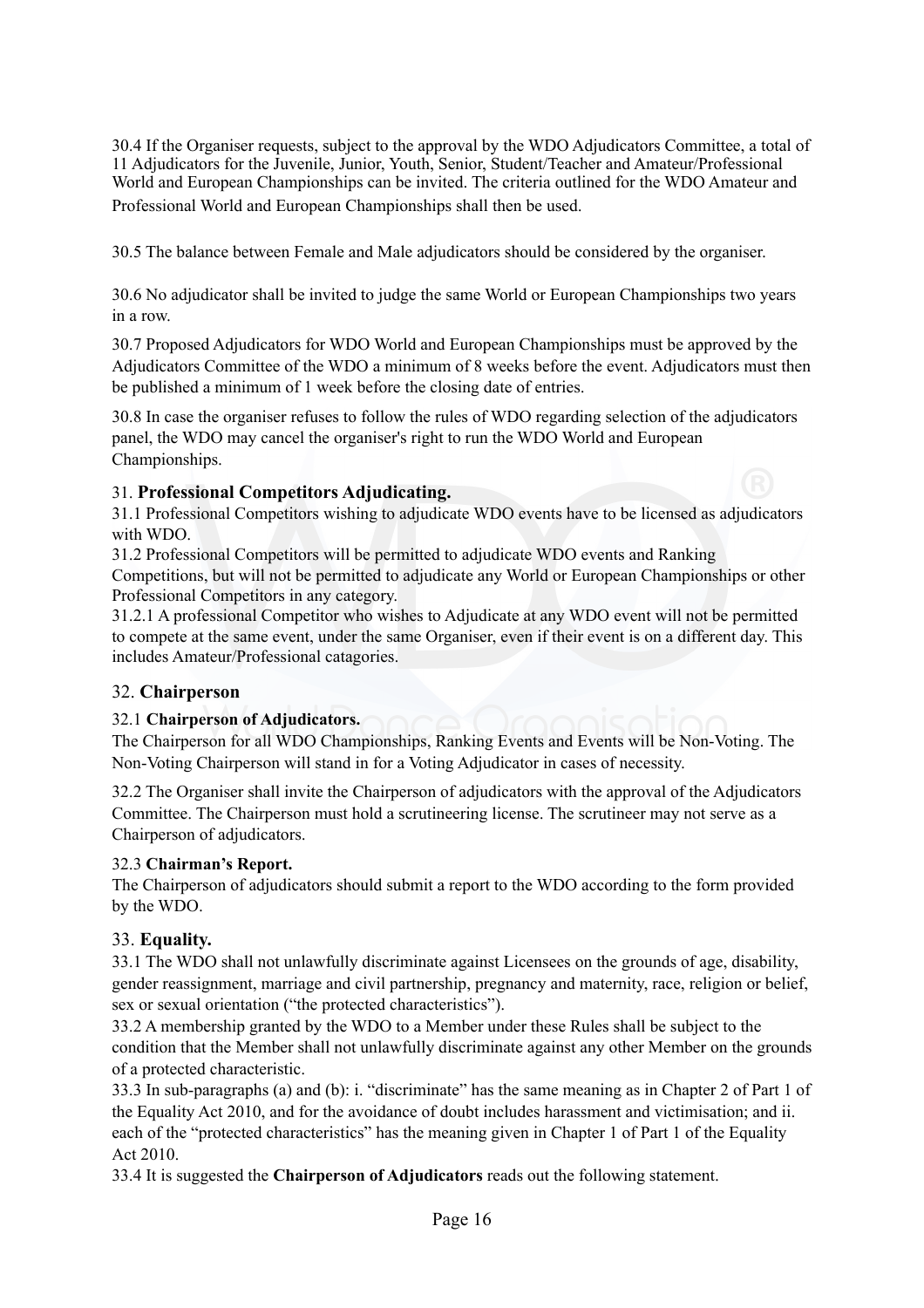"The WDO has adopted a policy of equity which prohibits discrimination on the grounds of gender, marital status, race, colour, disability, sexuality, religion or political opinion."

33.5 When conducting the Adjudicator's meeting before the commencement of competitions the Chairperson is required to remind all adjudicators to adhere to the adopted equity policy above and if needed, to remind the Adjudicators of the guidelines below.

#### 33.6 **Guidelines**:

33.6.1 An adjudicator is expected to adjudicate without fear or favour, assessing what they see on that day and not be influenced by any previous performance.

33.6.2 It is unprofessional to converse with another Competitor, adjudicator or a member of the public whilst adjudicating. This could be unfairly interpreted as seeking to influence another adjudicator or coach a competitor.

33.6.3 It is the Adjudicators responsibility to hold a current license and to be prepared to produce this license to the Chairperson of the Panel before any competition.

33.6.4 An adjudicator who is not present for the first dance of any round, or arrives late on the floor, may not adjudicate the remainder of that round.

33.6.5 An adjudicator acting as Chairperson has the added responsibility of ensuring that all members of the Panel act in a proper manner and abide by the rules. It should also be remembered that the organiser or the Chairperson has the right to ask an adjudicator to step down if they consider that they are, for any reason, not performing their duties in a proper manner.

33.6.6 It is the responsibility of the adjudicator to fully understand how they should mark any competition and, if in doubt, to seek assistance from the Chairperson and, if necessary, the Organiser. 33.6.7 Adjudicators are expected to be dressed in attire befitting the dignity of the occasion. Daytime attire should be smart, evening attire should be formal. Jeans or trainers are unacceptable.

33.6.8 It is the responsibility of both organisers and adjudicators to obtain contracts in writing. 33.6.9 The WDO considers that it is unprofessional and inappropriate for registered adjudicators, after having officiated at an event, then to comment on competitors' performances on social media websites.

#### 34. **Skating System.**

Skating System must be used to assess the marks, this is excluding the 10 Dance Competitions. Please see Rule 37.

#### 35. **Access to the Marks.**

Only the Chairperson of Adjudicators and Scrutineer shall have access to the marks until the end of the competition. After the competition the organiser has to submit the marks to the WDO Adjudicators Committee and Ranking List administrator and may publish marks on their website.

#### 36. **Recalls.**

The Chairperson must ask for at least 50% of the number of couples to be recalled in each round. If the number of couples that are actually recalled by the adjudicators would require an additional round, then the Chairperson is allowed to recall less than 50% of the couples. If the Chairperson asks for a 50% recall for a second round and the actual number is more than 50%, the Chairperson may still call for a 50% recall of his original desired number of couples.

#### 37. **Ten Dance calculation of placing.**

Ten Dance Championships are to be contested over single dances, with individual recalls and single dance final placings, points gained in semi-final or other rounds forming the basis of calculation of the position attained by couples not reaching the final round.

#### 38. **Final Round.**

The Chairperson must ask to recall 6 couples into the Final. Minimum 5 couples have to be recalled with the maximum of 8 couples in the event of the equal score into the final.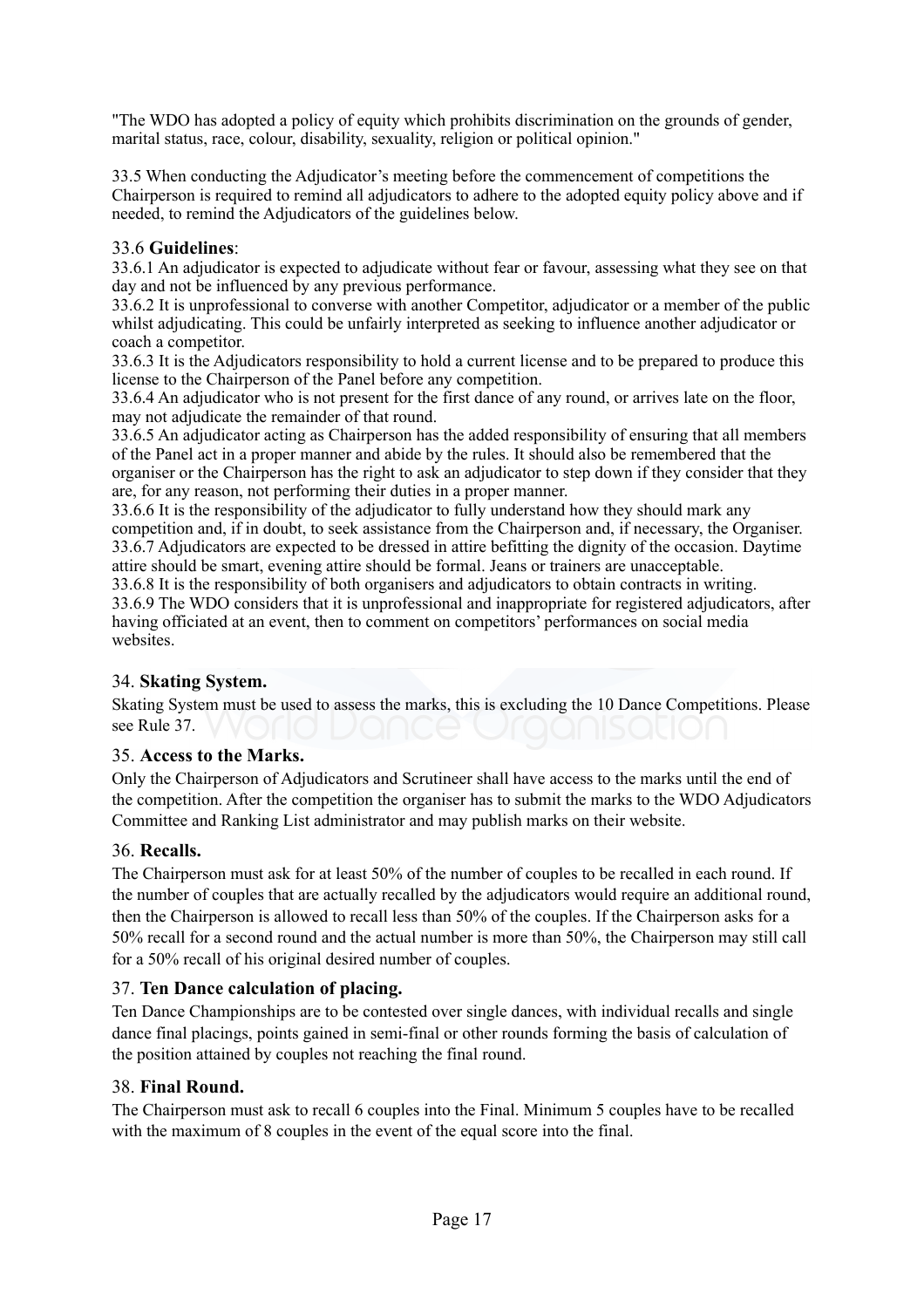#### 39. **Ranking Event Adjudicators.**

A Minimum of 9 Adjudicators with at least 3 countries represented is required for Ranking Events.

#### 40. **Formation Adjudication.**

A WDO Adjudicators licence will allow the holder to adjudicate a WDO Formation Championship/ Event. A Total of 9 adjudicators from at least 5 different countries with no more than 2 adjudicators from the same country shall be invited to adjudicate a WDO Formation World and European Championship.

#### 41. **Adjudicators and Immediate Family.**

Adjudicators must not judge the same Competition Category on any occasion, when they are members of immediate family (1st Cousin or closer), a permanent member of the same household, or current dance partners. It is the duty of an Adjudicator to inform the Chairperson if this is the case.

## **ORGANISERS SECTION**

#### 42. **WDO Name & Logo.**

WDO name and Logo can only be used with the approval of the WDO Committee. WDO Logos must be added to programs and all advertising of the event without exception. WDO Logos should be prominently displayed throughout the event.

WDO Logos must clearly be displayed for the awards ceremony.

The WDO Logos cannot be used in any other capacity unless authorised with the WDO Board of **Directors** 

#### 43. **Title Fees for WDO World Championships.**

All fees are in GBP. Professional: £2000 Amateur: £1000 Youth: £600 Junior: £500 Juveniles: £300 Senior: £300. Student/Teacher: £1000. Reduced to £1500 if Ballroom and Latin titles are organised by the same organiser. Reduced to £1500 if Smooth and Rhythm titles are organised by the same organiser. Amateur/Professional: £2000.

Reduced to £3000 if Ballroom and Latin titles are organised by the same organiser. Reduced to £3000 if Smooth and Rhythm titles are organised by the same organiser.

#### 43.1 **10 Dance**:

Professional: £1000 Amateur: £500 Junior: £300 Juvenile: £200

#### 43.2 **Formation:**

£2500 for All ages and Team categories. (Juvenile, Junior, Adult, Teams of 4 or 6-8).

#### 43.3 **Showdance:**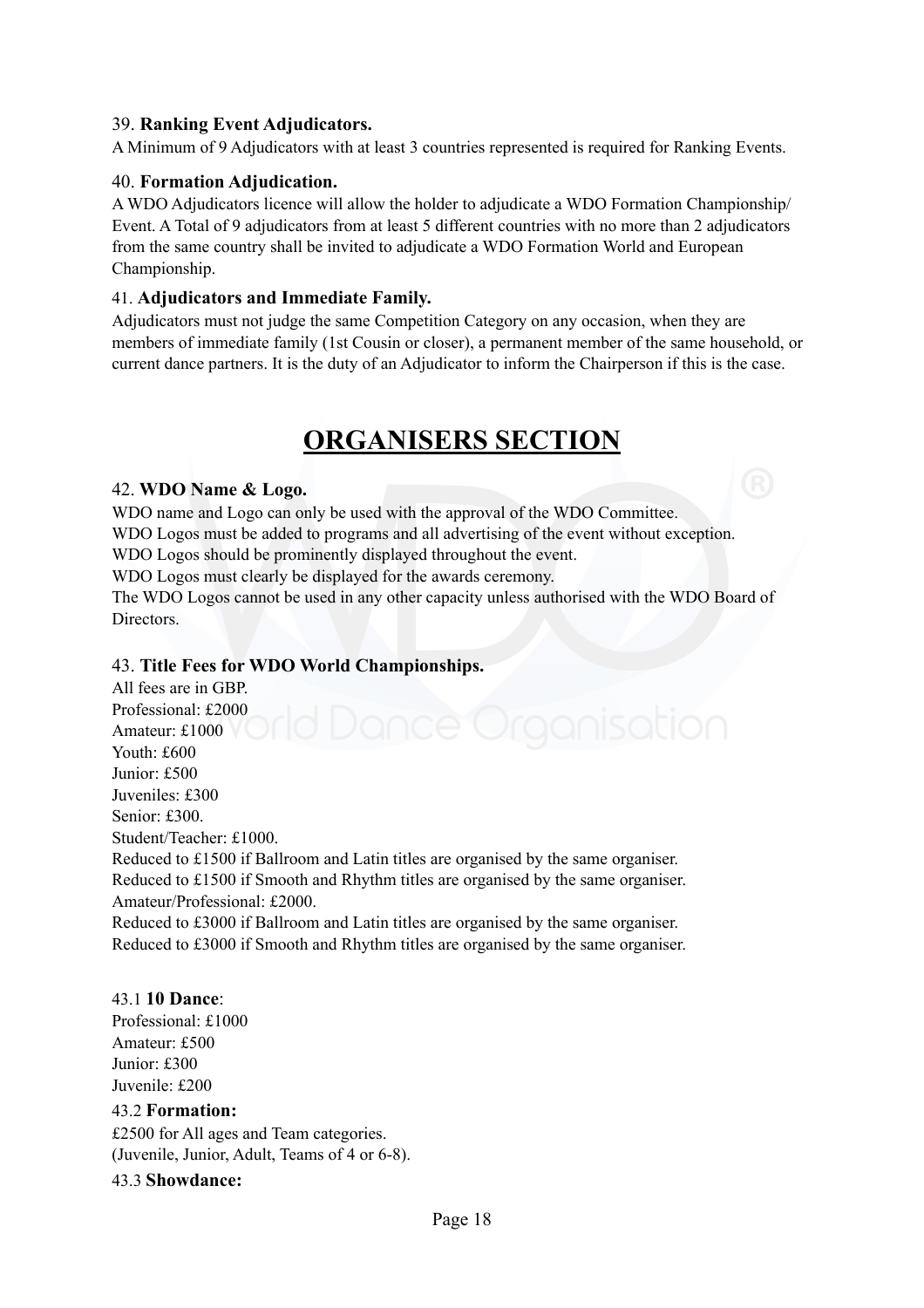#### **Professional:** £300

Reduced to £400 if Ballroom and Latin titles are organised by the same organiser.

#### **Amateur:** £200

Reduced to £300 if Ballroom and Latin titles are organised by the same organiser.

#### 43.4 **Title Fees for WDO European Championships.**

All fees are in GBP. Professional: £1000 Amateur: £500 Youth: £300 Junior: £250 Juveniles: £150 Senior: £150 Student/Teacher: £500. Reduced to £750 if Ballroom and Latin titles are organised by the same organiser. Reduced to £750 if Smooth and Rhythm titles are organised by the same organiser. Amateur/Professional: £1000. Reduced to £1500 if Ballroom and Latin titles are organised by the same organiser. Reduced to £1500 if Smooth and Rhythm titles are organised by the same organiser.

#### 43.5 **10 Dance:**

Professional: £500 Amateur: £250 Junior: £150 Juvenile: £100

#### 43.6 **Formation**:

£1500 for All ages and Team categories. (Juvenile, Junior, Adult, Teams of 4 or 6-8).

#### 43.7 **Showdance:**

**Professional**: £150 (Reduced to £200 if Ballroom and Latin titles are organised by the same organiser.) **Amateur:** £100 (Reduced to £150 if Ballroom and Latin titles are organised by the same organiser.

#### 44. **Organiser Refunds.**

No Fees will be refunded to any organiser if the event / championship is not organised unless a cancellation is caused by a 'Force Majeure'

#### 45. **Adjudicators' Fee.**

Adjudicators must be paid a minimum of 250 GBP per day of judging World or European Championships.

#### 46. **Prize Money**

Recommended Minimum Prize Money at Professional WDO Ballroom & Latin World Championships.

#### 46.1 **Recommended Minimum Prize Money at Professional WDO Ballroom & Latin World**

#### **Championships.**

A minimum of 6000 GBP or equivalent in local currencies for Professional finalists and semi finalists. The breakdown of the minimum Prize money for Professional Ballroom and Latin World Championship.

**All in GBP 1st place** 1,500 **2nd place** 1,125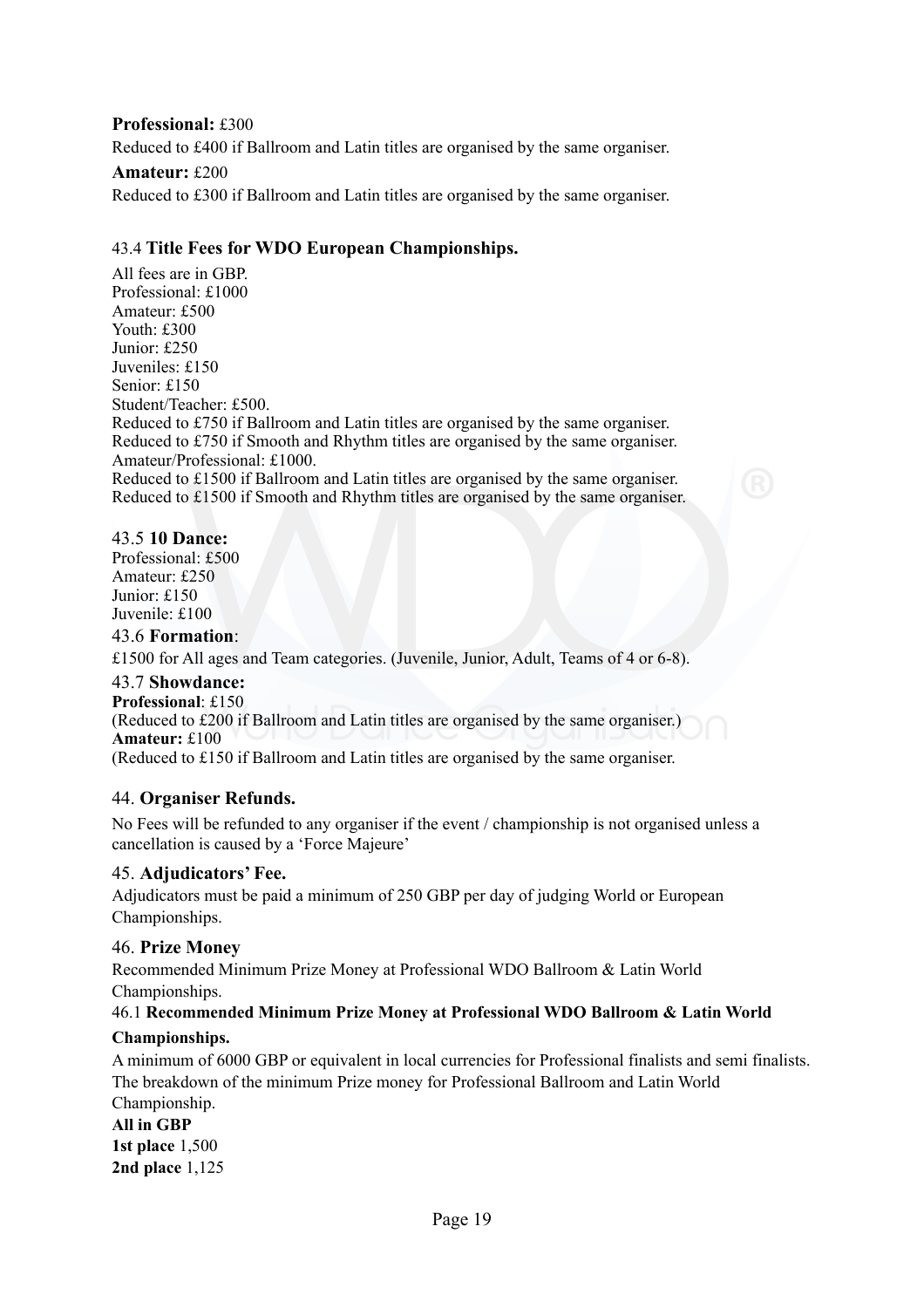**3rd place** 900 **4th place** 675 **5th place** 525 **6th place** 375. **7th to 12th Place** 150.

#### 46.1.2 **Recommended Minimum Prize Money at Professional WDO Ballroom & Latin European Championships.**

A minimum of 3000 GBP or equivalent in local currencies for Professional finalists and semi finalists. The breakdown of the minimum Prize money for Professional Ballroom and Latin European Championship.

**All in GBP 1st place** 750 **2nd place** 550 **3rd place** 450 **4th place** 350 **5th place** 250 **6th place** 200 **7th to 12th Place** 75

#### 46.2 **Recommended Minimum Prize Money at Amateur WDO Ballroom & Latin World Championships.**

A minimum of 4000 GBP or equivalent in local currencies for Amateur finalists and semi finalists. The breakdown of the minimum Prize money for Amateur Ballroom and Latin World Championships.

**All in GBP 1st place** 1000 **2nd place** 750 **3rd place** 600 **4th place** 450 **5th place** 350 **6th place** 250 **7th to 12th place** 100

#### 46.2.1 **Recommended Minimum Prize Money at Amateur WDO Ballroom & Latin European Championships.**

A minimum of 2000 GBP or equivalent in local currencies for Amateur finalists and semi finalists. The breakdown of the minimum Prize money for Amateur Ballroom and Latin European Championships.

**All in GBP 1st place** 550 **2nd place** 350 **3rd place** 300 **4th place** 200 **5th place** 175 **6th place** 125 **7th to 12th place** 50

#### 46.3 **Recommended Minimum Prize Money at Youth U21 WDO Ballroom & Latin World Championships.**

A minimum of 2000 GBP or equivalent in local currencies for Youth U21 WDO Ballroom & Latin World Championships. The breakdown of the minimum Prize money for Youth U21 Ballroom and Latin World Championships.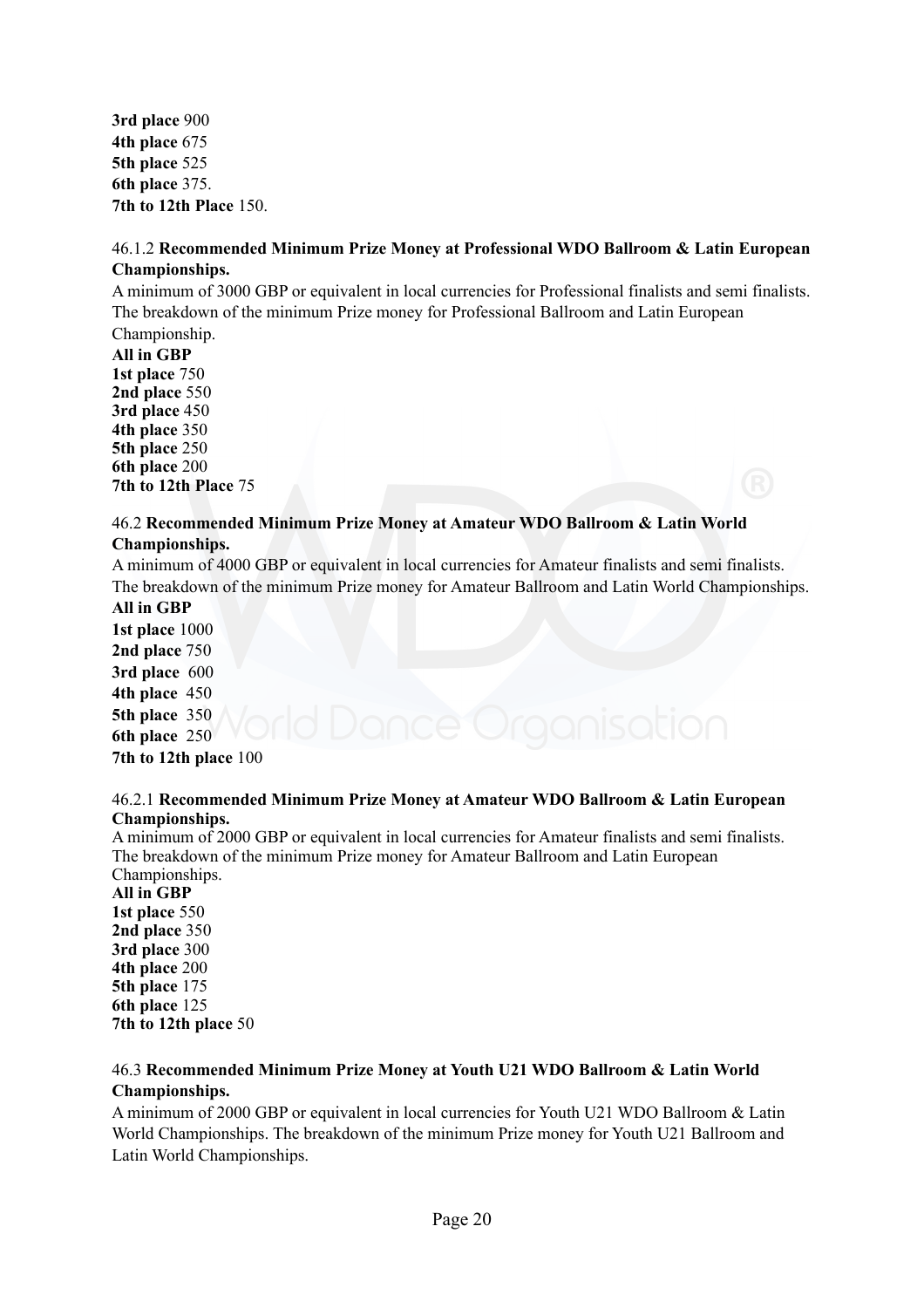**All in GBP 1st place** 700 **2nd place** 450 **3rd place** 350 **4th place** 250 **5th place** 150 **6th place** 100

#### 46.3.1 Recommended Minimum Prize Money at Youth U21 WDO Ballroom & Latin European **Championships.**

A minimum of 2000 GBP or equivalent in local currencies for Youth U21 WDO Ballroom & Latin European Championships. The breakdown of the minimum Prize money for Youth U21 Ballroom and Latin European Championships.

**All in GBP**

**1st place** 350 **2nd place** 225 **3rd place** 175 **4th place** 125 **5th place** 75 **6th place** 50

#### 46.4 **Additional Prize Money**

The Organiser can award prize money to other age categories with a prior approval of the WDO Committee.

#### 47. **Recommended Competitors' Entry Fees.**

**Juveniles** – up to 60 GBP or local currency equivalent per couple.

**Juniors** – up to 70 GBP or local currency equivalent per couple.

**Youth** – up to 80 GBP or local currency equivalent per couple.

**Amateur** – up to 90 GBP or local currency equivalent per couple.

**Professional**- Up to GBP 90 or local currency equivalent per couple.

**Senior** – up to 90 GBP or local currency equivalent per couple.

**Student/Teacher**- Single Dance 30 GBP to 50 GBP / Multi Dance 100 GBP to 200 GBP or local currency equivalent per couple.

**Amateur/Professional**- Single Dance 30 GBP to 50GBP / Multi Dance 100 GBP to 200 GBP or local currency equivalent per couple.

#### 47.1 **Student/Teacher, Amateur/Professional**

Dancing in 4 Single dance events is required for every Student/Teacher and Amateur/ Professional World and European Championship Event.

#### 48. **Timetable.**

The Organiser shall draw up a timetable and make it available to all competitors prior to the competition. The organiser is responsible for adhering to the timetable accurately. The first round of the championships shall not start ahead of the scheduled time. Organisers are not required to delay the program for the benefit of late arrivals. The Organiser must ensure that Adjudicators do not judge for longer than two hours without a break.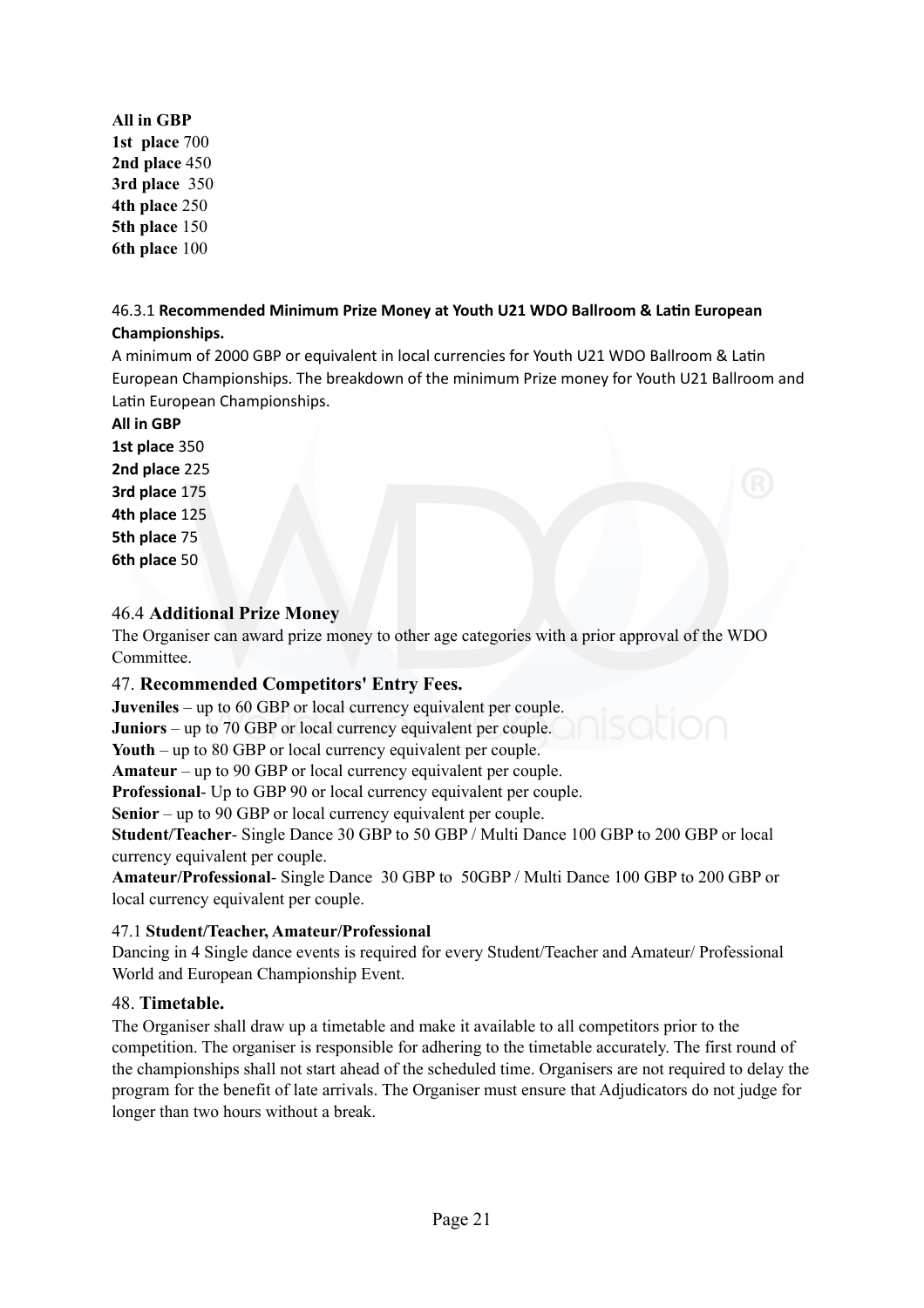#### 49. **Rounds.**

Ballroom and Latin rounds in all Ballroom Championships and Latin Championships, the five dances shall be performed without interruption.

#### 50. **Breaks between Rounds in Ballroom and Latin Championships.**

During all Ballroom and Latin Championships there must be a minimum of 20 minutes break between each round. From the Quarter final round onwards there's to be a minimum of 30 minutes break.

#### 51. **Ten Dance Rounds.**

Ten Dance Championships, there must not be more than four rounds in each section, in one day. Each round must be completed in all ten dances.

#### 52. **Ten Dance – Breaks.**

There shall be a break of at least forty minutes between the two sections, and at least twenty minutes between the rounds.

#### 53. **Ten Dance: Order of sections.**

In Ten Dance Championships, the final round should end with Latin. Each round should begin with the same style that the previous round ended with. It is permissible to run all rounds of Ballroom till the final followed by all rounds of Latin till the final.

#### 54. **Award Ceremonies for World and European Championships.**

54.1 Organisers must ensure that the presentation of awards is done in an appropriate manner for WDO World and European Championships.

54.2 National Anthem of the winners of the championships must be played.

54.3 Trophy for the Champions must be awarded. Design of the trophy has to be approved by the WDO Committee.

54.4 Medals for top 3 placed couples must be awarded. Design of the medals has to be approved by the WDO Committee.

54.5 Diplomas or certificates of placement to all finalists with official signature or stamp should be awarded.

54.6 Award Ceremonies for Juvenile and Juniors should be completed before 10pm.

#### 55. **Ranking Events**

55.1 Ranking Events included to be organised: Professional Amateur The United Kingdom Open, British Open and International Championships will be included within the Ranking System.

#### 55.2 **Fees for WDO Ranking Events.**

Amateur, Professionals. All Ranking Events were to be a flat rate of 200GBP for all categories.

55.2.1 Organisers must be registered with the WDO.

55.3 A maximum of 10 events per country. (Please see Ranking System below).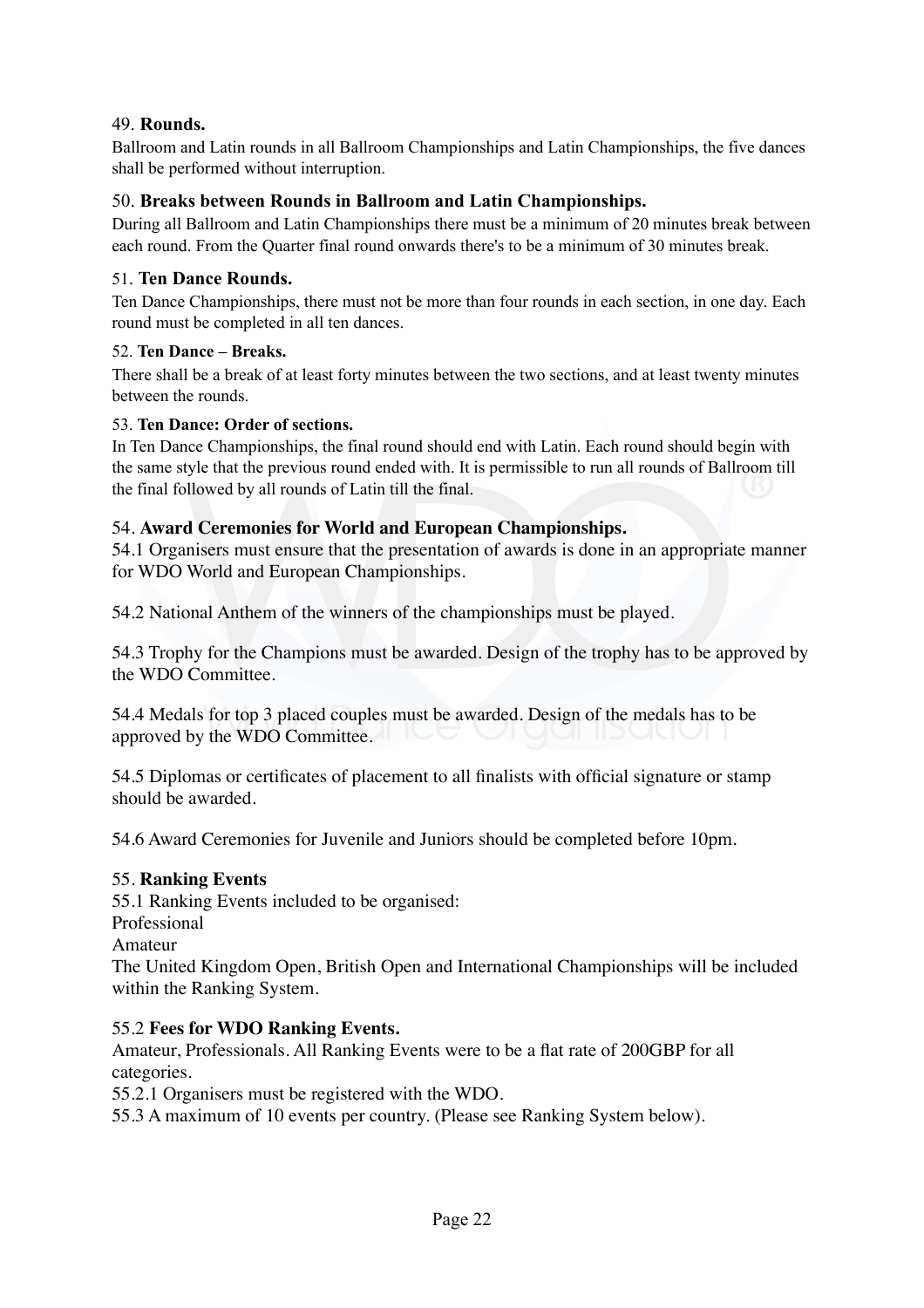#### 56. **WDO Ranking System**

56.1 Dance couples receive Ranking points for each participation in the World Championships and Ranking Competitions.

56.2 Points are rewarded for World Championships and Ranking Competitions according to the table of points.

56.3 Points received are totalled.

56.4 WDO Ranking system has 4 categories: Amateur Ballroom & Latin, Professional Ballroom & Latin.

56.5 Points are collected separately for each category.

#### 57. **WDO Ranking System Protocol Rules**

57.1 Ranking System Protocol is available for download from the official WDO website.

57.2 Results of the event have to be filled in the Ranking System Protocol immediately after the completion of the competition and sent to the ranking administrator within 24 hours.

57.2.1 Ranking System Protocol is filled in English.

57.2.2 Places of couples are filled in the table as whole numbers without any additional symbols or spaces.

57.2.3 When couples tie for the same result, the points of their higher placing is awarded to each tied couple.

57.2.4 Ranking Protocol System must be checked before submitting any obvious mistakes (for example; same couple cannot be listed in the final and in the lower rounds of the competition).

57.2.5 If translation is necessary, the names of the dancers and countries are translated into English according to the international rules of transliteration.

57.2.6 No other language's letters, beside Latin, or hieroglyphs can be filled in the Rating System Protocol.

57.2.7 The names of the dancers are filled in the format of Last Name first, followed by First Name.

57.3 It's not allowed to change the structure and version of the Ranking System Protocol Excel file.

57.3.1 Completed protocols are sent to the WDO Secretary.

57.3.2 Ranking administrator has the right not to accept the protocols completed incorrectly for calculation (based on the points listed above).

57.4 The Ranking administrator can help in filling the protocols for the additional fee of 45 GBP (for all ranking categories held in event). The information has to be sent in Editable format such as Excel or similar. Screen or page photos, pdf and other difficult to edit formats will not be accepted.

57.5 All questions on filling the protocols and ranking calculation system are sent to the WDO secretary.

#### 58. **WDO Recognised Events**

58.1 Any event may apply to be recognised by the WDO and recognition can be granted by the decision of the WDO Directors.

58.2 Fees for WDO Recognised Events.

A flat fee of 100GBP for all catagories.

58.3 Organisers must be registered with the WDO.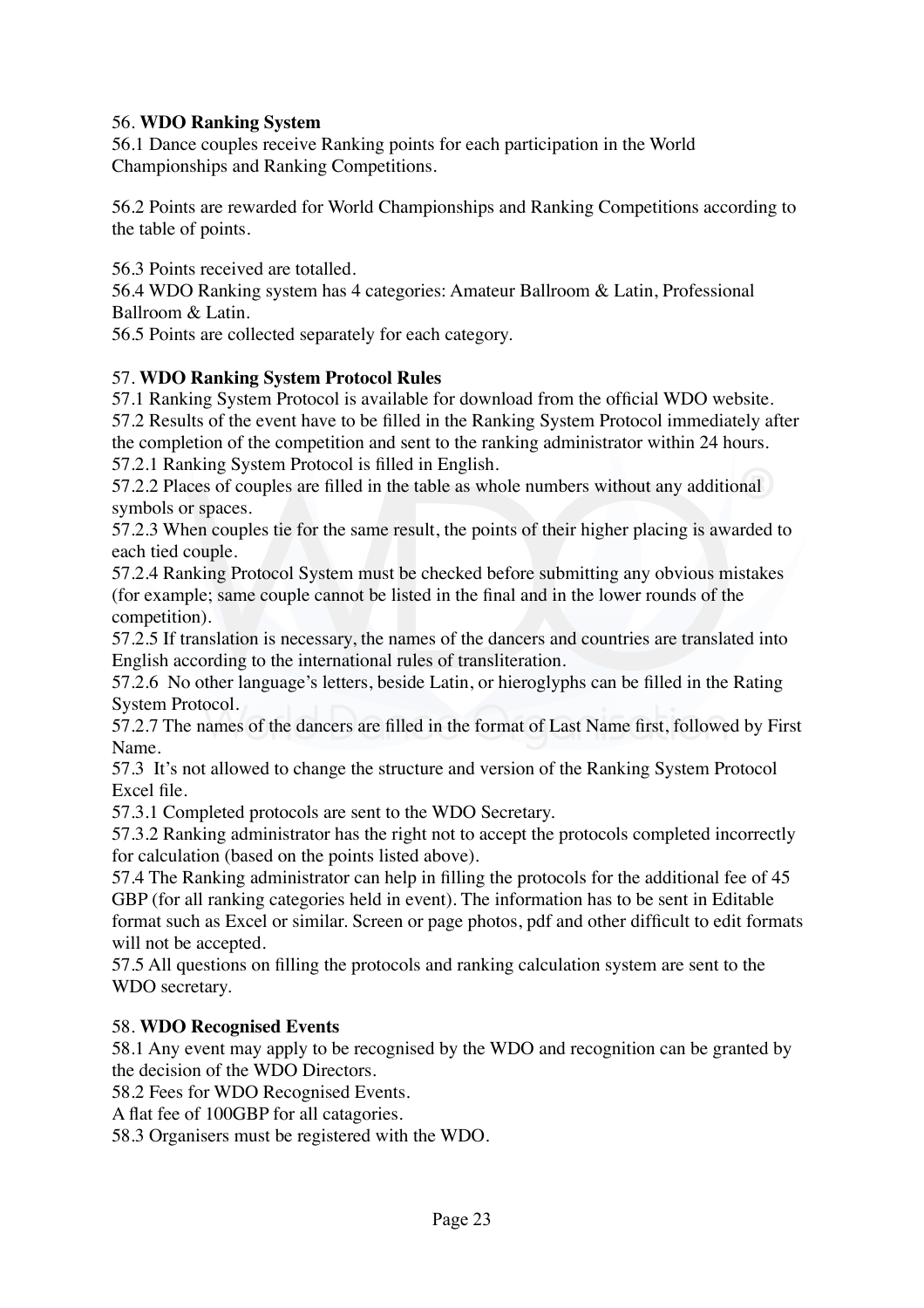#### 59. **Insurance.**

59.1 Event organisers must have liability insurance when hosting any World and European Championship, WDO Ranking Competition/s or any WDO Event/s.

58.2 The organiser must submit proof of insurance to the WDO at least four weeks before their event.

#### 60. **First Aid.**

First Aid personnel shall be in attendance at all competitions.

#### 61. **TV / Video rights.**

WDO Advise that organisers use this disclaimer on the entry form:

'In the event of television coverage or production of a video recording for commercial purposes of any competition or Championship event, all competitors agree that the rights to any fees from such television or video recording will vest solely with the Organiser and no Competitors or Associations shall have any claim against the WDO, organiser, television company or video producer at any such event.'

#### 62. **Organisers Financial Obligations**

62.1 Organisers who do not fulfil their financial obligations will face the possibility of disciplinary action.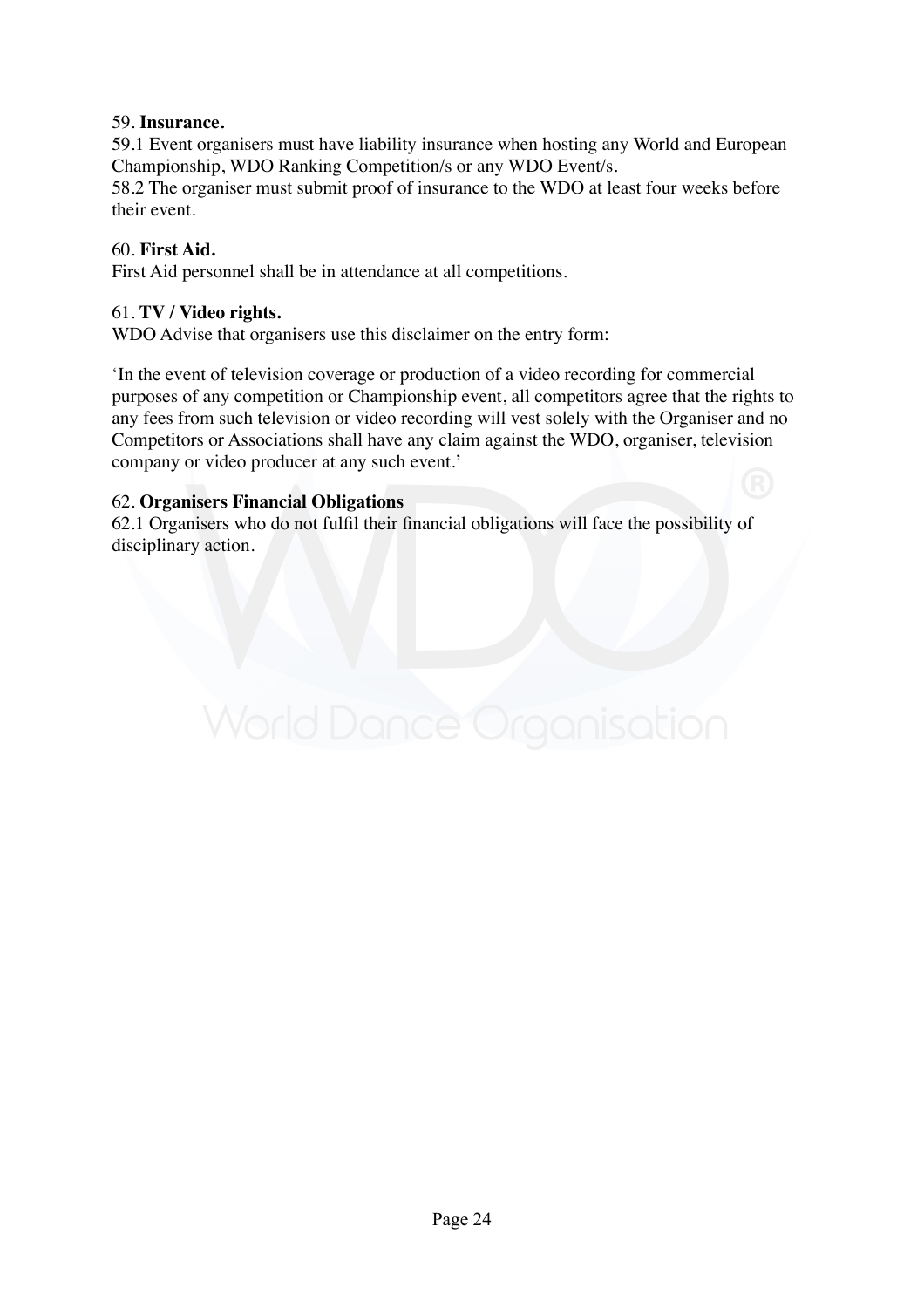#### **APPENDIX A**

#### **JUVENILES SYLLABUS**

#### **WALTZ**

- 1. Closed changes
- 2. Natural turn
- 3. Reverse turn
- 4. Natural spin turn
- 5. Whisk
- 6. Chasse from PP
- 7. Closed impetus
- 8. Hesitation change
- 9. Outside change
- 10. Reverse Corte
- 11. Back whisk
- 12. Basic weave
- 13. Double reverse spin
- 14. Reverse pivot
- 15. Backward lock
- 16. Progressive Chasse to R
- 17. Weave from PP
- 18. Closed telemark
- 19. Open telemark and cross hesitation
- 20. Open telemark and wing
- 21. Open impetus and cross hesitation
- 22. Open impetus and wing
- 23. Outside spin
- 24. Turning lock
- 25. Drag Hesitation
- 26. Passing (Open ) Natural turn
- 27. Quick Wing
- 28. Closed wing
- 29. Turning lock to right
- 30. Fallaway reverse and slip pivot
- 31. Hover Corte
- 32. Fallaway whisk
- 33. Left whisk

Beginner 1~6 Bronze  $1~1~16$ Silver  $1 \sim 25$ Gold 1~33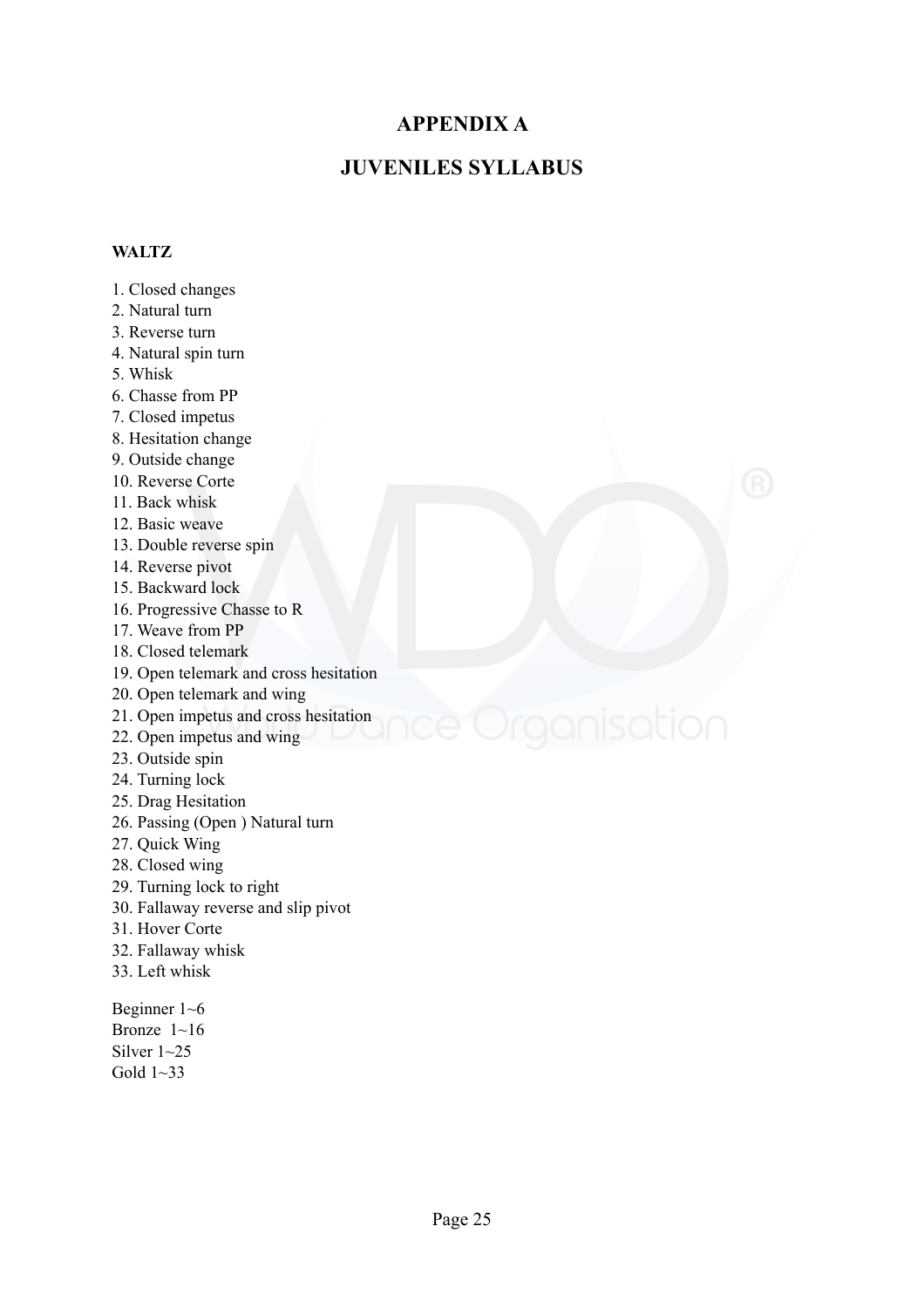#### **TANGO**

1.Walk

- 2. Progressive side step
- 3. Progressive link
- 4. Closed promenade
- 5. Rock turn
- 6. Open reverse turn
- 7. Back Corte
- 8. Open reverse turn, lady in line
- 9. Progressive side step reverse turn
- 10. Open promenade
- 11. Rock back on L.F. and R.F.
- 12. Natural twist turn
- 13. Natural promenade turn
- 14. Promenade link
- 15. Four step
- 16. Fallaway promenade
- 17. Back open promenade
- 18. Outside swivels
- 19. Reverse outside swivel
- 20. Four step change
- 21. Brush tap
- 22. Basic reverse turn
- 23. Mini five step
- 24. Open telemark
- 25. Back whisk
- 26. Passing (Open ) natural turn
- 27. Fallaway four step

### 28 The chase

- 29. Fallaway reverse and slip pivot
- 30. Five step
- 31. Reverse Pivot
- 32. Outside Spin

Beginner 1~8 Bronze  $1 \sim 13$ Silver  $1 \sim 21$ Gold  $1 \sim 32$ 

#### **VIENNESE WALTZ**

- 1.) Natural Turn
- 2.) Reverse Turn
- 3.) Change step danced forward or backward.

Beginner, Bronze, Silver, Gold.

Only the additional figures can be danced in unrestricted categories:

4.) The Reverse and Natural Fleckerl 5.) Contra Check (1 bar)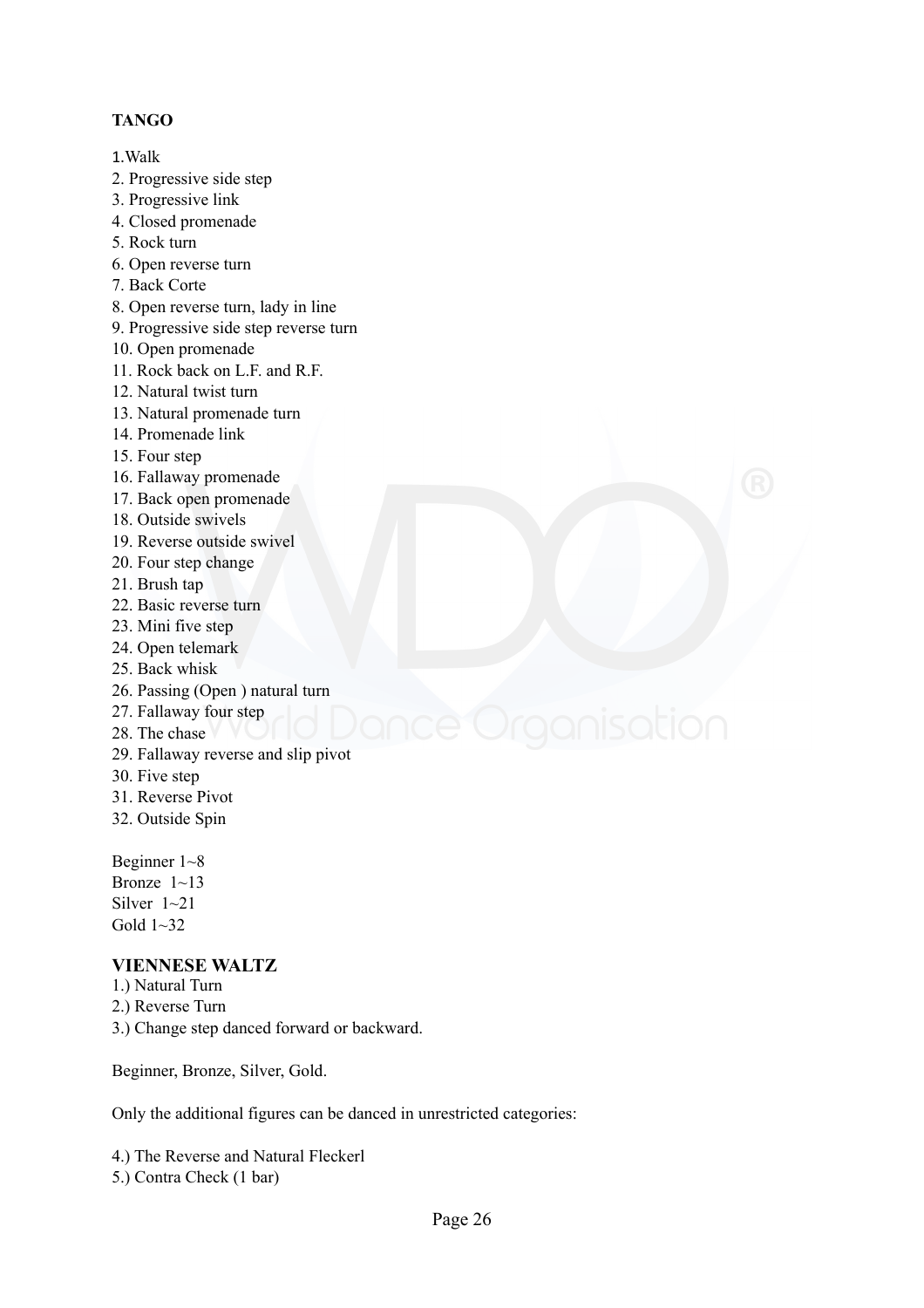#### **SLOW FOXTROT**

- 1. Feather Step 2. Three Step 3. Natural Turn 4. Reverse Turn incorporating Feather Finish 5. Closed Impetus and Feather Finish 6. Impetus Turn 7. Natural Weave 8.Change of Direction 9. Basic Weave 10. Weave after 1-4 Reverse Wave 11. Reverse Wave 12. Closed Telemark - Telemark 13. Open Telemark, Feather Ending 14. Top Spin - Top Spin after Feather Finish (all alignments) 15. Hover Feather 16. Hover Telemark 17. Natural Telemark 18. Hover Cross 19. Open Telemark, Natural Turn, Outside Swivel, Feather Ending 20. Open Impetus Turn 21. Weave from PP 22. Natural Twist Turn 23. Reverse Pivot 24. Quick Open Reverse 25. Quick Natural Weave from PP 26. Curved Feather to Back Feather 27. Curved Feather 28. Back Feather 29. Curved Feather from PP 30. Natural Zig-zag from PP
- 31. Fallaway Reverse & Slip Pivot
- 32. Natural Hover Telemark
- 33. Bounce Fallaway with Weave ending
- 34. Extended Reverse Wave
- 35. Curved Three Step

Beginner 1~5 Bronze  $1~9$ Silver  $1 \sim 19$ Gold  $1 \sim 35$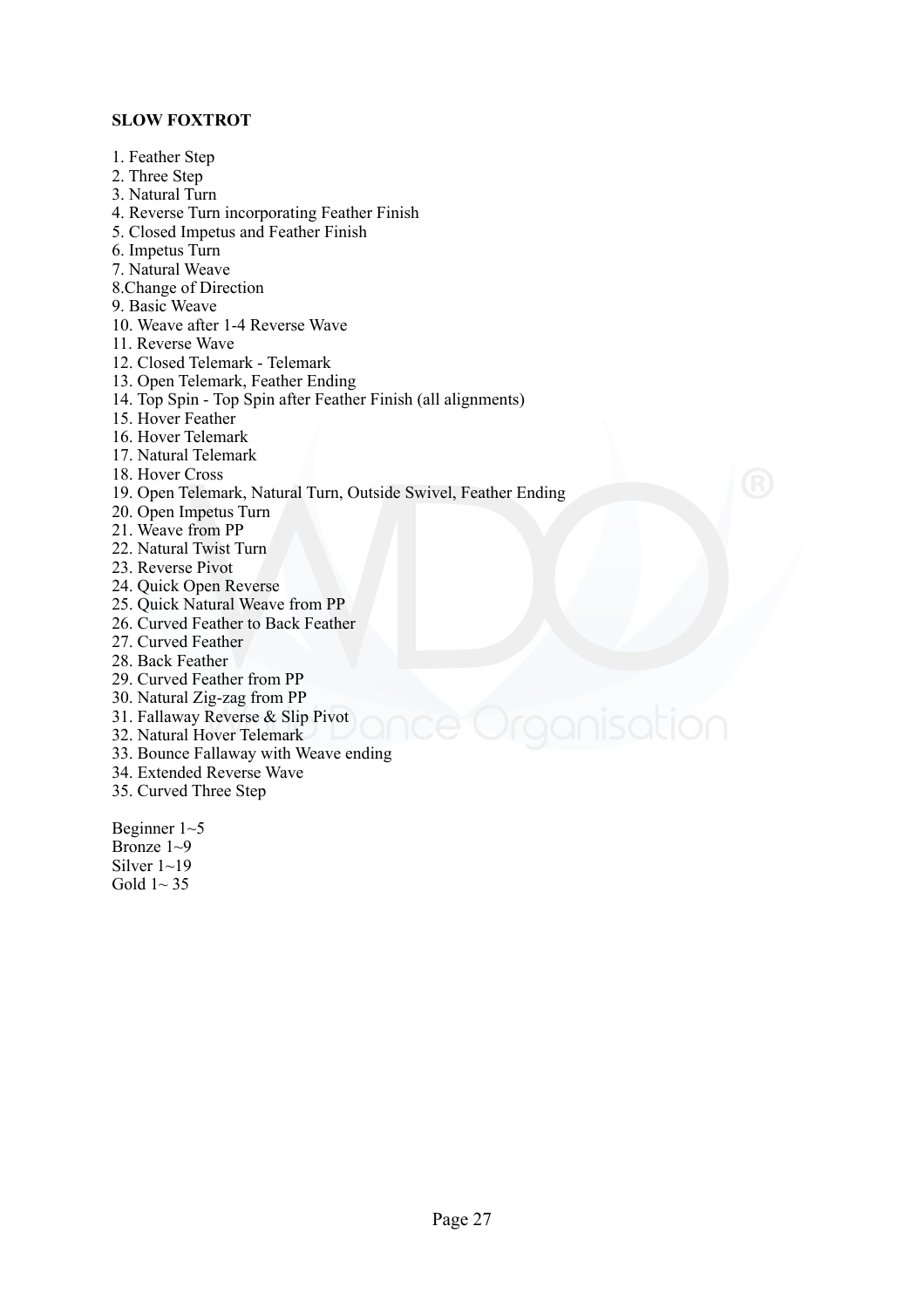#### **QUICKSTEP**

- 1. Quarter turn to R
- 2. Natural turn
- 3. Natural turn with hesitation
- 4. Natural pivot turn
- 5. Natural spin turn
- 6. Progressive chasse
- 7. Chasse reverse turn
- 8. Forward lock step
- 9. Backward lock step
- 10. Closed impetus
- 11. Reverse pivot
- 12. Progressive chasse to R
- 13. Tipple chasse to R
- 14. Running finish
- 15. Natural turn and back lock
- 16. Double reverse spin
- 17. Quick open reverse
- 18. Fishtail
- 19. Running right turn
- 20. Four quick run
- 21. V.6
- 22. Closed telemark
- 23. Open impetus
- 24. Outside spin
- 25. Passing (Open ) Natural turn
- 26. Curved feather
- 27. Cross swivel
- 28. Six quick run
- 29. Rumba cross
- 30. Tipsy to R and L
- 31. Hover Corte
- 32. Quarter turn to left
- 33. Change of direction
- 34. Cross chasse
- 35. Outside change
- 36. Tipple chasse to left
- 37. Zig Zag, back lock and running finish

Beginner 1~8 Bronze 1~16 Silver  $1 \sim 22$ Gold  $1~37$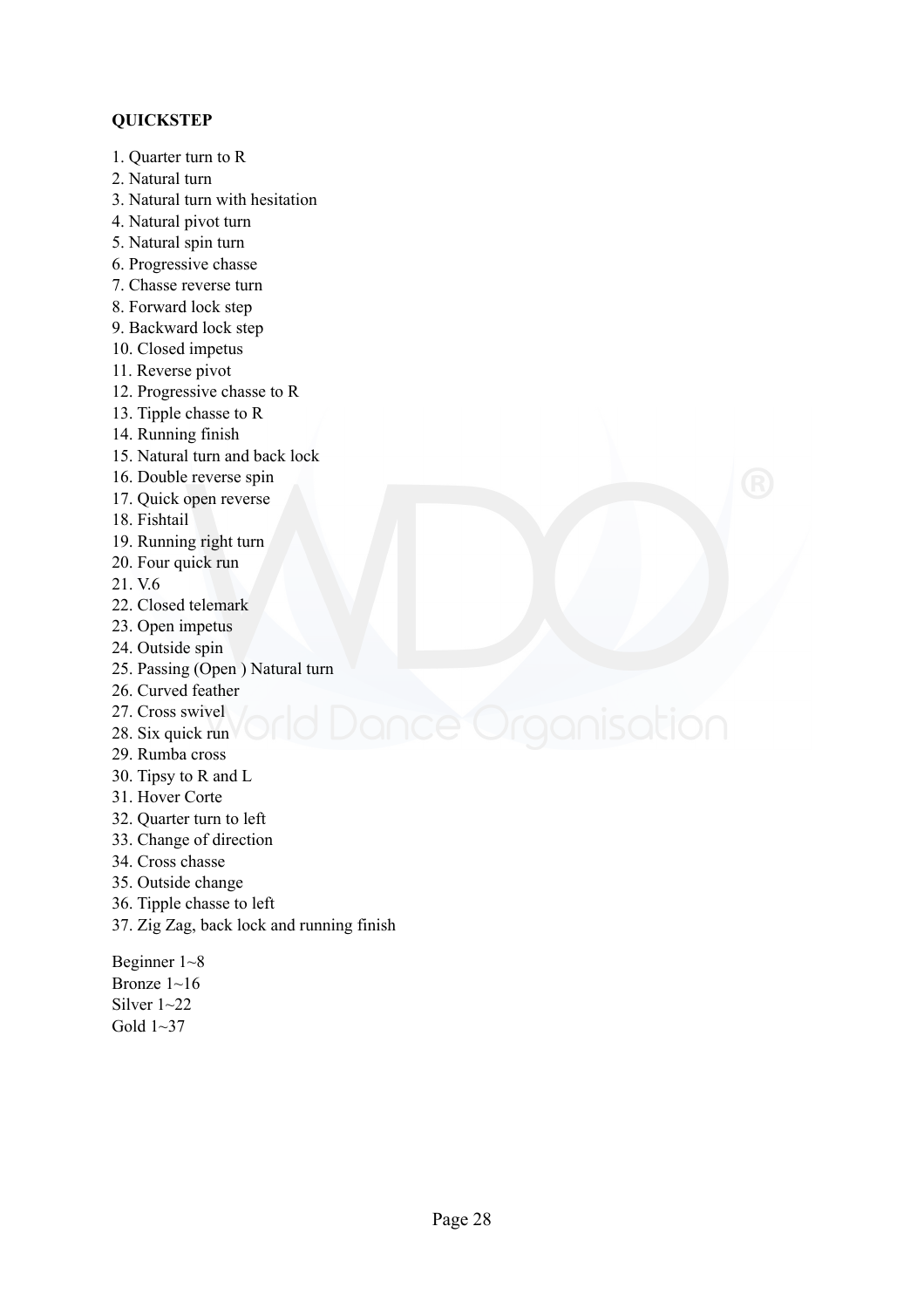#### **CHA CHA CHA**

- 1. Basic movements (closed, open and in place)
- 2. New York (to left or right side position)
- 3. Spot turns to left or right (including switch turns and underarm turns)
- 4. Shoulder to shoulder (left side and right side).
- 5. Hand to hand (to right or left side)
- 6. Fan
- 7. Alemana
- 8. Hockey stick
- 9. Time steps
- 10. Three cha cha chas
- 11. Side steps (to left or right)
- 12. There and back
- 13. Natural top
- 14. Natural opening out movement
- 15. Closed hip twist
- 16. Open hip twist
- 17. Reverse top
- 18. Opening out from reverse top
- 19. Aida –
- 20. Spiral turns (spiral, curl and rope spinning)
- 21. Cross basic
- 22. Cuban breaks (including split)
- 23. Chase
- 24. Advanced hip twist
- 25. Hip twist spiral
- 26. Turkish towel
- 27. Sweetheart
- 28. Follow my leader
- 29. Foot changes
- 30. Runaway chasse
- 31. Syncopated open hip twist
- 32. Close and open hip twist spirals

Beginner 1~10 Bronze  $1 \sim 15$ Silver 1~23 Gold  $1 \sim 32$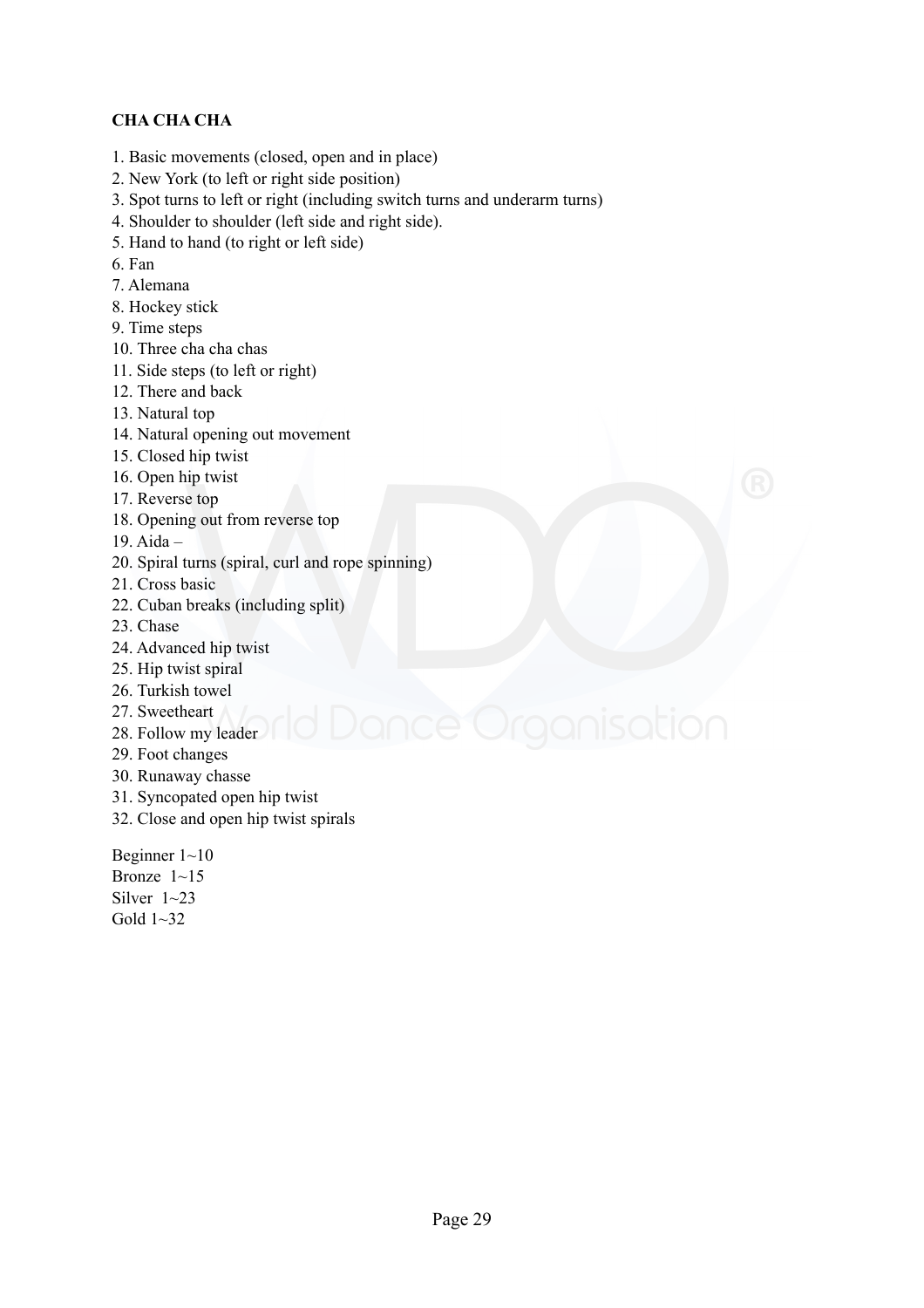#### **SAMBA**

- 1. Basic movements (natural, reverse and progressive)
- 2. Whisks (also with lady's underarm turns)
- 3. Samba walks
- 4. Rhythm bounce
- 5. Volta movements
- 6. Traveling bota fogos forward
- 7. Criss cross bota fogos (shadow Bota fogos)
- 8. Traveling bota fogos back
- 9. Bota fogos to promenade and counter promenade
- 10. Criss cross volta
- 11. Solo spot volta
- 12. Foot changes
- 13. Shadow traveling volta
- 14. Reverse turn
- 15. Corta Jaca
- 16. Closed rocks
- 17. Open rocks
- 18. Back rocks
- 19. Plait
- 20. Rolling of the arms
- 21. Argentine crosses
- 22. Maypole
- 23. Shadow circular volta
- 24. Samba side chasses
- 25. Contra boto fogos
- 26. Roundabout
- 27. Natural roll
- 28. Reverse roll
- 29. Promenade and counter promenade
- 30. Three step turn
- 31. Samba locks
- 32. Cruzados walks and locks
- 33. Drag
- 34. Dropped Volta

Beginner 1~7

Bronze 1~16 Silver  $1~23$ Gold  $1~34$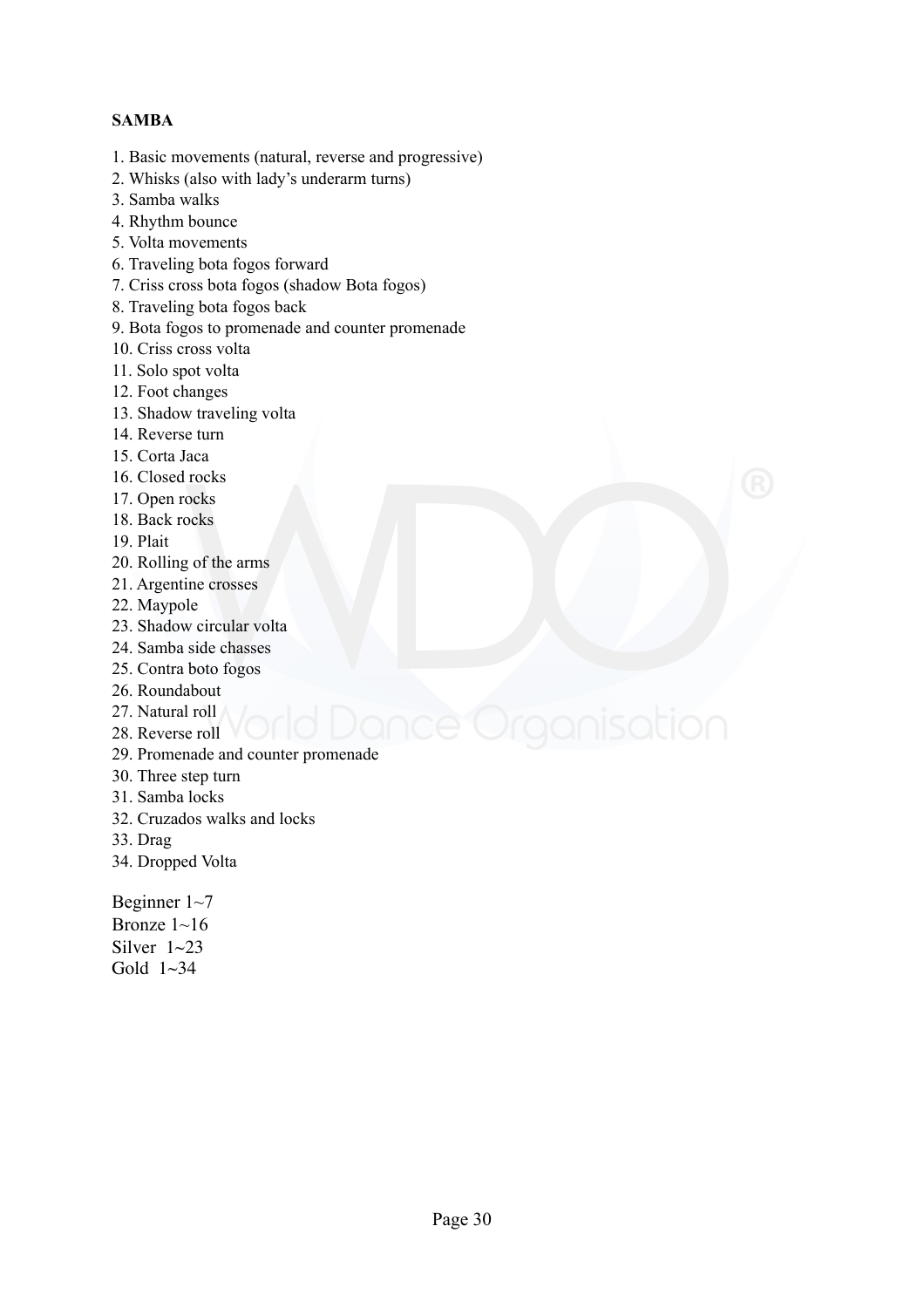#### **RUMBA**

- 1. Basic movements (closed, open, in place and alternative)
- 2. New York (to left or right side position)
- 3. Spot turns to left or right (including lio switch turns and underarm turns)
- 4. Hand to hand (to right or left side position)
- 5. Fan
- 6. Alemana
- 7. Hockey stick
- 8. Shoulder to shoulder (left side and right side)
- 9. Opening out to right and left
- 10. Cucarachas (LF and RF)
- 11. Progressive walks forward and backward)
- 12. Side steps (to left or right)
- 13. Cuban rocks
- 14. Natural top
- 15. Natural opening out movement
- 16. Closed hip twist
- 17. Open hip twist
- 18. Reverse top
- 19. Opening out from reverse top
- 20. Aida
- 21. Spiral turns (spiral, curl and rope spinning)
- 22. Syncopated cuban rocks
- 23. Sliding doors
- 24. Fencing
- 25. Three threes
- 26. Three Alemanas
- 27. Hip twists (Advanced, continuous and circular)
- 28. Runaway Alemana
- 29. Syncopated Open Hip Twist

Beginner 1~8 Bronze 1~16 Silver 1~20 Gold  $1~29$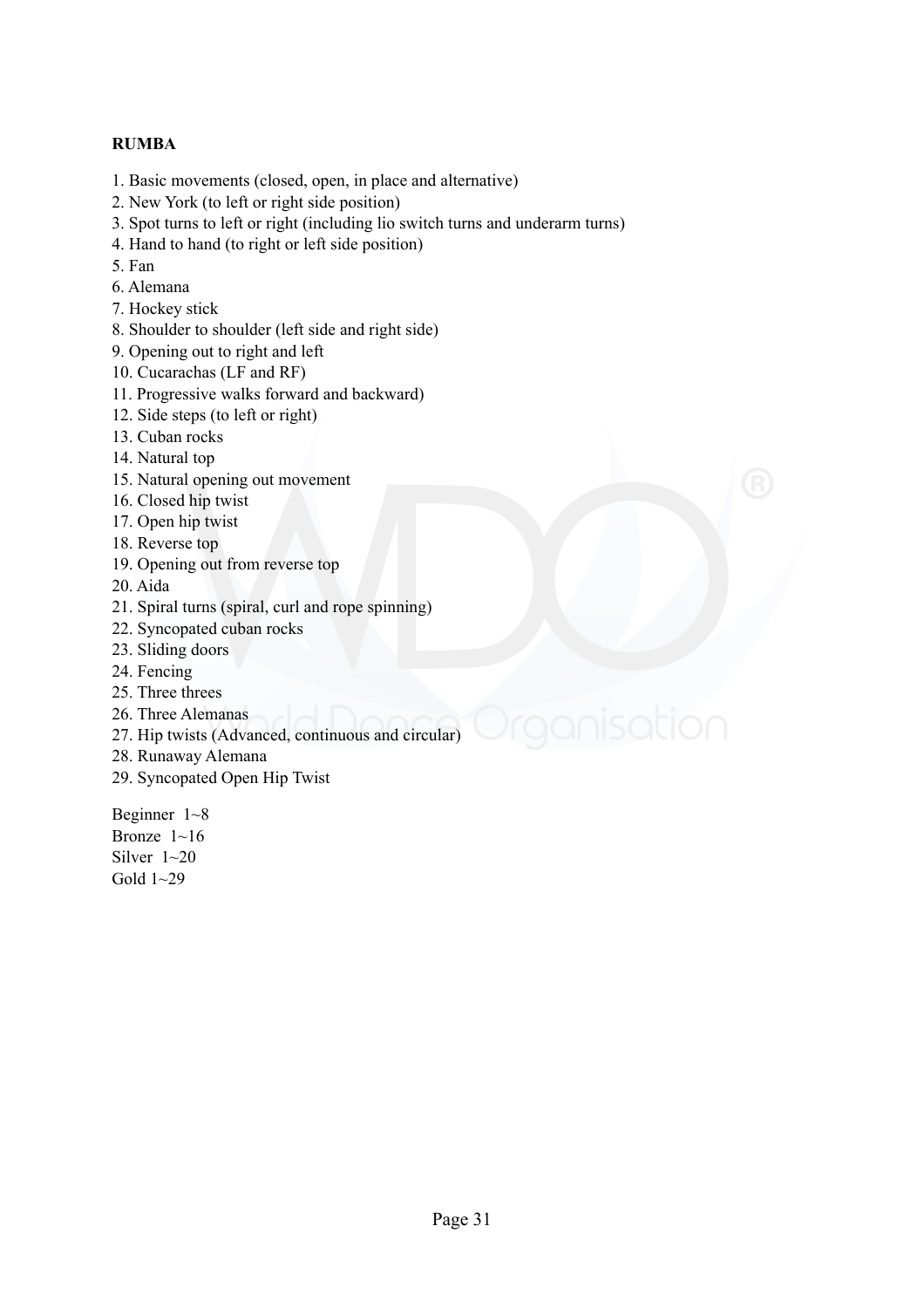#### **PASO DOBLE**

1.Basic Movement – March – Sur Place 2. Chasses to R & L – including Elevations 3.Drag 4.Deplacement – (Attack) 5.Promenade Link – including Promenade Close 6.Ecart 7.Fallaway Whisk 8.Appel 9.Huit 10.Promenade 11.Separation 12.Fallaway Ending to Separation 13.Sixteen 14.Promenade & Counter Promenade 15.Grand Circle 16.Alternative Entries to PP 17.Open Telemark 18.Twist Turn 19.La Passe 20.Banderillas 21.Fallaway Reverse 22.Coup de Pique 23.Coup de Pique – changing from LF to RF - from RF to LF - syncopated 24.LF Variation 25.Spanish Line 26.Flamenco Taps 27.Syncopated Separation 28.Methods of Changing Feet 29.Travelling Spins from PP 30.Travelling Spins from CPP 31.Fregolina – including the Farol 32.Twists 33.Chasse Cape – including Outside Turn 34.Chasse Cape Beginner  $1 \sim 9$ 

Bronze 1~17 Silver  $1 \sim 26$ Gold 1~34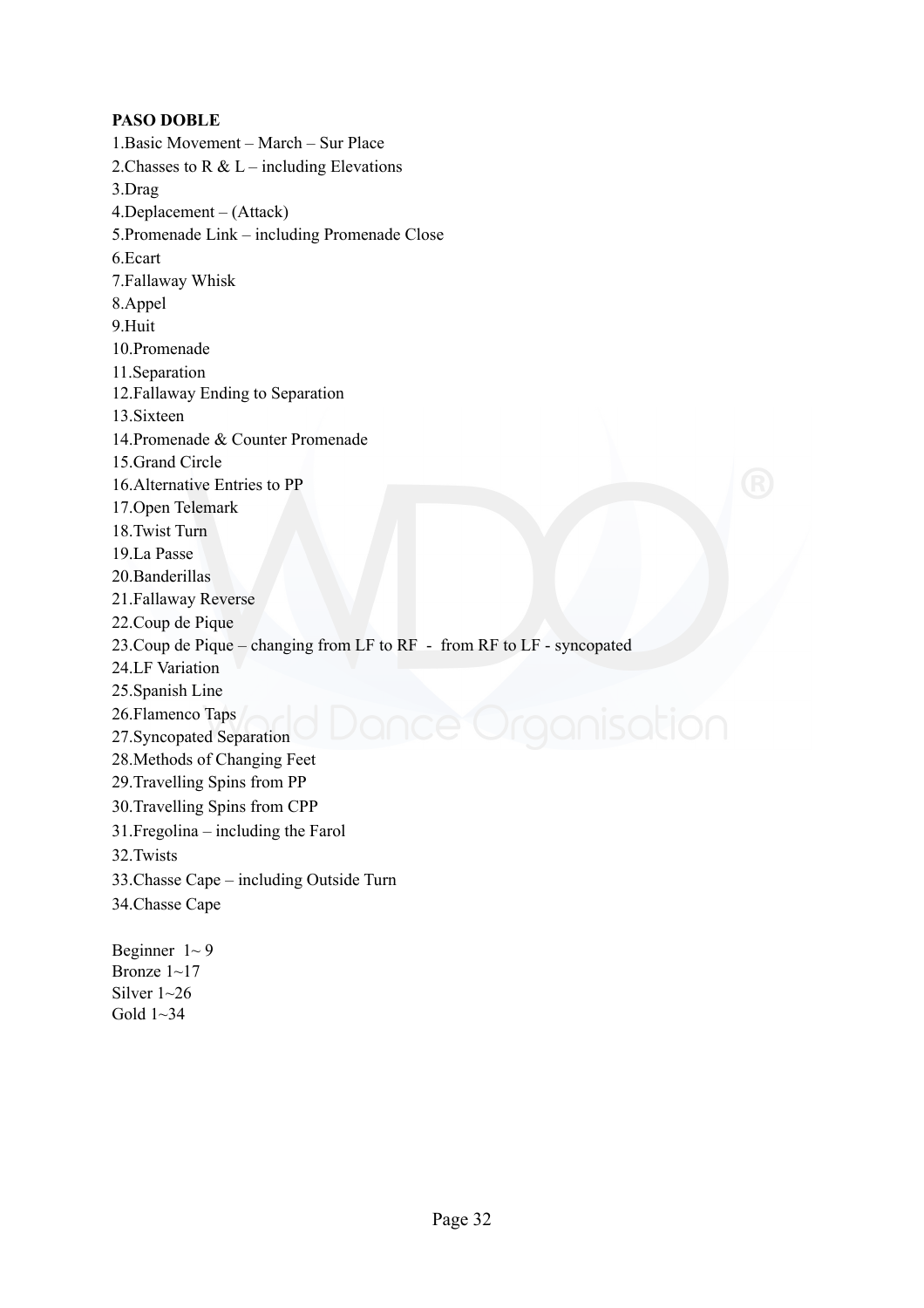#### **JIVE**

- 1. Basic in place
	- 2. Fallaway rock
	- 3. Fallaway throwaway
	- 4. Link (with alternatives to 1-2 of link:
	- 4a. Flick (or point), ball change.
	- 4b. Hesitation, ball change.
	- 4c. Hesitation, close, forward.
	- 4d. Hesitation, half close, forward.
	- 5. Change of places right to left
	- 6. Change of places left to right
	- 7. Change of hands behind back
	- 8. Hip bumps (left shoulder shove)
	- 9. American spin
	- 10. Stop and go
	- 11. Walks
	- 12. Mooch
	- 13. Whip
	- 14. Whip throwaway
	- 15. Reverse whip
	- 16. Windmill
	- 17. Spanish arms
	- 18. Rolling of the arms
	- 19. Simple spin
	- 20. Miami special
	- 21. Chicken walks
	- 22. Curly Whip
	- 23. Shoulder Spin
	- 24. Toe Heel Swivels
	- 25. Chugging
	- 26. Catapult
	- 27. Stalking Walks, Flicks and Walks

Beginner 1~8 Bronze 1~14 Silver 1~20 Gold 1~27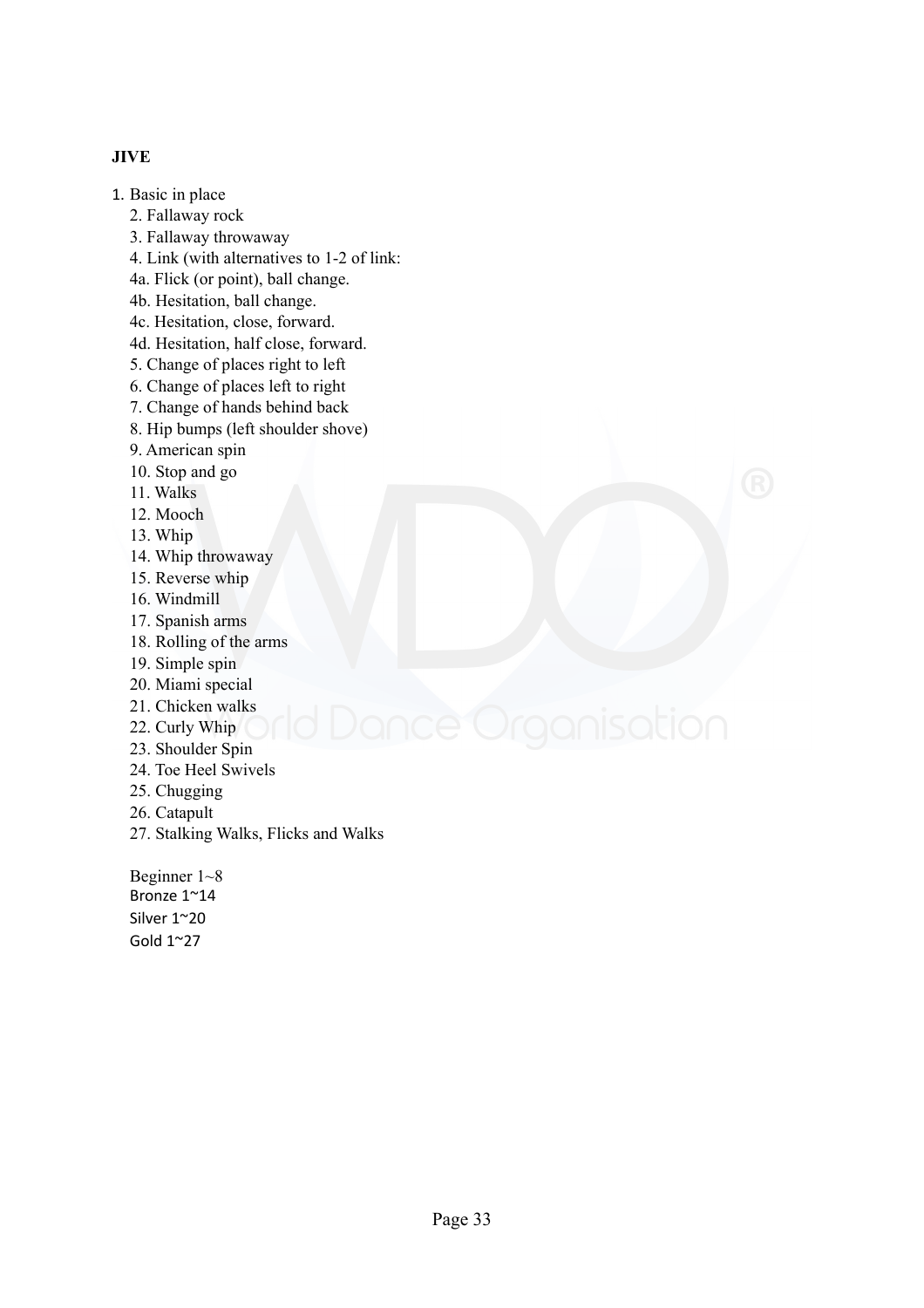#### **APPENDIX B**

#### **AMERICAN SMOOTH SYLLABUS**

#### **BRONZE AMERICAN WALTZ**

1A. Box Step 1B. Box Step with Underarm Turn 2. Progressive 3A. Left Turning Box 3B. Right Turning Box 4A. Balance Steps 4B. Balance and Box 5. Simple Twinkle 6. Two Way Underarm Turn 7. Face to Face - Back to Back 8A. Reverse Turn 8B. Reverse Turn with Underarm Turn 9A. Natural Turn 9B. Natural Turn with Underarm Turn 10. Progressive Twinkles 11. Turning Twinkles 12. Grapevine 13. Promenade Chassé 14. Twinkle & Weave\* 15. Waterfall Bonus Figure: Fallaway & Box Bonus Figure: Open Break with Underarm Turn

#### **SILVER AMERICAN WALTZ**

#### 1A. Open Left Box 1B. Open Left Box with Underarm Turn 2. Open Right Turn 3. Open Right Turn with Syncopated Underarm Turn 4. Twinkle Connection 5. Check & Develope' 6. Flip Flops 7. Progressive Twinkles 8A. Hairpin from Open Left Box 8B. Hairpin from Promenade Position 9. Fallaway & Weave 10. Progressive Shadow Twinkles 11. OverSway 12. Check to Open Fallaway 13. Alternating Underarm Combination 14. Pivots from Promenade 15. Shadow Right Turns Bonus Figure: Grapevine to Shadow **GOLD AMERICAN WALTZ**  1. Shadow Switching Spirals 2. Hinge to Shadow

- 3. Shadow Running Telemark
- 4. Syncopated Pivots
- 5. Left Side Grapevine & Spiral
- 6. Contra Check & Ronde
- 7A. Standing Spin
- 7B. Standing Spin Alternative Ending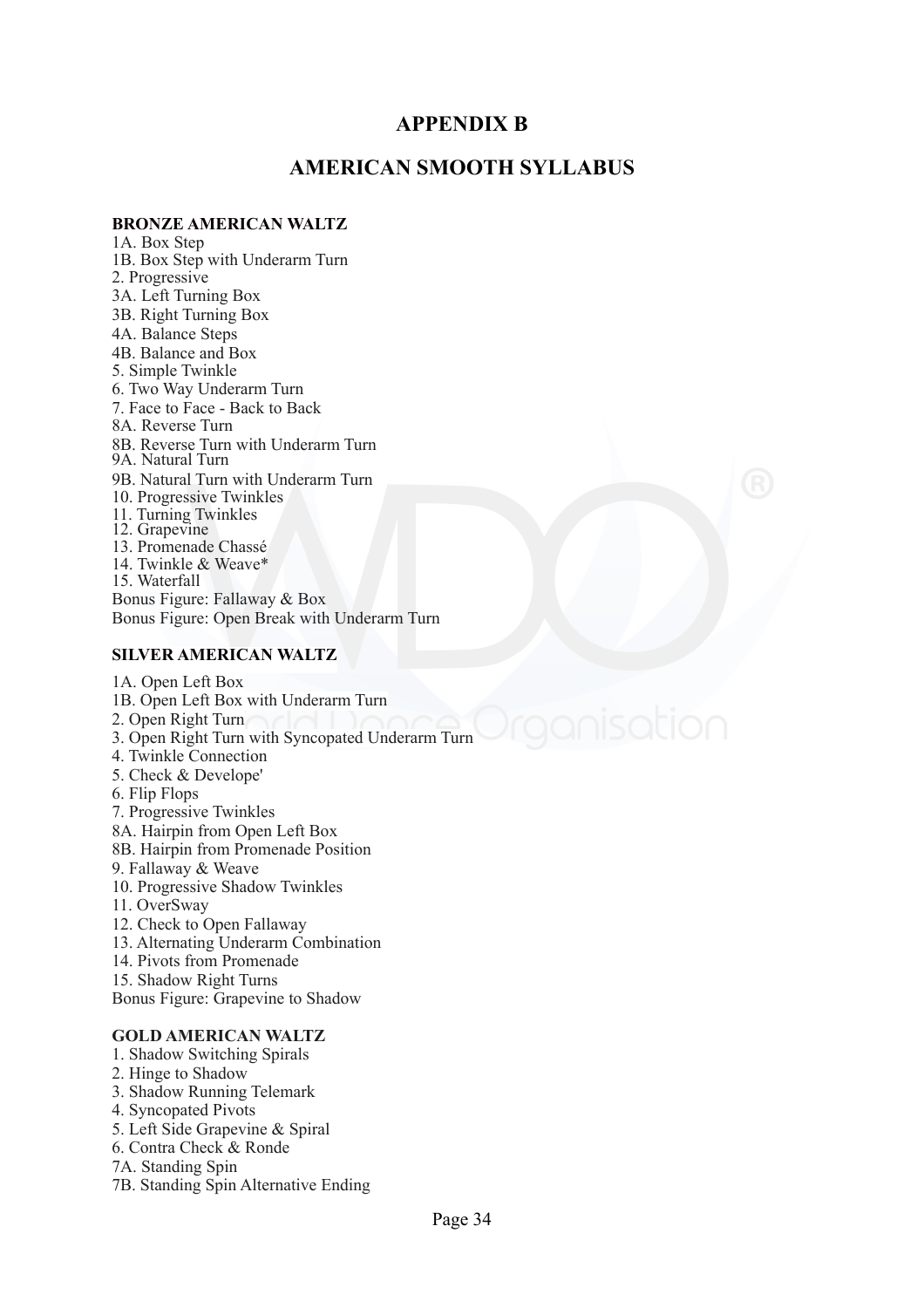8. Wrap Around & Hairpin 9. Overturned Shadow Right Turns 10. Develope' & Double Ronde

#### **BRONZE AMERICAN TANGO**

1A. Basic Straight 1B. Basic Curving 2A. Promenade Turning Left 2B. Promenade Turning Right 3. Single Corte' 4. Progressive Rocks 5A. Open Fan 5B. Open Fan with Underarm Turn 6. Running Steps 7. Double Corte' 8A. Reverse Turn 8B. Reverse Turn with Outside Swivel 9. Right Side Fans 10. Contra Rocks 11A. Change of Places 11B. Change of Places Variation 12. Twist Turn to Right 13. Reverse Turn with Underarm Turn 14. Promenade Pivot 15. Shadow Rocks Bonus Figure: Checked Promenade Bonus Figure: Continuous Left Rock Turn

#### **SILVER AMERICAN TANGO**

- 1. Flicks
- 2. Oversway & Ronde
- 3. Curls
- 4. Fallaway Ronde
- 5. Change of Place (Silver Level)
- 6. Spanish Drag
- 7. Outside Underarm Turn to Shadow Position
- 8. Shadow Envelope's
- 9. Swivel Fans
- 10. Fallaway Whisk & Underarm Turn
- 11. Handshake Back Fans
- 12. Cobra Fans
- 13. Fallaway Slip Pivot
- 14. Traveling Right Lunges
- 15. Shadow Reverse & Drag

Bonus Figure: Double Ronde & Curl

#### **GOLD AMERICAN TANGO**

- 1. Double Ronde to Shadow
- 2. Shadow Viennese Crosses
- 3. Promenade Taps & Right Side Curl
- 4. Fallaway to Hammerlocks
- 5. Left Side Check
- 6. Pivots to Shadow Switches
- 7. Shadow Corte' & Fallaway
- 8. Stalks to Skater's Walks
- 9. Oblique Line to Waist Wrap
- 10. Teleronde & Throwaway OverSway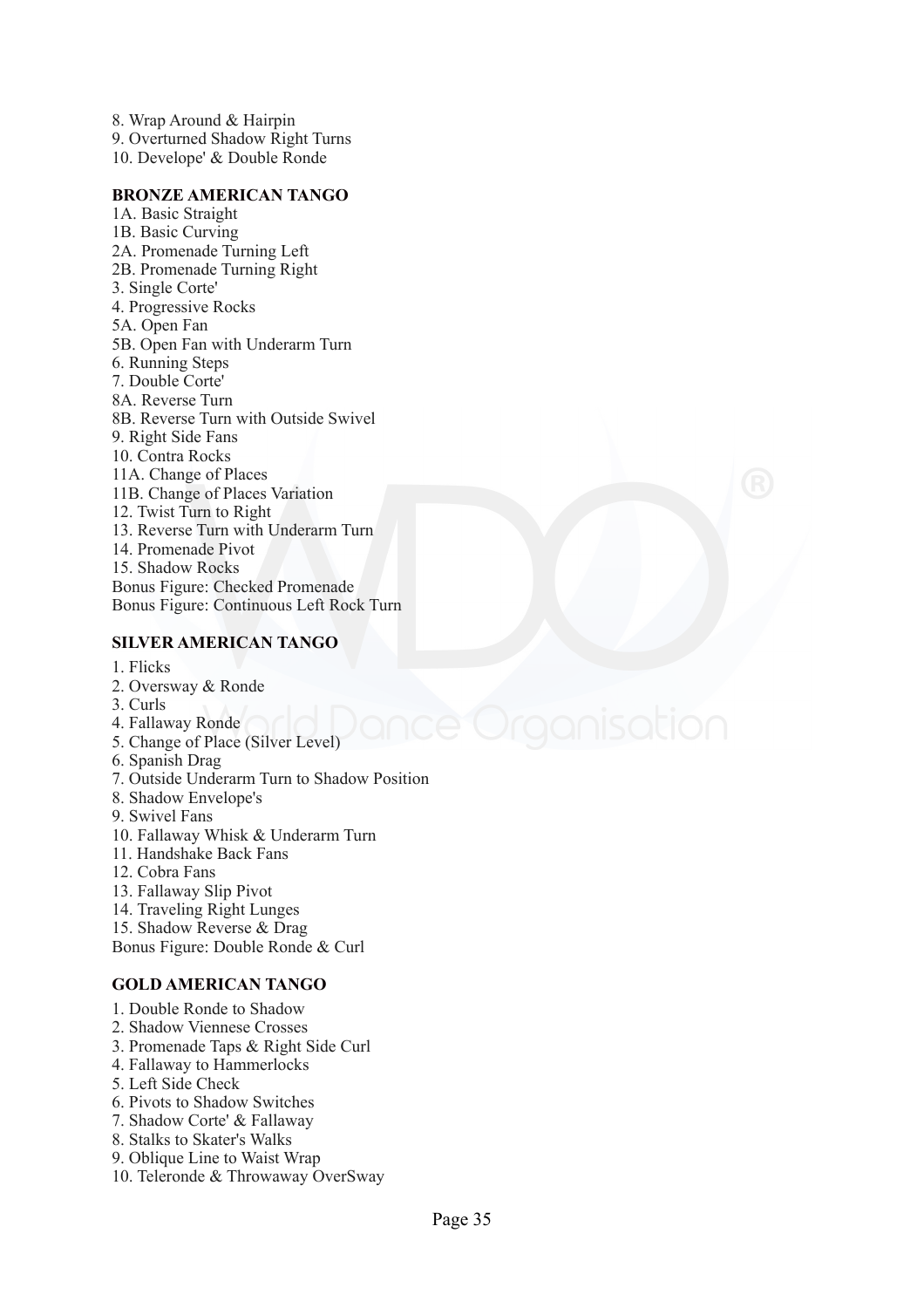#### **BRONZE AMERICAN FOXTROT**

1. Basic 2. Promenade 3A. Rock Turn to Left (Left Rock Turn) 3B. Rock Turn to Right (Right Rock Turn) 4. Sway Step 5A. Sway Underarm Turn 5B. Promenade Underarm Turn 6A. Zig Zag in Line 6B. Zig Zag Outside Partner 7. Box Step 8. Twinkle 9. Promenade Twinkles 10A. Turning Twinkles to Outside Partner 10B. Turning Twinkles to Outside Partner with Underarm Turn 11. Grapevine 12. Promenade Twist 13. Promenade Pivot 14A. Running Steps in Basic Rhythm 14B. Running Steps in Box Rhythm 15. Twinkle & Weave with Grapevine Bonus Figure: Fallaway Twinkles

#### **SILVER AMERICAN FOXTROT**

- 1. Open Left Box
- 2. Open Right Turn
- 3. Grapevine
- 4. Weave from Promenade
- 5. Chair & Slip Pivot
- 6. Hover Corte'
- 7A. Hairpin from Open Left Box
- 7B. Hairpin from Promenade Position
- 8. Fallaway & Weave
- 9A. Same Foot Lunge
- 9B. Same Foot Lunge with Weave Ending
- 10. Shadow Points
- 11. Outside Swivel
- 12. Check to Open Grapevine
- 13. Shadow from Hairpin & Open Right
- 14. Pivot from Promenade
- 15. Gem

Bonus Figure: Curved Running Steps & Ronde

#### **GOLD AMERICAN FOXTROT**

- 1. Left Side Grapevines & Weave
- 2. Continuous Hairpins
- 3. Passing Changes
- 4. Hinge & Free Spin to Shadow
- 5. Shadow Switching Grapevine
- 6. Advanced Gem
- 7. Lock & Lunge
- 8. OverSway & Ronde to Shadow
- 9. Whisk & Weave
- 10. Shadow Hairpins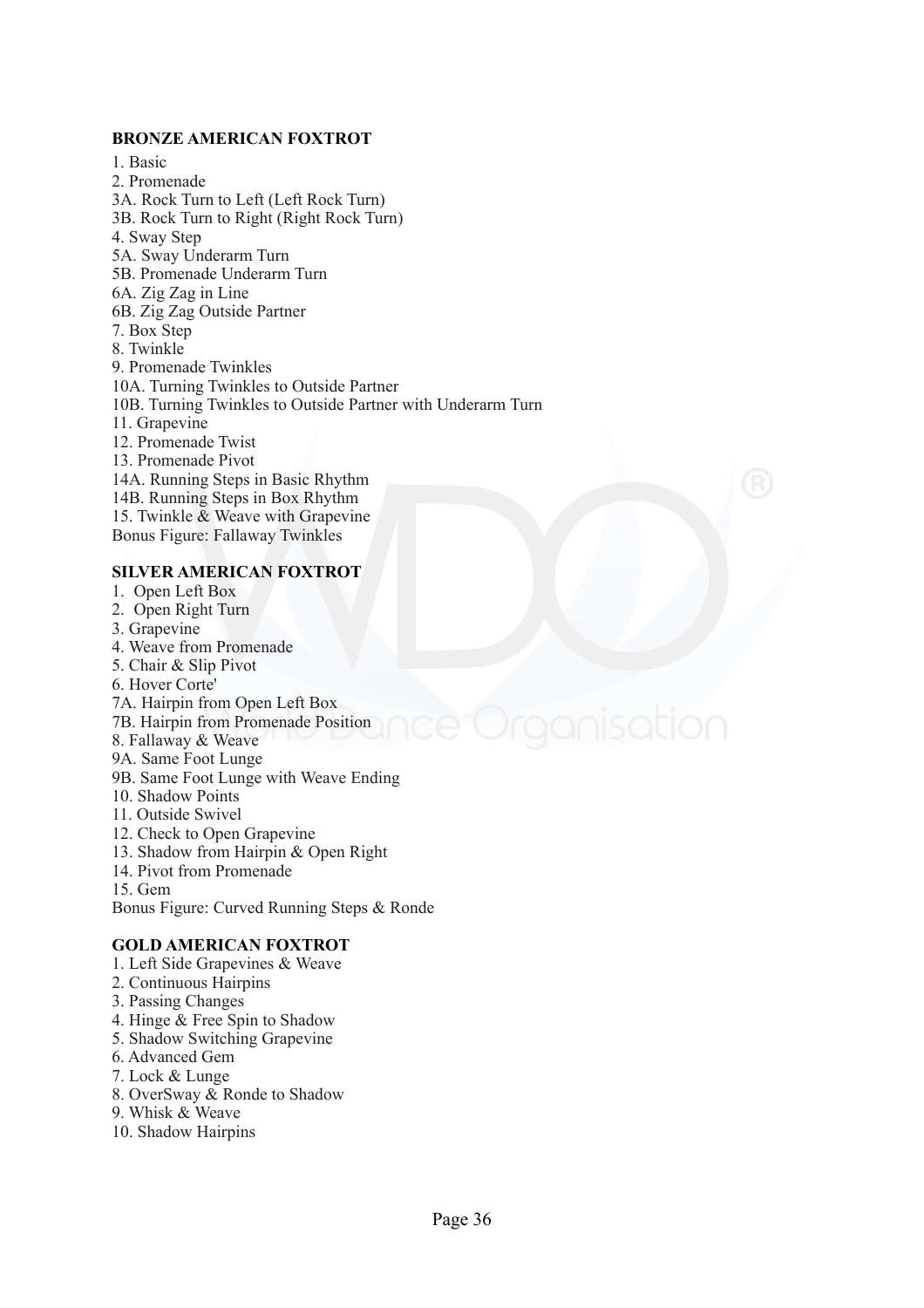#### **BRONZE AMERICAN VIENNESE WALTZ**

1. Balance Steps 2A. Fifth Position Breaks 2B. Fifth Position Breaks with Underarm Turn 3. Left Turn (Reverse Turn) 4. Closed Twinkle 5A. Cross Body Lead 5B. Cross Body Lead with Underarm Turn 6. Hand to Hand 7A. Forward Progressive Changes 7B. Backward Progressive Changes 8. Right Turn 9. Change of Place 10. Curtsey and Bow Bonus Figure: 1) Curtsey and Bow Variation Bonus Figure: 2) Underarm Turns Right and Left Bonus Figure: 3a) Hesitation Options: Cross Body Lead with Underarm Turn Bonus Figure: 3b) Hesitation Options: Hand to Hand Bonus Figure: 3c) Hesitation Options: Swivel & Side Hesitation Bonus Figure: 3d) Hesitation Options: Swivel & Hesitation Bonus Figure: 3e) Hesitation Options: Change of Place with Man's Hesitation Bonus Figure: 4a) Change of Place Options: Man's Chasse' Bonus Figure: 4b) Change of Places Options: Chasse' with Same Hand Hold Bonus Figure: 4c) Change of Place Options: With Inside Underarm Turn Bonus Figure: 4d) Change of Place Options: 1/2 Turn in Place

#### **SILVER AMERICAN VIENNESE WALTZ**

- 1. Right Turn with Underarm Turn
- 2. Left Turn with Underarm Turn
- 3. Flairs
- 4. Turning Open Breaks
- 5. Shadow Runs
- 6. Reverse Underarm Turn
- 7. Advanced Hand to Hand Combination
- 8. Shadow Right Turns
- 9. Standing Spins
- 10. Open Right Turns
- Bonus Figure: Flip Flops

#### **GOLD AMERICAN VIENNESE WALTZ**

- 1. Swivel & Ronde
- 2. Canter Pivots
- 3. Reverse Turns with Free Spins
- 4. Shadow Passing Right Turns
- 5. Right Side Ronde & Develope'
- 6. Shadow Canter Grapevines
- 7. Horse & Cart
- 8. Barrel Turns
- 9. Roll In & Out
- 10. Advanced Standing Spin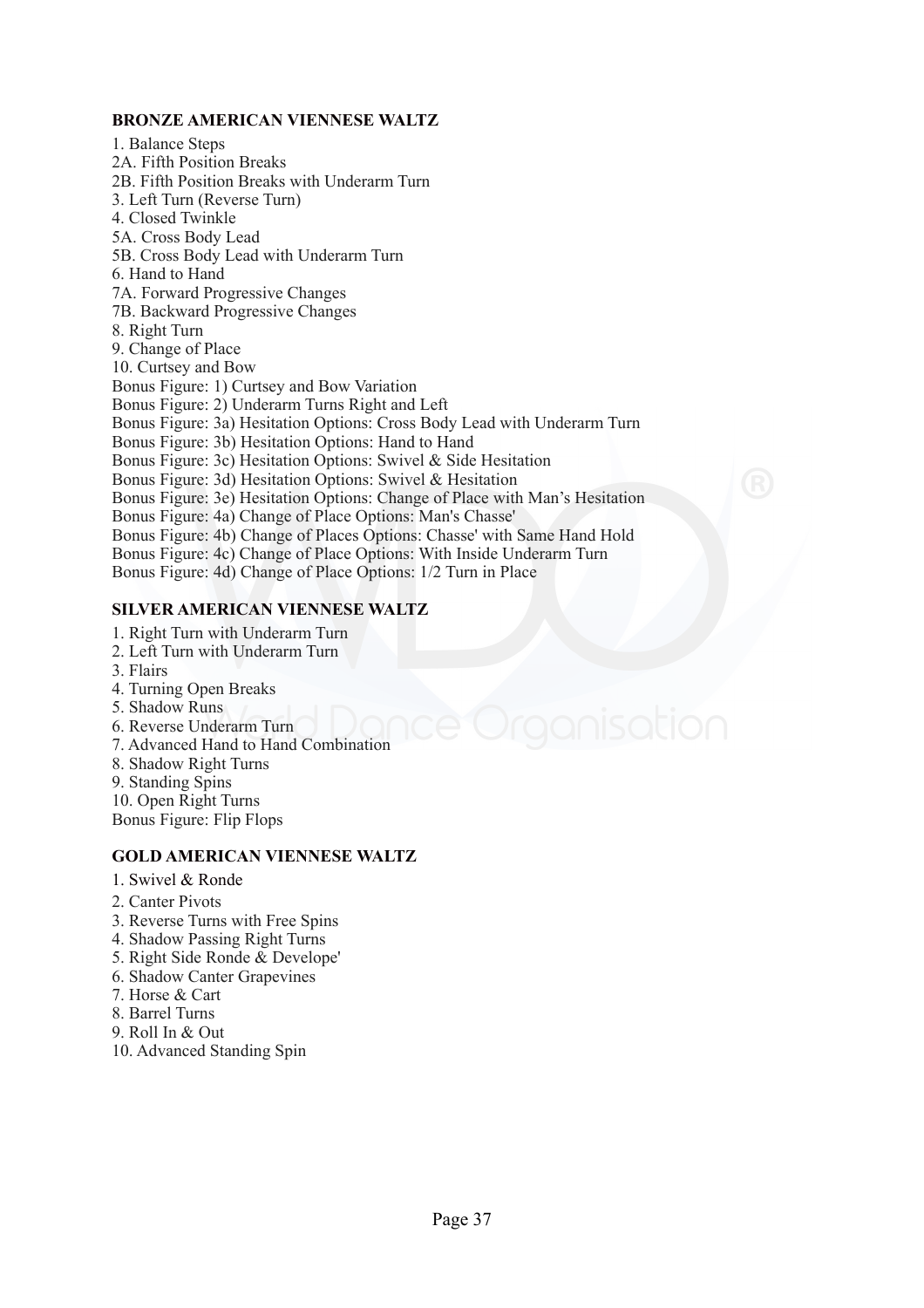#### **APPENDIX C**

#### **AMERICAN RYHTHM SYLLABUS**

#### **BRONZE AMERICAN CHA CHA**

- 1. Basic in Place
- 2. Side Basic
- 3. Progressive Basic
- 4. Outside Partner Breaks
- 5. Crossover Break
- 6. Cross Body Lead
- 7. Open Break Underarm Turn
- 8. Chase Turn
- 9. Shoulder Check
- 10. Shadow Positions
- 11. Butterfly
- 12. Alternating Underarm Turns
- 13. Cross Body Pullback
- 14. Three Cha Chas
- 15. Crossover Flick to Side Break

#### **SILVER AMERICAN CHA CHA**

- 1. Cross-Over Flick Combination
- 2. Back Spot Turn with Inside Turn
- 3. Pullback Grapevine
- 4. Cross Body Lead and Syncopated Chassé
- 5. Cuban Breaks & Swivels
- 6. Open Turn and Wrap
- 7. Cross Over Twist & Kick
- 8. Left and Right Syncopation
- 9. Across the Back with Walk Around Turn
- 10. Syncopated Cross-Over Variation

#### **GOLD AMERICAN CHA CHA**

- 1. Open Box and Inside Turn
- 2. Cuban Breaks with Alternating Turns
- 3. Syncopated Crossovers and Swivels
- 4. Ladies Walk Around to Shadow Position
- 5. Crossover Grapevine & Promenade Run
- 6. Forward Run, Kick and Check
- 7. Crossover Spiral & Swivels
- 8. Change of Directions
- 9. Open Turn and 3 Cha's

10. Fifth position Left & Right

#### **BRONZE AMERICAN RUMBA**

- 1. Side Basic
- 2. Fifth Position Breaks
- 3. Box Step
- 4. Crossbody Lead
- 5. Outside Partner Breaks
- 6. Slow Underarm Turn
- 7. Open Break Underarm Turn
- 8. Crossover Break
- 9. Crossover & Side Rocks
- 10. Open Rumba Walks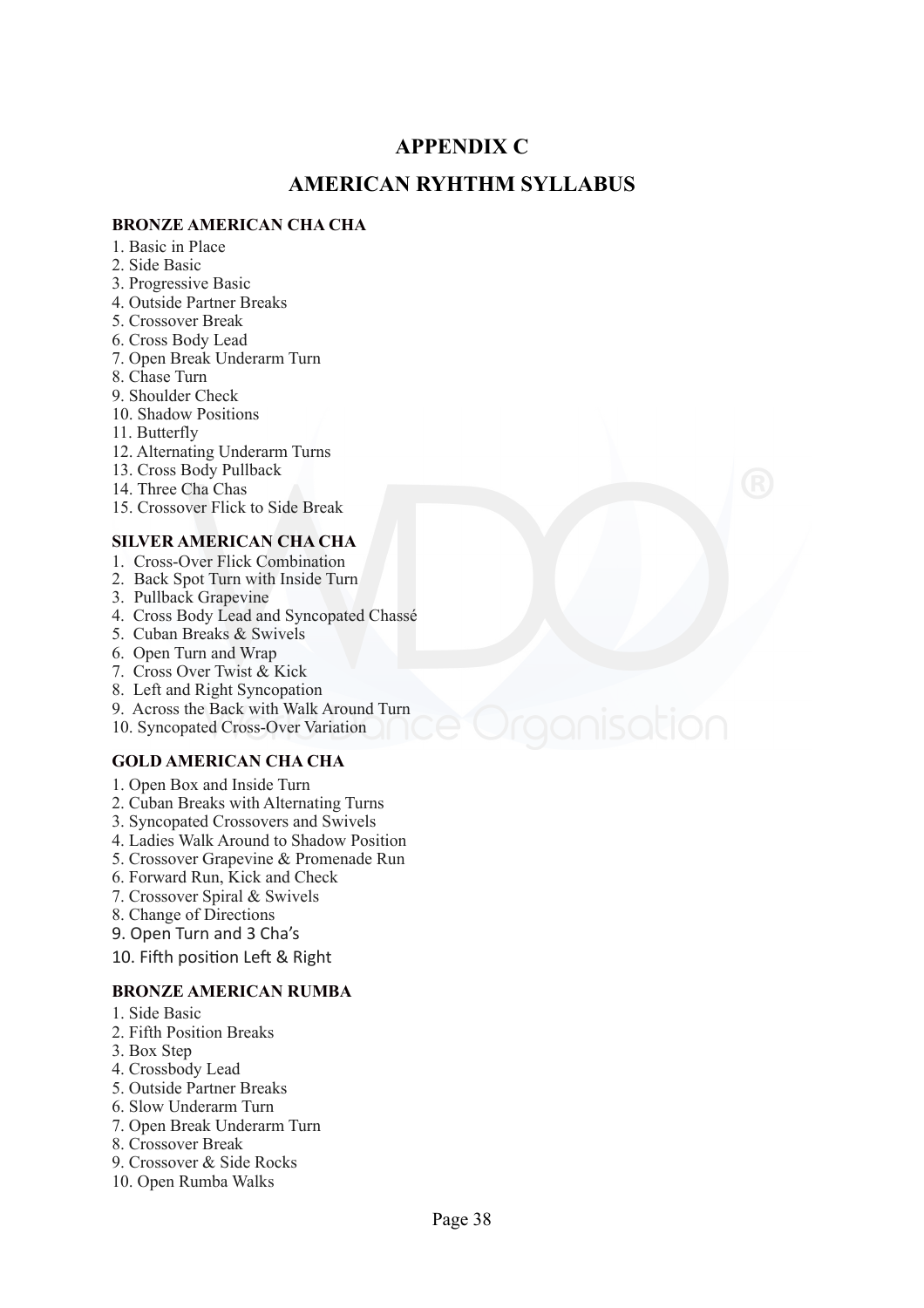- 11. Shoulder Check
- 12. Cradle Circle
- 13. Quick Underarm Turn & Loop
- 14. Open Circular Walks
- 15. Spot Turn Combination

#### **SILVER AMERICAN RUMBA**

- 1. Alternating Underarm Turns
- 2. Open Swivel Walks with Spot Turn
- 3. Cucaracha with In & Out Turns
- 4. Quick Underarm Turn and Rocks
- 5. Skater's Position to Face Loop
- 6. Spiral Swivels
- 7. Shadow Variations
- 8. Back Swivels and Cradle
- 9. Open Rumba Walks With Syncopated Turn
- 10. Traveling Swivels

#### **GOLD AMERICAN RUMBA**

- 1. Telemark & Overturned Back Break
- 2. Outside Turns to Rocks
- 3. Spiral & Shadow Positions
- 4. Snap Underarm Turn with Reverse Pivot
- 5. Men's Walk Around
- 6. Cuddle & Syncopated Outside Turn
- 7. Pivots & Swivels
- 8. Shadow Cucaracha & Alternating Slip Pivots
- 9. Overturned Fifth Positions
- 10. Overturned Back Break & Slow Turn

#### **BRONZE AMERICAN SWING**

- 1. Basic
- 2. Basic Turning to the Right
- 3. Basic Turning to the Left
- 4. Throwout
- 5. (Inside) Underarm Turn
- 6. Underarm Release from Basic
- 7. Tuck Ins: A) from Handshake, B)Free Spin from Double Handhold, C) Underarm from Double Handhold
- 8. Alternating Underarm Turns
- 9. Shoulder Check
- 10. Cradle
- 11. Cradle to Hammer Lock
- 12. Sugar Push Throw Out
- 13. Double Face Loop
- 14. Opposition Break & Roll Out
- 15. Whirlpool

#### **SILVER AMERICAN SWING**

- 1. Wrist Spin
- 2. Face Loop & Pivot
- 3. Alternating Hammerlock
- 4. Man's Wrap & Swivels
- 5. Pivots
- 6. Side to Side & Running Step
- 7. Boogie Walks
- 8. Syncopated In & Out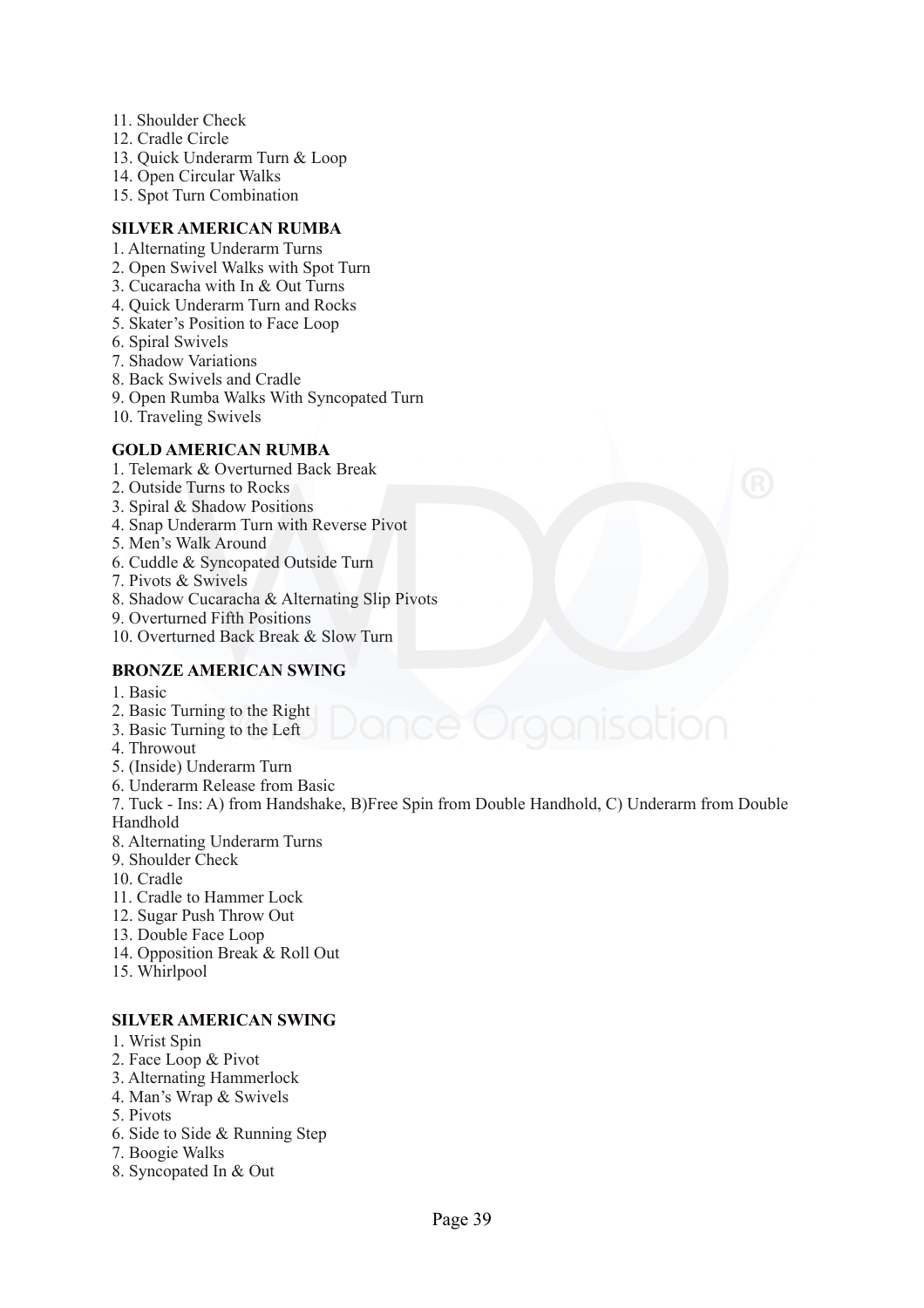9. Side by Side Turns

10. Cradle & Kicks

#### **GOLD AMERICAN SWING**

- 1. Double Turns to Point Steps
- 2. Swivels to Progressive Triples
- 3. Rotating Swivels and Opposition Break
- 4. Grapevine With Kick Ball Changes
- 5. He Goes, She Goes, They Go
- 6. Hip Pull Backs and Continuous Chassés
- 7. Pivots to Running Triples
- 8. Rolling Off The Arm Variation
- 9. Quick Turn to Stop & Go
- 10. Simple Spin & Sailor Shuffles

#### **BRONZE AMERICAN BOLERO**

- 1A. Basic Movement
- 1B. Turning Basic
- 2. Open Break and Underarm Turn
- 3. Underarm Pass
- 4. Left Side Pass
- 5. Crossover Break
- 6. Check and Circular Walks
- 7. Romantic Sways
- 8. Check Underarm Pass
- 9. Spot Turn Combination
- 10. Hip Twist and Spin

#### **SILVER AMERICAN BOLERO**

- 1. Open Check
- 2. Open Cross Body Lead with Syncopated Turns
- 3. Rondé & Shadow Swivels
- 4. Curl & Double Leg Rondé
- 5. Right Side Swivels & Rondé
- 6. Face Loop & Sway
- 7. Walks & Grapevine
- 8. Cradle & Man's Arm Bar
- 9. Cross-Over Swivels
- 10. Slow Spiral & Back Swivels

#### **GOLD AMERICAN BOLERO**

- 1. Rondé Fallaway & Ladies Back Drop
- 2. Leg Wrap & Drop
- 3. Slow Spiral & Sway
- 4. Rondé, Crossover & Spiral
- 5. Hammerlock & Alternating Spirals
- 6. Shadow Position & Telemark
- 7. Swivels Behind Man's Back
- 8. Lunge to Shadow Position
- 9. Ladies Head Roll with Crossover
- 10. Hammerlock to Shoulder Check

#### **BRONZE AMERICAN MAMBO**

- 1. Forward & Back Basic
- 2. Side Breaks
- 3. Side Breaks & Cross
- 4. Cross Body Lead
- 5. Open Break Underarm Turn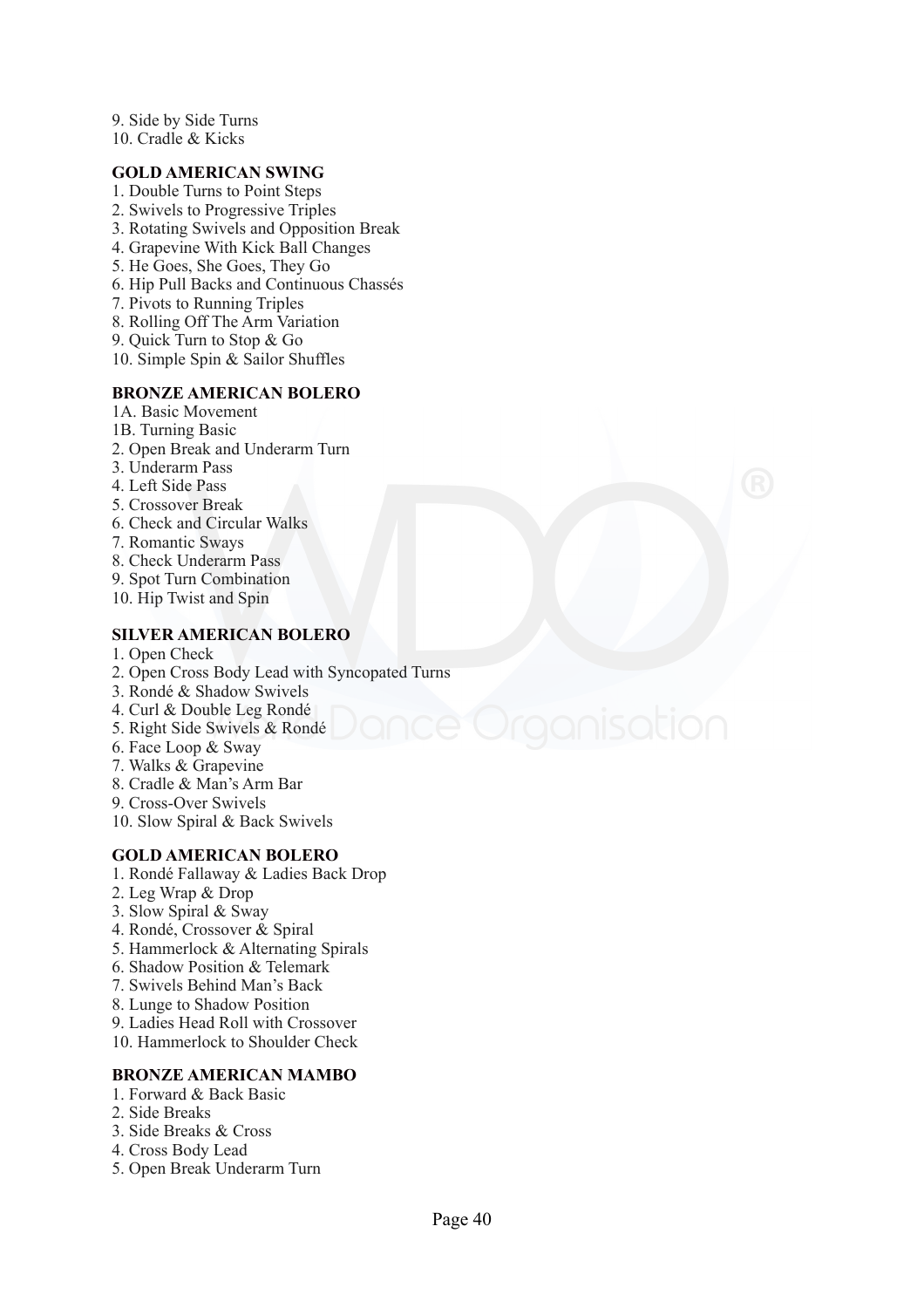- 6. Crossover Break & Walk Around Turn
- 7. Shoulder Check
- 8. Promenade Swivel & Close
- 9. Alternating Underarm Turns
- 10. Rueda Basic
- 11. Cross Body Lead With Inside Turn
- 12. Back Spot Turn
- 13. Mambo Twist
- 14. Forward Spot Turn to Surprise
- 15. Crossover Swivels & Pullback

#### **SILVER AMERICAN MAMBO**

1. Cross Body Lead Variations for Man & Lady: A) Man Flick, B) Man Check, C) Lady Roll, D) Lady Cross & Twist, E) Lady Knee Lift

- 2. SoloVariation
- 3. Underarm Turn & Swivels
- 4. Bobby's Break
- 5. Continuous Cross Body Lead with Breaks
- 6. Behind the Back Pass with Bobby's Ending
- 7. Mambo Wrap
- 8. Double Face Loop
- 9. Flick & Kick
- 10. Hammerlock & Swivels

#### **GOLD AMERICAN MAMBO**

- 1. Double Hand Hold Turns
- 2. Alternating Turns with Pullback
- 3. Reverse Shadow Position
- 4. Rondé with Lady Back Bend
- 5. Swivel to Bobby's Break
- 6. Open Box with Turns
- 7. Walk Around Swivels
- 8. Around the Back to Crossover
- 9. Right to Right Hand Hold with Turns
- 10. Side Breaks With Outside Turn